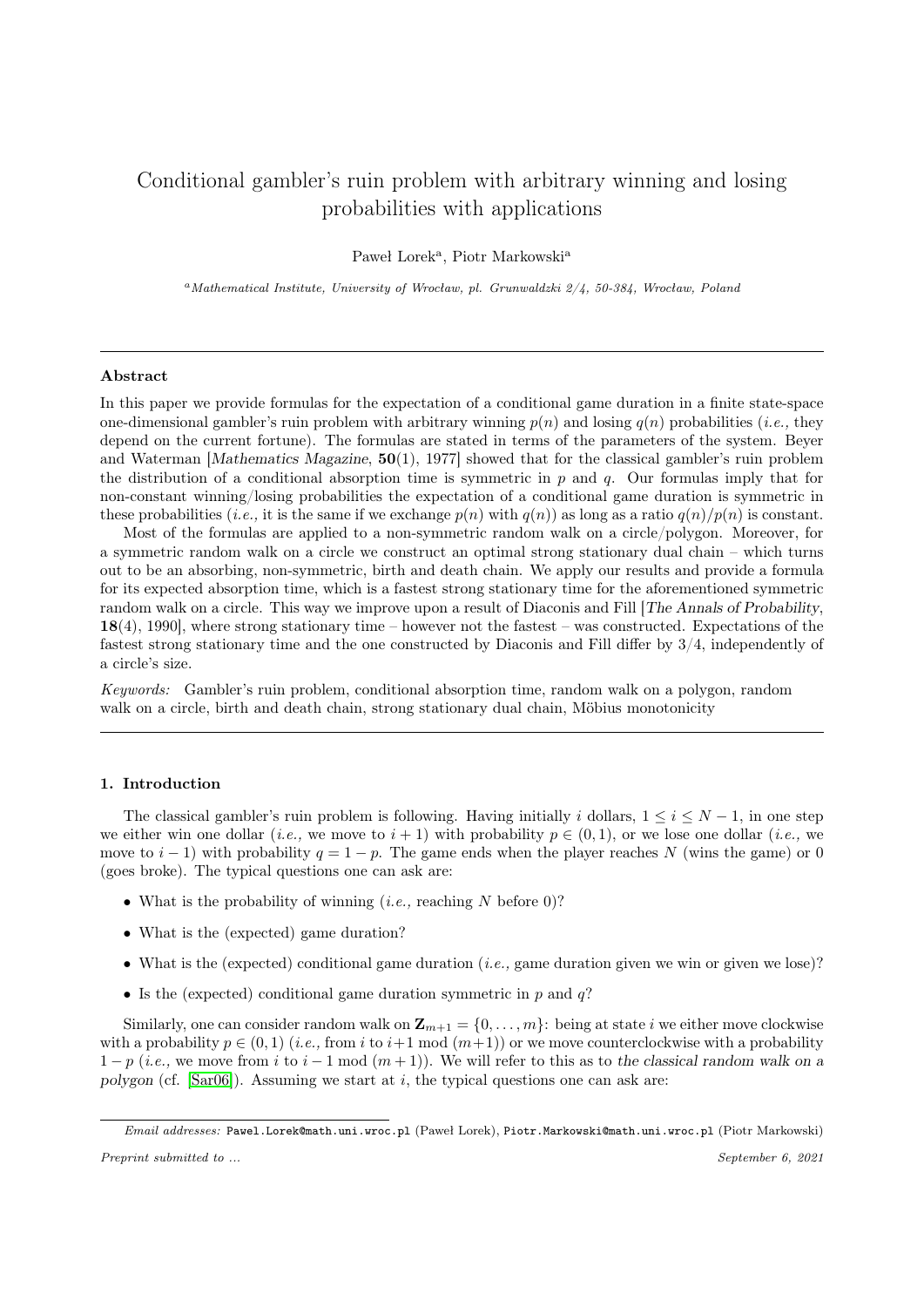- What is the probability that all vertices have been visited before the particle returns to  $i$ ?
- What is the probability that the last vertex visited is  $j$ ?
- What is the expected number of moves needed to visit all the vertices?
- What is the expected additional number of moves needed to return to  $i$  after visiting all the vertices?

All above questions were answered in the classical settings. Several generalizations were studied. The probability of winning in a gambler's ruin problem with general winning and losing probabilities (*i.e.*,  $p(i)$ ) being probability of moving from i to  $i + 1$  and  $q(i)$  being the probability of moving from i to  $i - 1$ , with  $p(i) + q(i) \leq 1, i \in \{1, \ldots, N-1\}$  goes back to Parzen [\[Par62\]](#page-30-1), revisited in [\[ES09\]](#page-30-2). Siegmund duality based proof is given in [\[Lor17\]](#page-30-3) (where more general, multidimensional, game is considered). In [\[Len09\]](#page-30-4) the questions related to the conditional game duration are answered for the classical gambler's ruin problem with ties allowed, *i.e.*,  $p + q \le 1$  (with probability  $1 - (p + q)$  we can stay at a given state). In [\[Lef08\]](#page-30-5) author considers specific generalization, namely  $p(i) = q(i) = \frac{1}{2(2ci+1)}, c \ge 0$  (thus the probability of staying is  $1 - \frac{1}{2ci+1}$ ) and answers the question about the winning probability and the expected game duration (and also considers the corresponding diffusion process). In this paper we present formulas for the expected (conditional) absorption time in terms of parameters of the system (*i.e.*, winning/losing probabilities  $p(i)$ ,  $q(i)$ ). Similar problem was considered in [\[ES00\]](#page-30-6), the recursion for the expected conditional game duration is given therein (equations (3.4) and (3.5)), however it is not solved in its general form – later on author considers only constant winning/losing probabilities. In [\[GMZ12\]](#page-30-7) (similar results with different proofs are presented in [\[MZ16\]](#page-30-8)) the generating function of absorption time (including a conditional one) is given in terms of eigenvalues of a transition matrix and eigenvalues of a truncated transition matrix. The questions for the classical random walk on a polygon were answered in [\[Sar06\]](#page-30-0). Some generalizations (rather then allowing arbitrary winning/losing probabilities, symmetric random walks on tetrahedra, octahedra, and hexahedra, are considered) are studied in [\[SM17\]](#page-30-9).

In 1977 in [\[BW77\]](#page-30-10) it was shown that for a classical gambler's ruin problem with  $p(n) = p = 1 - q(n)$  $1-q$ , the distribution of a conditional game duration is symmetric in p and q, i.e., it is the same as in a game with  $p' = q$  and  $q' = p$ . In 2009 in [\[Len09\]](#page-30-4) it was extended to a case  $p + q < 1$  (*i.e.*, the classical case with ties allowed). In this paper we show that that the expected conditional game duration is symmetric also for non-constant winning/losing probabilities  $p(n)$ ,  $q(n)$  as long as  $q(n)/p(n)$  is constant (thus, including for example the spatially non-homogeneous case).

In Section [2](#page-1-0) we introduce gambler's ruin problem with arbitrary winning and losing probabilities  $p(i)$ ,  $q(i)$ together with main results. In Section [2.1](#page-3-0) the main result is applied to constant  $r(i) = r = q(i)/p(i)$ , in Section [2.2](#page-6-0) it is applied to non-homogeneous case, whereas the classical case is recalled in Section [2.3.](#page-9-0) The main example is given in Section [2.4.](#page-9-1) The results are applied to a random walk on polygon in Section [4.](#page-13-0) Last Section [5](#page-21-0) contains proofs of main results.

## <span id="page-1-0"></span>2. Gambler's ruin problem

Fix an integer  $N \geq 2$ . Let

$$
\mathbf{p} = (p(0), p(1), \dots, p(N)), \quad \mathbf{q} = (q(0), q(1), \dots, q(N)),
$$

where  $p(0) = q(0) = p(N) = q(N) = 0$  and  $p(i), q(i) > 0, p(i) + q(i) \le 1$  for  $i \in \{1, 2, ..., N-1\}$ . Consider a Markov chain  $\mathbf{X} = \{X_k\}_{k\geq 0}$  on  $\mathbb{E} = \{0, 1, ..., N\}$  with transition probabilities

$$
\mathbf{P}_X(i,j) = \begin{cases} p(i) & \text{if } j = i+1, \\ q(i) & \text{if } j = i-1, \\ 1 - (p(i) + q(i)) & \text{if } j = i. \end{cases}
$$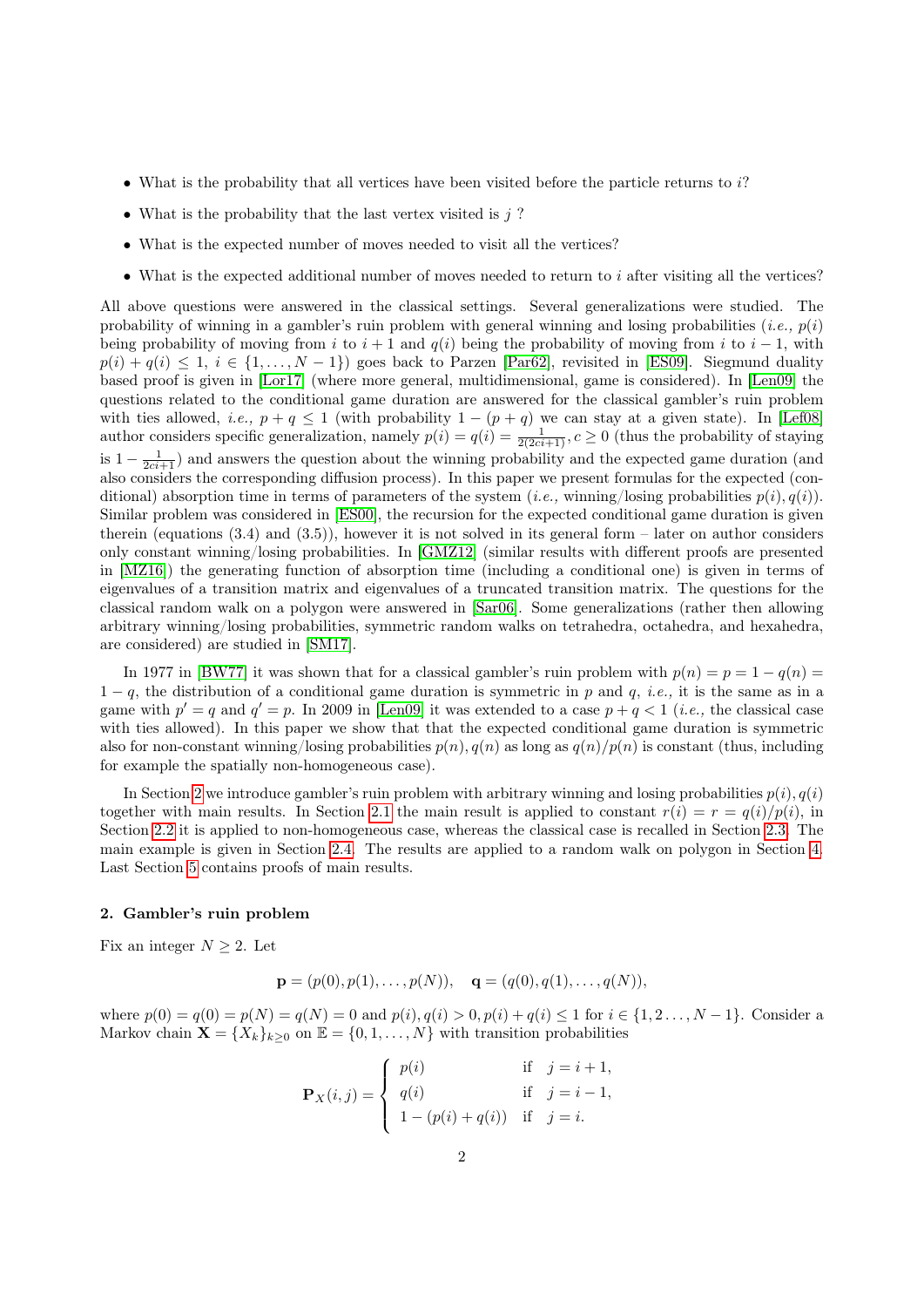We will refer to **X** starting at i as to the (gambler's ruin) game  $G(\mathbf{p}, \mathbf{q}, 0, i, N)$ . Note that the chain will  $\overline{\phantom{a}}$  eventually end up in either in N (the winning state) or in 0 (the losing state). To simplify some notation, let  $r(i) = \frac{q(i)}{p(i)}$  for  $i \in \{1, ..., N-1\}.$ 

Define  $\tau_j = \inf\{k : X_k = j\}$ . We will study the following smaller games  $G(\mathbf{p}, \mathbf{q}, j, i, k)$  with k as the winning state and j as the losing state  $(j \le i \le k)$ , *i.e.*,  $p(j) = q(j) = p(k) = q(k) = 0$ . Let us define:

$$
\rho_{j:i:k} = P(\tau_k < \tau_j | X_0 = i),
$$
\n
$$
T_{j:i:k} = \inf \{ n \ge 0 : X_n = j \text{ or } X_n = k, X_0 = i \},
$$
\n
$$
W_{j:i:k} = T_{j:i:k} \text{ conditioned on } X_{T_{j:i:k}} = k,
$$
\n
$$
B_{j:i:k} = T_{j:i:k} \text{ conditioned on } X_{T_{j:i:k}} = j.
$$

In other words:  $\rho_{i:i:k}$  is the probability that a gambler starting with i dollars wins in the smaller game;  $T_{i:i:k}$  is the distribution of a game duration (time till gambler either wins or goes broke);  $W_{i:i:k}$  is the distribution of  $T_{j:i:k}$  conditioned on  $X_{T_{j:i:k}} = k$  (winning) and similarly  $B_{j:i:k}$  is the distribution of  $T_{j:i:k}$ conditioned on  $X_{T_{j:ik}} = j$  (losing).

**Notation.** For given rates  $\mathbf{p}, \mathbf{q}$  by  $\mathbf{p} \leftrightarrow \mathbf{q}$  we understand new rates  $\mathbf{p}' = \mathbf{q}, \mathbf{q}' = \mathbf{p}$ . For some random variable R (one of  $\rho, T, W, B$ ) for a game with rates **p**, **q**, by  $R(\mathbf{p} \leftrightarrow \mathbf{q})$  we understand the random variable defined for a game with rates  $\mathbf{p}' = \mathbf{q}, \mathbf{q}' = \mathbf{p}$  (and similarly, e.g.,  $ER(\mathbf{p} \leftrightarrow \mathbf{q})$  is an expectation of R defined for such a game). We say that R  $(ER)$  is symmetric in **p** and **q** if  $R \stackrel{distr}{=} R(\mathbf{p} \leftrightarrow \mathbf{q}) (ER = ER(\mathbf{p} \leftrightarrow \mathbf{q})).$ 

By  $f(n) = \Theta(g(n))$  we mean  $\exists (c_1, c_2 > 0)$   $\exists (n_0) \forall (n > n_0) c_1 g(n) \leq f(n) \leq c_2 g(n)$ . In this section we use the convention: empty sum equals 0, empty product equals 1; however in Section [4](#page-13-0) we use some nonstandard notation, see details on page [13.](#page-11-0)

In next theorem we provide formulas for expected game duration, for completeness (and since we will need them later) we also include known results for  $\rho_{i:i:k}$ .

<span id="page-2-0"></span>**Theorem 2.1.** Consider the gambler's ruin problem on  $\mathbb{E} = \{0, 1, ..., N\}$  described above. We have

<span id="page-2-1"></span>
$$
\rho_{j: i: k} = \frac{\sum_{n=j+1}^{i} \prod_{s=j+1}^{n-1} \left( \frac{q(s)}{p(s)} \right)}{\sum_{n=j+1}^{k} \prod_{s=j+1}^{n-1} \left( \frac{q(s)}{p(s)} \right)} = \frac{\sum_{n=j+1}^{i} \prod_{s=j+1}^{n-1} r(s)}{\sum_{n=j+1}^{k} \prod_{s=j+1}^{n-1} r(s)},
$$
\n
$$
ET_{j: i: k} = \frac{\sum_{n=j+1}^{k-1} [d_n \sum_{s=j+1}^{n} \frac{1}{p(s) d_s}]}{\sum_{n=j}^{k-1} d_n} \sum_{n=j}^{i-1} d_n - \sum_{n=j+1}^{i-1} \left[ d_n \sum_{s=j+1}^{n} \frac{1}{p(s) d_s} \right],
$$
\n(2.1)

where  $d_s = \prod_{i=j+1}^s \frac{q(i)}{p(i)} = \prod_{i=j+1}^s r(i)$  (with convention  $d_j = 1$ ).

The proof of Theorem [2.1](#page-2-0) is postponed to Section [5.1.1.](#page-21-1) We will also need a formula for  $ET_{j:ik}$  in case when  $k$  is the only absorbing state.

<span id="page-2-2"></span>**Theorem 2.2.** Fix  $j \leq i \leq k$  and consider a birth and death chain on  $\{j, \ldots, k\}$  with rates  $p(s), q(s), s =$ j,..., k with  $q(j) = p(k) = q(k) = 0$  and  $q(s) > 0$  for  $s = j + 1, \ldots, k - 1$  and  $p(s) > 0$  for  $s = j, \ldots, k - 1$  $(i.e., k is the only absorbing state)$ . Then, the expectation of absorption time, starting from i is given by

$$
ET_{j:i:k} = \sum_{n=i}^{k-1} \left[ d_n \sum_{s=j}^n \frac{1}{p(s)d_s} \right].
$$
  
3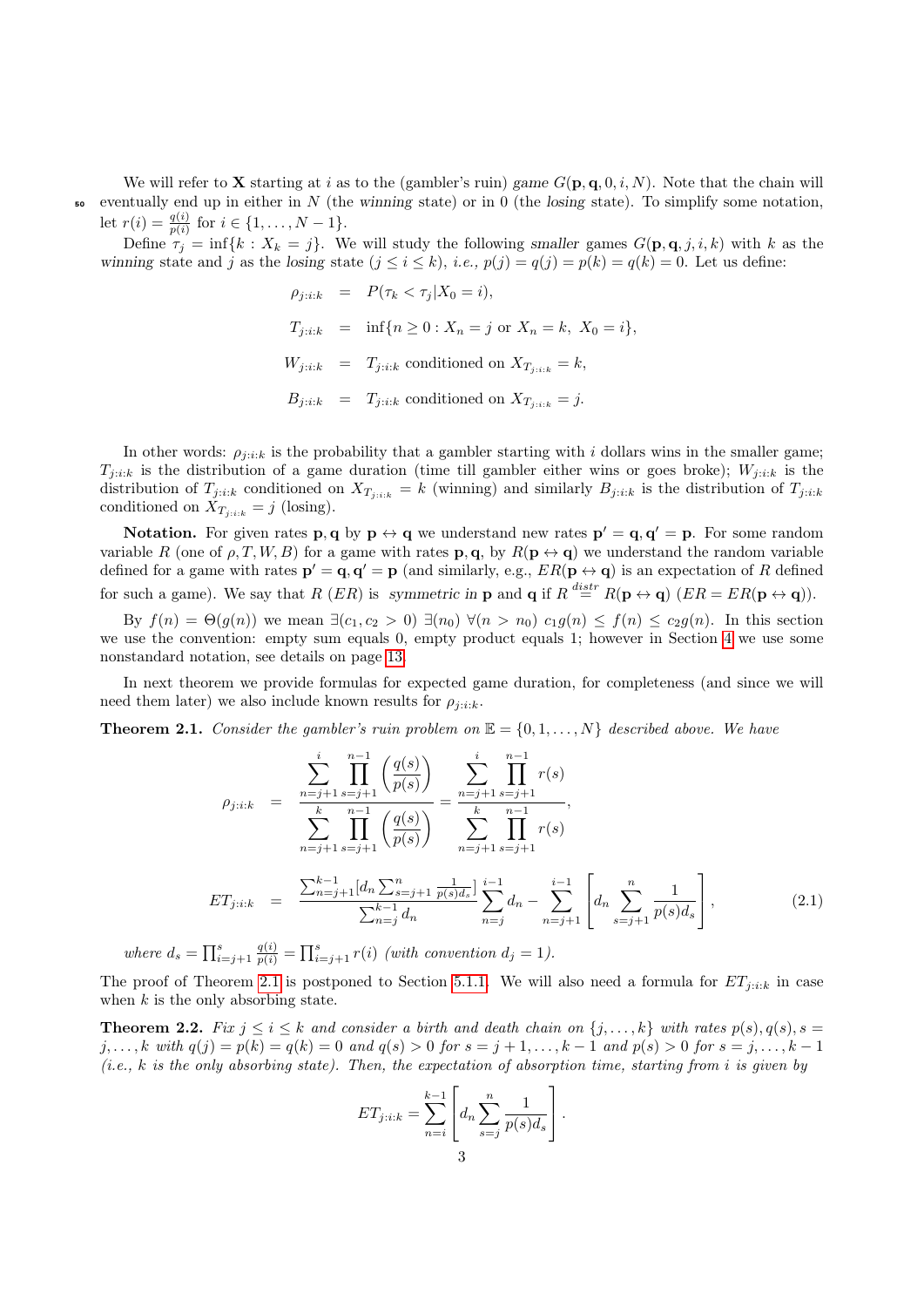Now we go back to situation with two absrobing states, *i.e.*, also  $p(j) = 0$ . Next theorem (our main contribution) gives the formulas for  $EW_{0:i:k}$  and  $EB_{0:i:k}$ . First, let us introduce some necessary notation. With some abuse of notation let us extend

$$
\rho_{j:i:k} = \frac{\sum_{n=j+1}^{i} \prod_{s=j+1}^{n-1} \left( \frac{q(s)}{p(s)} \right)}{\sum_{n=j+1}^{k} \prod_{s=j+1}^{n-1} \left( \frac{q(s)}{p(s)} \right)} = \frac{\sum_{n=j+1}^{i} \prod_{s=j+1}^{n-1} r(s)}{\sum_{n=j+1}^{k} \prod_{s=j+1}^{n-1} r(s)}
$$

for  $k < i$  (but still  $k > j$ ). Note that in such a case we may have  $\rho_{j:i:k}$ , thus this has no interpretation in terms of probability anymore.

For given integers  $n, m, k$  such that  $n \leq m, k \in \{0, \lfloor (m - n + 1)/2 \rfloor\}$  define

$$
\mathbf{j}_{k}^{n,m} = \{ \{j_1, j_2, \dots, j_k\} : j_1 \ge n+1, j_k \le m, j_i \le j_{i+1} - 2 \text{ for } 1 \le i \le k-1 \}. \tag{2.2}
$$

<span id="page-3-2"></span>For given **p**, **q** and  $\mathbf{j} \in \mathbf{j}_{k}^{n,m}$  define

$$
\delta_{\mathbf{j}}^{n,m} = (-1)^k \prod_{s \in j} r(s) \prod_{s \in \{n, \dots, m\} \setminus \mathbf{j} \cup (\mathbf{j} - 1)} 1 + r(s), \tag{2.3}
$$

<span id="page-3-5"></span>where  $\{n, \ldots, m\}$  is an empty set for  $n > m$  and  $\mathbf{j} - 1 = \{j_1 - 1, j_2 - 1, \ldots, j_k - 1\}$  for  $\mathbf{j} = \{j_1, j_2, \ldots, j_k\}$ . Finally, let

<span id="page-3-6"></span>
$$
\xi_k^{n,m} = \sum_{\mathbf{j} \in \mathbf{j}_k^{n,m}} \delta_{\mathbf{j}}^{n,m}.\tag{2.4}
$$

Now we are ready to state our main theorem.

<span id="page-3-1"></span>**Theorem 2.3.** Consider the gambler's ruin problem on  $\mathbb{E} = \{0, 1, ..., N\}$  described above. We have

<span id="page-3-3"></span>
$$
EW_{0:i:N} = EW_{0:1:N} - EW_{0:1:i}, \quad where \tag{2.5}
$$

$$
EW_{0:1:i} \quad = \quad \sum_{n=1}^{i-1} \frac{\rho_{0:n:i}}{p(n)} \sum_{s=0}^{\lfloor (i-1-n)/2 \rfloor} \xi_s^{n+1,i-1}.\tag{2.6}
$$

Moreover, we have

<span id="page-3-4"></span>
$$
EB_{0:i:N} = EW'_{0:N-i:N}, \t\t(2.7)
$$

where  $W'_{0:N-i:N}$  is defined for a gambler's ruin problem with rates  $p'(i) = q(N-i)$  and  $q'(i) = p(N-i)$  for  $i \in \mathbb{E}$ .

The proof of Theorem [2.3](#page-3-1) is postponed to Section [5.1.2.](#page-23-0)

<span id="page-3-0"></span>2.1. Constant  $r(n) = r = \frac{q(n)}{p(n)}$  $p(n)$ 

In this section we will apply Theorems [2.1](#page-2-0) and [2.3](#page-3-1) to a gambler's ruin problem with constant  $r = \frac{q(i)}{n(i)}$  $\frac{q(i)}{p(i)}$ . The winning probabilities  $\rho_{0:i:N}$  are known (they are the same as in the classical formulation of the problem), we will focus on a game duration. We have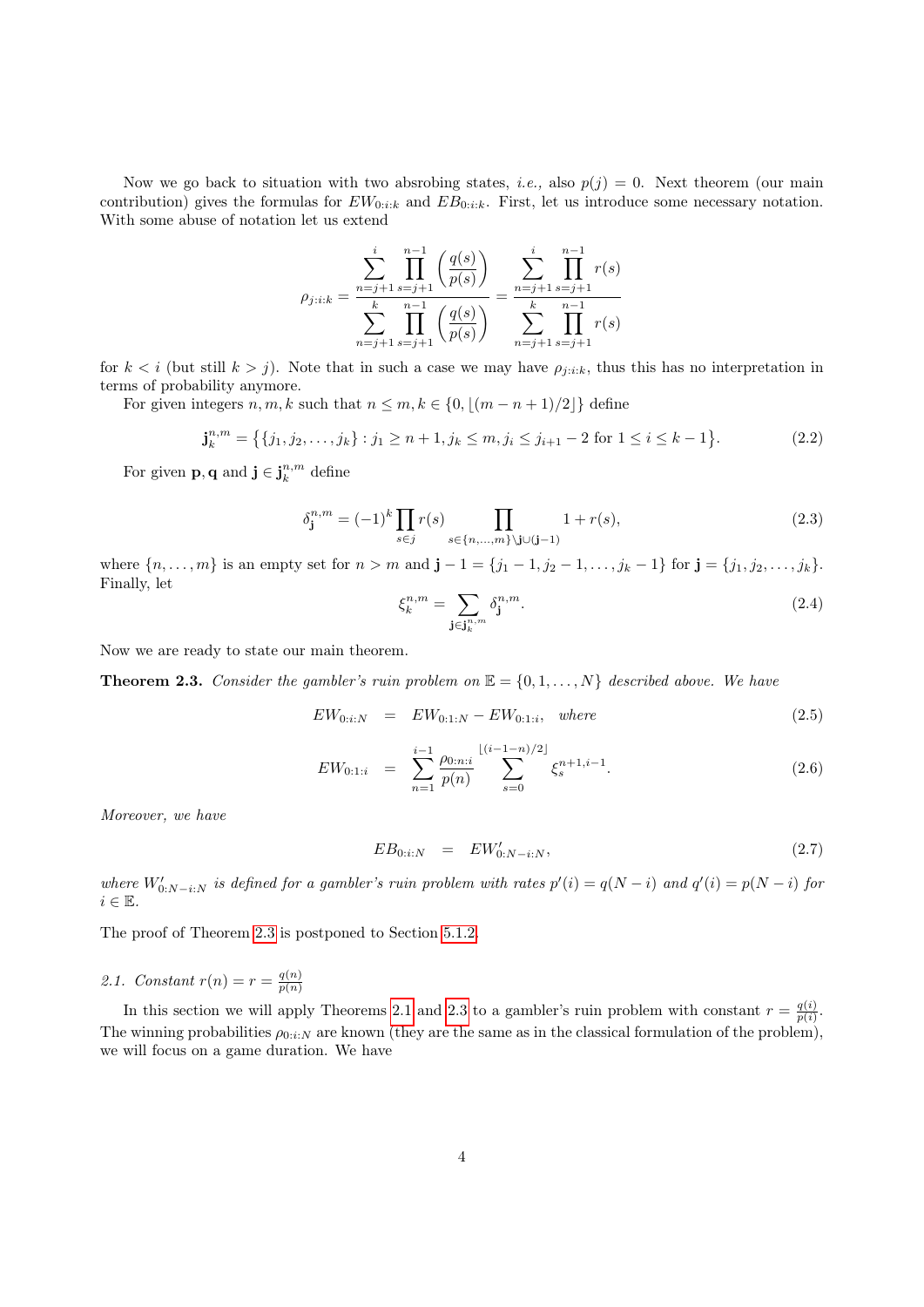<span id="page-4-3"></span>**Corollary 2.4.** Consider the gambler's ruin problem on  $\mathbb{E} = \{0, ..., N\}$  with constant  $r = \frac{q(i)}{n(i)}$  $\frac{q(i)}{p(i)}$ . We have

$$
r = 1: \quad ET_{j:ik} = \frac{i-j}{k-j} \sum_{n=j+1}^{k-1} \sum_{s=j+1}^{n} \frac{1}{p(s)} - \sum_{n=j+1}^{i-1} \sum_{s=j+1}^{n} \frac{1}{p(s)},
$$

$$
ET_{0:i:N} = \frac{i}{N} \sum_{n=1}^{N-1} \sum_{s=1}^{n} \frac{1}{p(s)} - \sum_{n=1}^{i-1} \sum_{s=1}^{n} \frac{1}{p(s)},
$$

$$
r \neq 1: \quad ET_{j:ik} = \frac{r^j - r^i}{r^j - r^k} \sum_{n=j+1}^{k-1} \left[ r^n \sum_{s=j+1}^{n} \frac{r^{-s}}{p(s)} \right] - \sum_{n=j+1}^{i-1} \left[ r^n \sum_{s=j+1}^{n} \frac{r^{-s}}{p(s)} \right],
$$

$$
ET_{0:i:N} = \frac{1 - r^i}{1 - r^N} \sum_{n=1}^{N-1} \left[ r^n \sum_{s=1}^{n} \frac{r^{-s}}{p(s)} \right] - \sum_{n=1}^{i-1} \left[ r^n \sum_{s=1}^{n} \frac{r^{-s}}{p(s)} \right].
$$

*Proof.* We have  $d_k = \prod_{j=1}^k r = r^k$ . Simple recalculations of [\(2.1\)](#page-2-1) yield the result.

<span id="page-4-2"></span>For constant r we have that  $\delta_j^{n,m}$  (given in [\(2.3\)](#page-3-2)) for all  $i \in \{1, ..., N-1\}$  depends on j only through k, thus

$$
\xi_k^{n,m} = \sum_{\mathbf{j} \in \mathbf{j}_k^{n,m}} \delta_{\mathbf{j}}^{n,m} = C_k^{n,m} (-r)^k (1+r)^{m+1-n-2k},\tag{2.8}
$$

where  $C_k^{n,m} = |\mathbf{j}_k^{n,m}|$ . Moreover, we have  $|\mathbf{j}_k^{n,m}| = T(m+1-n,k)$ , where  $T(n,k) = \binom{n-k}{k}$  is the number of subsets of  $\{1, 2, ..., n-1\}$  $\{1, 2, ..., n-1\}$  $\{1, 2, ..., n-1\}$  of size k containing no consecutive integers <sup>1</sup>.

The proof of the next corollary requires the following lemma.

<span id="page-4-1"></span>**Lemma 2.5.** Let  $n \in \mathbb{N}$  and  $r \geq 0$ . We have

<span id="page-4-4"></span>
$$
\sum_{k=0}^{n} {n-k \choose k} \left( -\frac{r}{(1+r)^2} \right)^k = \begin{cases} \frac{1-r^{n+1}}{(1+r)^n(1-r)} & \text{if } r \neq 1, \\ \frac{n+1}{2^n} & \text{if } r = 1. \end{cases}
$$
\n(2.9)

The proof of Lemma [2.5](#page-4-1) is given in Section [5.1.2.](#page-23-0)

Remark 2.6. Note that the assertion of Lemma [2.5](#page-4-1) can be stated in the following form (simply substituting  $c = \frac{r}{(1+r)^2}$ : for  $n \in \mathbb{N}$  and  $c \in (0, 1/4]$  we have

$$
\sum_{k=0}^{n} {n-k \choose k} (-c)^{k} = \begin{cases} \frac{1-\gamma^{n+1}}{(1+\gamma)^{n}(1-\gamma)}, & \text{where } \gamma = \frac{1-2c+\sqrt{1-4c}}{2c}, \text{ if } c \in (0,1/4),\\ \frac{n+1}{2^{n}} & \text{if } c = 1/4. \end{cases}
$$

<span id="page-4-0"></span><sup>1</sup><http://oeis.org/A011973>

 $\Box$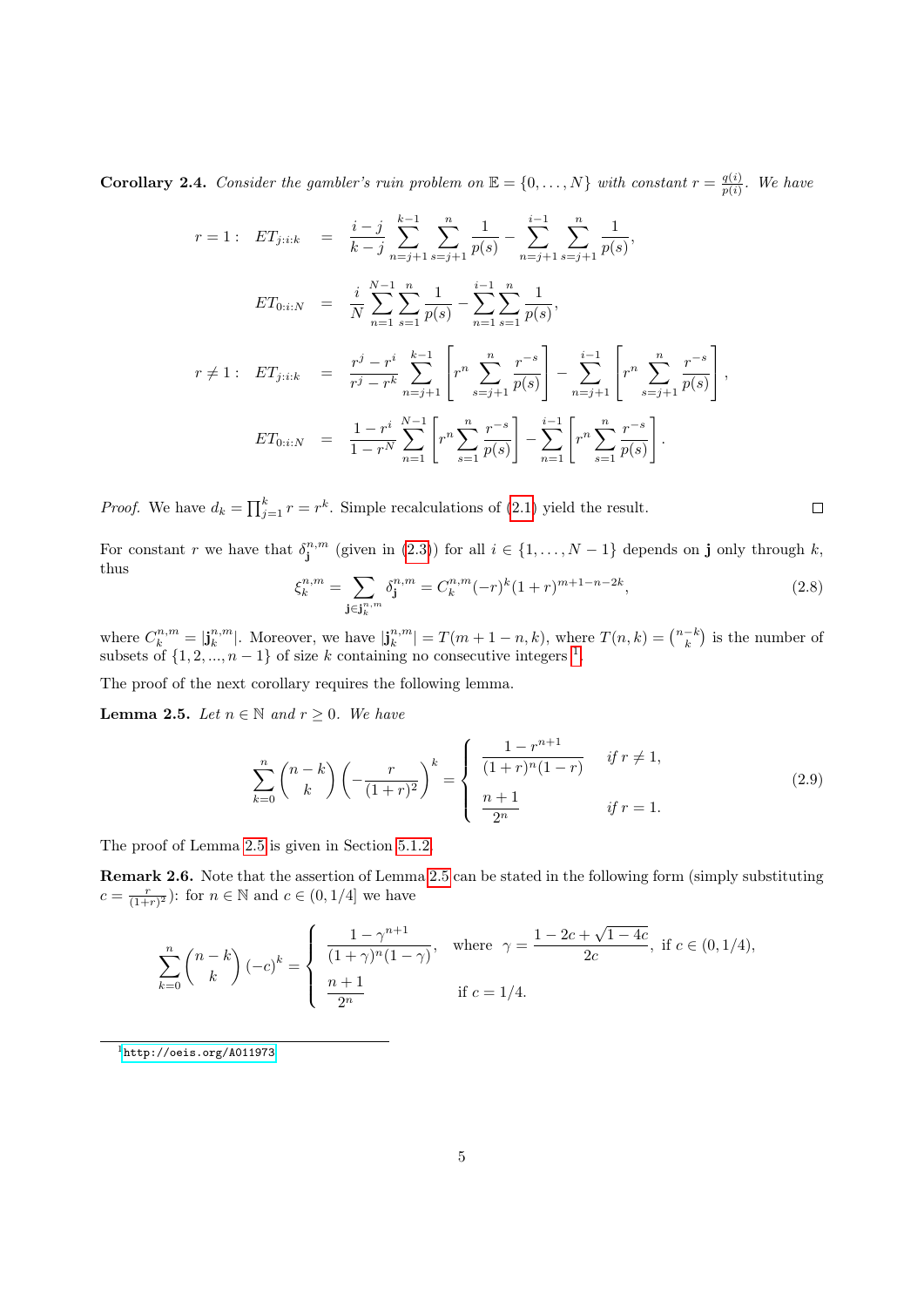These sums for  $c \in \{-1,1\}$  were known  $(F(n))$  is the *n*-th Fibonacci number):

$$
\sum_{k=0}^{n} \binom{n-k}{k} = F(n+1),
$$

$$
\sum_{k=0}^{n} {n-k \choose k} (-1)^k = \begin{cases} 1 & \text{if } n \text{ mod } 6 \in \{0,1\}, \\ 0 & \text{if } n \text{ mod } 6 \in \{2,5\}, \\ -1 & \text{if } n \text{ mod } 6 \in \{3,4\}. \end{cases}
$$

We will give formulas for  $EW_{0:1:i}$  for several cases  $(EW_{0:i:N}$  can be calculated via [\(2.5\)](#page-3-3)).

<span id="page-5-1"></span>**Corollary 2.7.** Consider the gambler's ruin problem on  $\mathbb{E} = \{0, ..., N\}$  with constant  $r = \frac{q(i)}{n(i)}$  $\frac{q(i)}{p(i)}$ . We have:

<span id="page-5-0"></span>
$$
r = 1: \quad EW_{0:1:i} = \sum_{n=1}^{i-1} \frac{\rho_{0:n:i}}{p(n)} \sum_{s=0}^{\lfloor (i-1-n)/2 \rfloor} \xi_s^{n+1,i-1} = \sum_{n=1}^{i-1} \frac{n/i}{p(n)} (i-n).
$$

$$
r \neq 1: \quad EW_{0:1:i} = \sum_{n=1}^{i-1} \frac{\rho_{0:n:i}}{p(n)} \sum_{s=0}^{\lfloor (i-1-n)/2 \rfloor} \xi_s^{n+1,i-1} = \sum_{n=1}^{i-1} \frac{\frac{1-r^n}{1-r^i} (1-r^{i-n})}{p(n)(1-r)}.
$$
(2.10)

Additionally, if  $p(n) = p$  is constant (so is  $q(n)$  then, since  $r(n)$  is constant) we have

<span id="page-5-2"></span>
$$
r = 1: \quad EW_{0:1:i} = \frac{1}{p} \sum_{n=1}^{i-1} \frac{n}{i} (i-n) = \frac{(i-1)(i+1)}{6p}, \tag{2.11}
$$

$$
r \neq 1: \quad EW_{0:1:i} = \frac{1}{p} \sum_{n=1}^{i-1} \frac{\frac{1-r^n}{1-r^i} (1-r^{i-n})}{1-r} = \frac{1}{p(1-r^i)(1-r)} \sum_{n=1}^{i-1} (1-r^n)(1-r^{i-n})
$$

$$
= \frac{i(1+r^i) - (1+r)\frac{1-r^i}{1-r}}{p(1-r^i)(1-r)} = \frac{1}{p(1-r)} \left(i\frac{1+r^i}{1-r^i} - \frac{1+r}{1-r}\right).
$$

*Proof.* We will only show case  $r = 1$ , general  $p(n)$  (the proof for  $r \neq 1$  is very similar). Let us calculate  $\xi_s^{n+1,i-1}$  first. From [\(2.8\)](#page-4-2) and form of  $C_k^{n,m}$  for  $r=1$  we have

$$
\xi_s^{n+1,i-1} = C_s^{n+1,i-1}(-1)^s 2^{i-n-1-2s} = 2^{i-n-1} \binom{i-n-1-s}{s} \left(-\frac{1}{4}\right)^s.
$$

From Theorem [2.3](#page-3-1) (eq. [\(2.6\)](#page-3-3)) and the fact that  $\rho_{0:n:i} = n/i$  (since  $r = 1$ ) we have

$$
EW_{0:1:i} = \sum_{n=1}^{i-1} \frac{n/i}{p(n)} \sum_{s=0}^{\lfloor (i-1-n)/2 \rfloor} \xi_s^{n+1,i-1}
$$
  
= 
$$
\sum_{n=1}^{i-1} \frac{n/i}{p(n)} 2^{i-n-1} \sum_{s=0}^{\lfloor (i-1-n)/2 \rfloor} {i-n-1-s \choose s} \left(-\frac{1}{4}\right)^s
$$
  
Lemma 2.5 
$$
\sum_{n=1}^{i-1} \frac{n/i}{p(n)} 2^{i-n-1} \frac{i-n-1+1}{2^{i-n-1}} = \sum_{n=1}^{i-1} \frac{n/i}{p(n)} (i-n),
$$

what finishes the proof.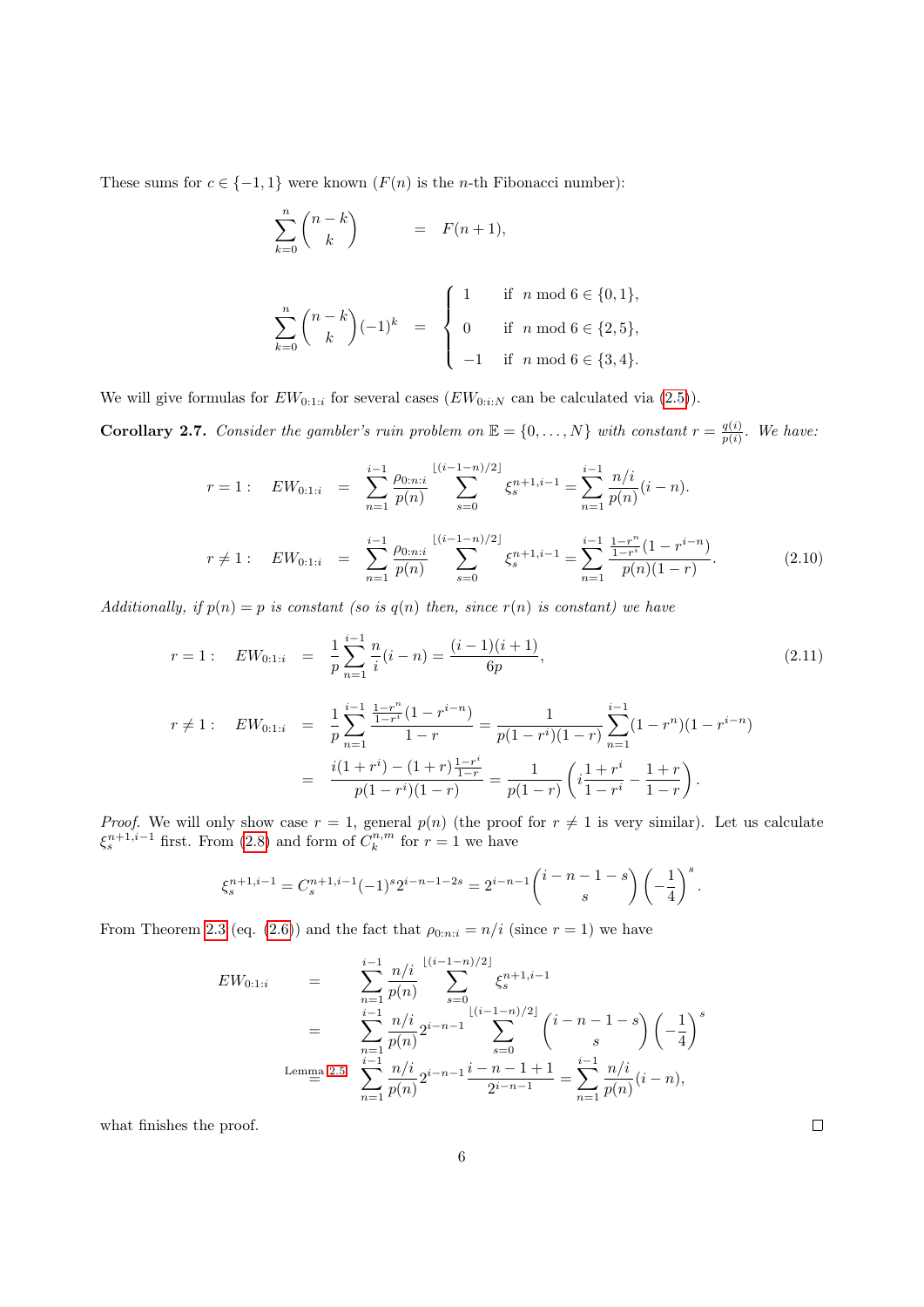100  $EW_{0:i:N}$  is symmetric in **p** and **q** (*i.e.*, it is the same for case with birth deaths  $p'(n) = q(n)$  and death rates

 $q'(n) = p(n)$  as long as  $r(n) = \frac{q(n)}{p(n)}$  is constant.

**Theorem 2.8.** Consider the gambler's ruin problem on  $\mathbb{E} = \{0, \ldots, N\}$  with constant  $r = \frac{q(i)}{n(i)}$  $\frac{q(i)}{p(i)}$ . We have

In 1977 Beyer and Waterman [\[BW77\]](#page-30-10) showed that for a classical case *i.e.*, for constant birth  $p(n) = p$ and death  $q(n) = q$  rates such that  $p + q = 1$ , the distribution of  $W_{0:i:N}$  is symmetric in p and q (*i.e.*, it has the same distribution for birth rate  $p' = q$  and death rate  $q' = p$ ). In 2009 Lengyel [\[Len09\]](#page-30-4) showed that this holds also for the classical case with ties allowed, *i.e.*,  $p + q < 1$ . In the following theorem we show that

$$
EW_{0:i:N}=EW_{0:i:N}(\mathbf{p}\leftrightarrow \mathbf{q}),
$$

(i.e.,  $EW_{0:i:N}$  is symmetric in **p** and **q**).

*Proof.* By [\(2.5\)](#page-3-3) it is enough to show that  $EW_{0:1:i} = EW_{0:1:i}(\mathbf{p} \leftrightarrow \mathbf{q})$ .

Let  $W_{0,1:i}$  be defined for rates **p** and **q**, whereas  $W'_{0,1:i}$  be defined for rates  $p' = q$  and  $q' = p$ , thus  $r' = 1/r$ . Since  $r = \frac{q(n)}{n(n)}$  $\frac{q(n)}{p(n)}$ , we have  $p'(n) = q(n) = rp(n)$ .

$$
EW'_{0:1:i} = \sum_{n=1}^{i-1} \frac{1}{p'(n)} \frac{\left(1 - \frac{1}{r^n}\right)}{\left(1 - \frac{1}{r^i}\right)} \frac{\left(1 - \frac{1}{r^{i-n}}\right)}{\left(1 - \frac{1}{r}\right)} = \sum_{n=1}^{i-1} \frac{1}{rp(n)} \frac{r^i(1 - r^n)}{r^n(1 - r^i)} \frac{r(1 - r^{i-n})}{r^{i-n}(1 - r)}
$$
  
= 
$$
\sum_{n=1}^{i-1} \frac{1}{p(n)} \frac{\left(1 - r^n\right)}{\left(1 - r^i\right)} \frac{\left(1 - r^{i-n}\right)}{\left(1 - r\right)},
$$

what is equal to  $(2.10)$ .

It is natural to state the following conjecture.

**Conjecture 2.9.** Consider the gambler's ruin problem on  $\mathbb{E} = \{0, \ldots, N\}$  with constant  $r = \frac{q(i)}{q(i)}$  $\frac{q(i)}{p(i)}$ . Then, the distribution of  $W_{0:i:N}$  is symmetric in **p** and **q**.

#### <span id="page-6-0"></span>2.2. The spatially non-homogeneous case

In this Section we consider gambler's ruin problem with birth rates  $p(n) = \frac{p}{2cn+1}$  and death rates  $q(n) = \frac{q}{2cn+1}$ , where c is a non-negative constant. This is often called the spatially non-homogeneous gambler's ruin problem. We will thus still consider case with constant  $r(n)$ , but with specific rates. As far as we are aware, all results in this section, except the one for  $p(n) = q(n) = 1/2$ , are new.

Corollary 2.10. Consider the spatially non-homogeneous gambler's ruin problem. We have

$$
r = 1 : ET_{0:i:N} = \frac{1}{2p} \left( iN \left( 1 + \frac{2c}{3} N \right) - i^2 \left( 1 + \frac{2c}{3} i \right) \right),
$$
  

$$
r \neq 1 : ET_{0:i:N} = \frac{1}{p(r-1)} \left( \frac{1 - r^i}{1 - r^N} \left( -cN^2 - N \frac{(cr+c)}{r-1} - N \right) + ci^2 + i \frac{(cr+c)}{r-1} + i \right).
$$

Proof. Applying Corollary [2.4](#page-4-3) we have:

 $\Box$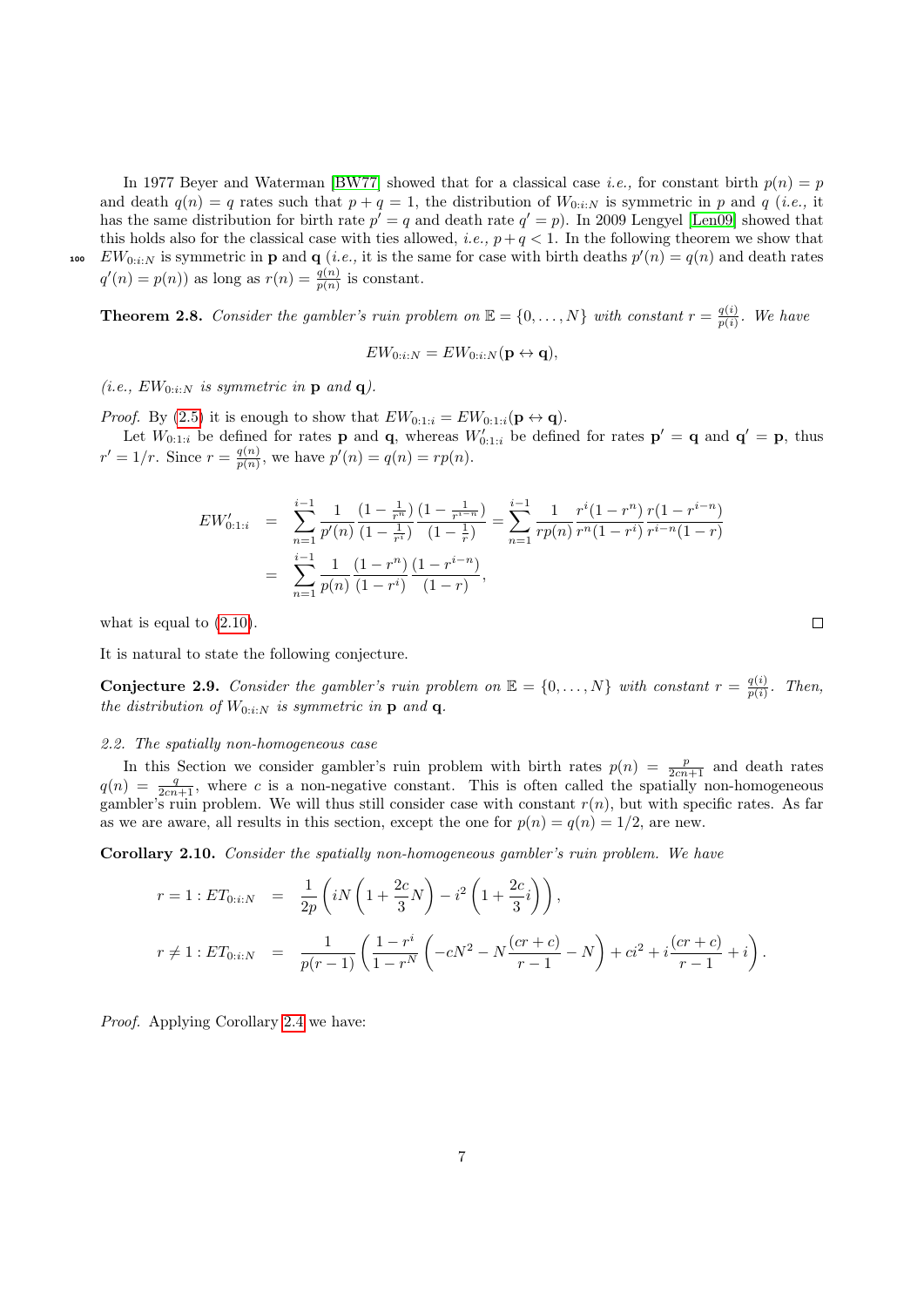• Case  $r = 1$ 

$$
ET_{0:i:N} = \frac{i}{N} \sum_{n=1}^{N-1} \sum_{s=1}^{n} \frac{1}{p(s)} - \sum_{n=1}^{i-1} \sum_{s=1}^{n} \frac{1}{p(s)} = \frac{i}{N} \sum_{n=1}^{N-1} \sum_{s=1}^{n} \frac{2cn+1}{p} - \sum_{n=1}^{i-1} \sum_{s=1}^{n} \frac{2cn+1}{p}
$$
  
\n
$$
= \frac{1}{p} \left( \frac{i}{N} \sum_{n=1}^{N-1} n(cn+c+1) - \sum_{n=1}^{i-1} n(cn+c+1) \right)
$$
  
\n
$$
= \frac{1}{p} \left( \frac{i}{N} \frac{1}{6} (N-1)(N(2c(N+1)+3) - \frac{1}{6} (i-1)(i(2c(i+1)+3)) \right)
$$
  
\n
$$
= \frac{1}{2p} \left( iN \left( 1 + \frac{2c}{3} N \right) - i^2 \left( 1 + \frac{2c}{3} i \right) \right).
$$

• Case  $r \neq 1$ 

$$
ET_{0:i:N} = \frac{1 - r^i}{1 - r^N} \sum_{n=1}^{N-1} \left[ r^n \sum_{s=1}^n \frac{r^{-s}}{p(s)} \right] - \sum_{n=1}^{i-1} \left[ r^n \sum_{s=1}^n \frac{r^{-s}}{p(s)} \right]
$$
  
= 
$$
\frac{1}{p} \left( \frac{1 - r^i}{1 - r^N} \sum_{n=1}^{N-1} \left[ r^n \sum_{s=1}^n r^{-s} (2cs + 1) \right] - \sum_{n=1}^{i-1} \left[ r^n \sum_{s=1}^n r^{-s} (2cs + 1) \right] \right).
$$

We have

$$
\sum_{s=1}^{n} r^{-s} (2cs+1) = \frac{r^{-n}}{(r-1)^2} \left( 2cr^{n+1} - 2cnr + 2cn - 2cr + r^{n+1} - r^n - r + 1 \right)
$$

and

$$
\sum_{n=1}^{k-1} \left[ r^n \frac{r^{-n}}{(r-1)^2} \left( 2cr^{n+1} - 2cnr + 2cn - 2cr + r^{n+1} - r^n - r + 1 \right) \right]
$$
  
= 
$$
\frac{1}{(r-1)^2} \left( -\frac{2cr(r-r^k)}{r-1} - c(k-1)kr + c(k-1)k - 2cr(k-1)
$$

$$
-\frac{r(r-r^k)}{r-1} + \frac{r-r^k}{r-1} + r - kr + k - 1 \right)
$$
  
= 
$$
\frac{1}{(r-1)^2} \left( -ck^2(r-1) + \frac{(2cr + r - 1)(r^k - 1)}{r-1} - k(cf + c + r - 1) \right).
$$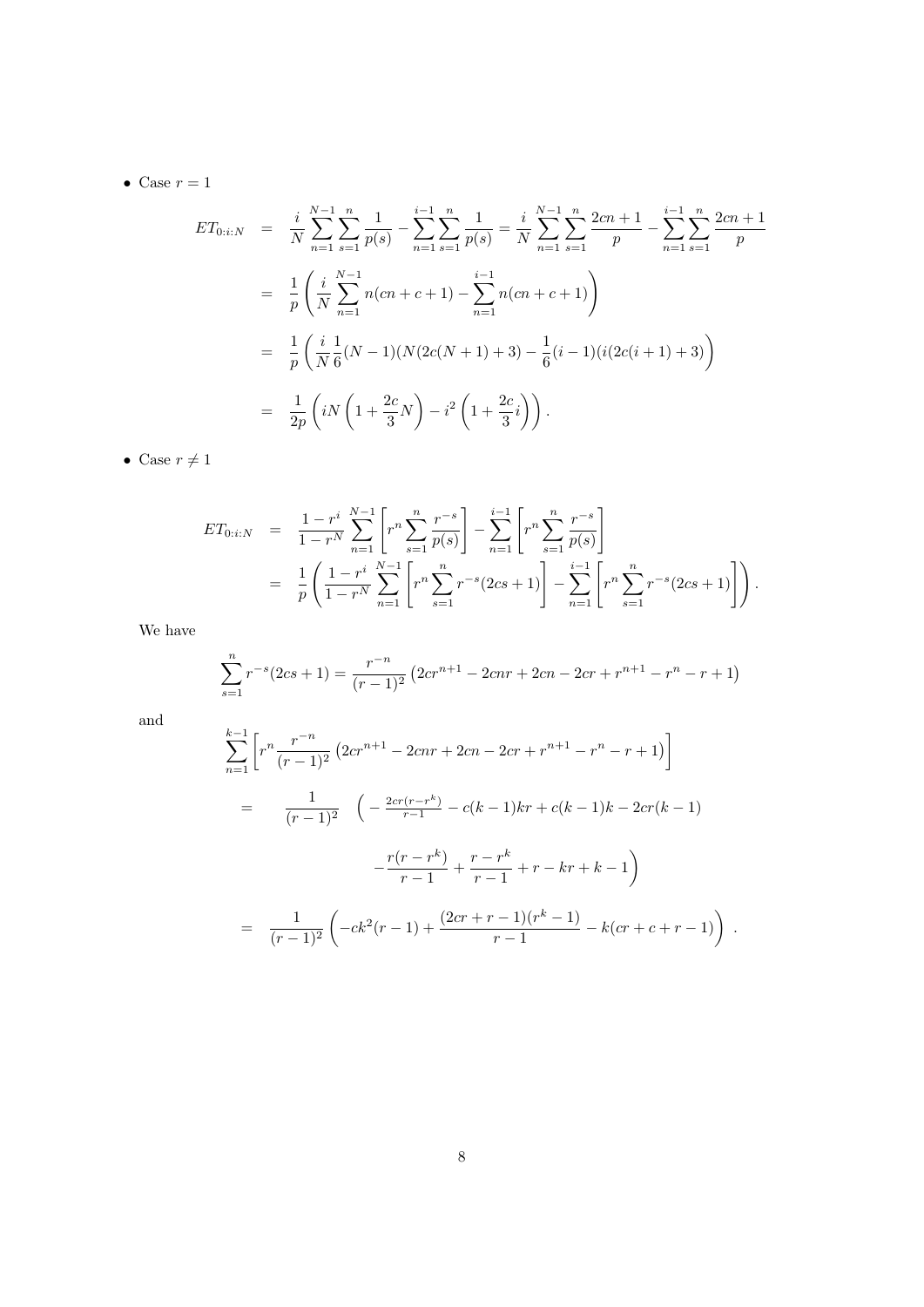Thus,

$$
ET_{0:i:N} = \frac{1}{p(r-1)^2} \left\{ \begin{array}{c} \frac{1-r^i}{1-r^N} \Big( -cN^2(r-1) + \frac{(2cr+r-1)(r^N-1)}{r-1} - N(cr+c+r-1) \Big) \\ \\ -\Big( -ci^2(r-1) + \frac{(2cr+r-1)(r^i-1)}{r-1} - i(cr+c+r-1) \Big) \Big\} \\ \\ = \frac{1}{p(r-1)^2} \left\{ \begin{array}{c} \frac{1-r^i}{1-r^N} \Big( -cN^2(r-1) - N(cr+c+r-1) \Big) \\ \\ +ci^2(r-1) + i(cr+c+r-1) \Big\} \end{array} \right. \\ = \frac{1}{p(r-1)} \left( \frac{1-r^i}{1-r^N} \Big( -cN^2 - N\frac{(cr+c)}{r-1} - N \Big) + ci^2 + i\frac{(cr+c)}{r-1} + i \right),
$$

what was to be shown.

 $\Box$ 

**Remark 2.11.** Note that for  $p(n) = q(n) = 1/2$  we have  $ET_{0:i:N} = iN(1 + \frac{2c}{3}N) - i^2(1 + \frac{2c}{3}i)$ , *i.e.*, we obtained Proposition 2.1 from [\[Lef08\]](#page-30-5).

Concerning the conditional game duration (because of [\(2.7\)](#page-3-4) it is enough to provide formula only for  $EW_{0:i:N}$  we have

<span id="page-8-0"></span>Corollary 2.12. Consider the spatially non-homogeneous gambler's ruin problem. We have

$$
r = 1: \quad EW_{0:i:N} = \frac{(N^2 - 1)(cN + 1)}{6p} - \frac{(i^2 - 1)(ci + 1)}{6p},
$$
  

$$
r \neq 1: \quad EW_{0:i:N} = \frac{cN + 1}{p(1 - r)} \left(\frac{r + 1}{r - 1} - N \frac{r^N + 1}{r^N - 1}\right) - \frac{ci + 1}{p(1 - r)} \left(\frac{r + 1}{r - 1} - i \frac{r^i + 1}{r^i - 1}\right).
$$

Proof. Applying Corollary [2.7](#page-5-1) we have:

 $\bullet$   $r = 1$ 

$$
EW_{0:1:i} = \sum_{n=1}^{i-1} \frac{n/i}{p(n)} (i-n) = \frac{1}{p} \sum_{n=1}^{i-1} \frac{n}{i} (i-n)(2cn+1) = \frac{(i-1)(i+1)(ci+1)}{6p}.
$$

 $\bullet r \neq 1$ 

$$
EW_{0:1:i} = \sum_{n=1}^{i-1} \frac{(1-r^n)(1-r^{i-n})}{p(n)(1-r^i)(1-r)} = \frac{1}{p} \sum_{n=1}^{i-1} \frac{(1-r^n)(1-r^{i-n})}{(1-r^i)(1-r)} (2cn+1)
$$
  

$$
= \frac{(ci+1)((r+1)(r^i-1) - i(r-1)(r^i+1))}{p(1-r^i)(1-r)^2}
$$
  

$$
= \frac{ci+1}{p(1-r)} \left(\frac{r+1}{r-1} - i\frac{r^i+1}{r^i-1}\right).
$$

Applying [\(2.5\)](#page-3-3), *i.e.*,  $EW_{0:i:N} = EW_{0:1:N} - EW_{0:1:i}$ , completes the proof.

 $\Box$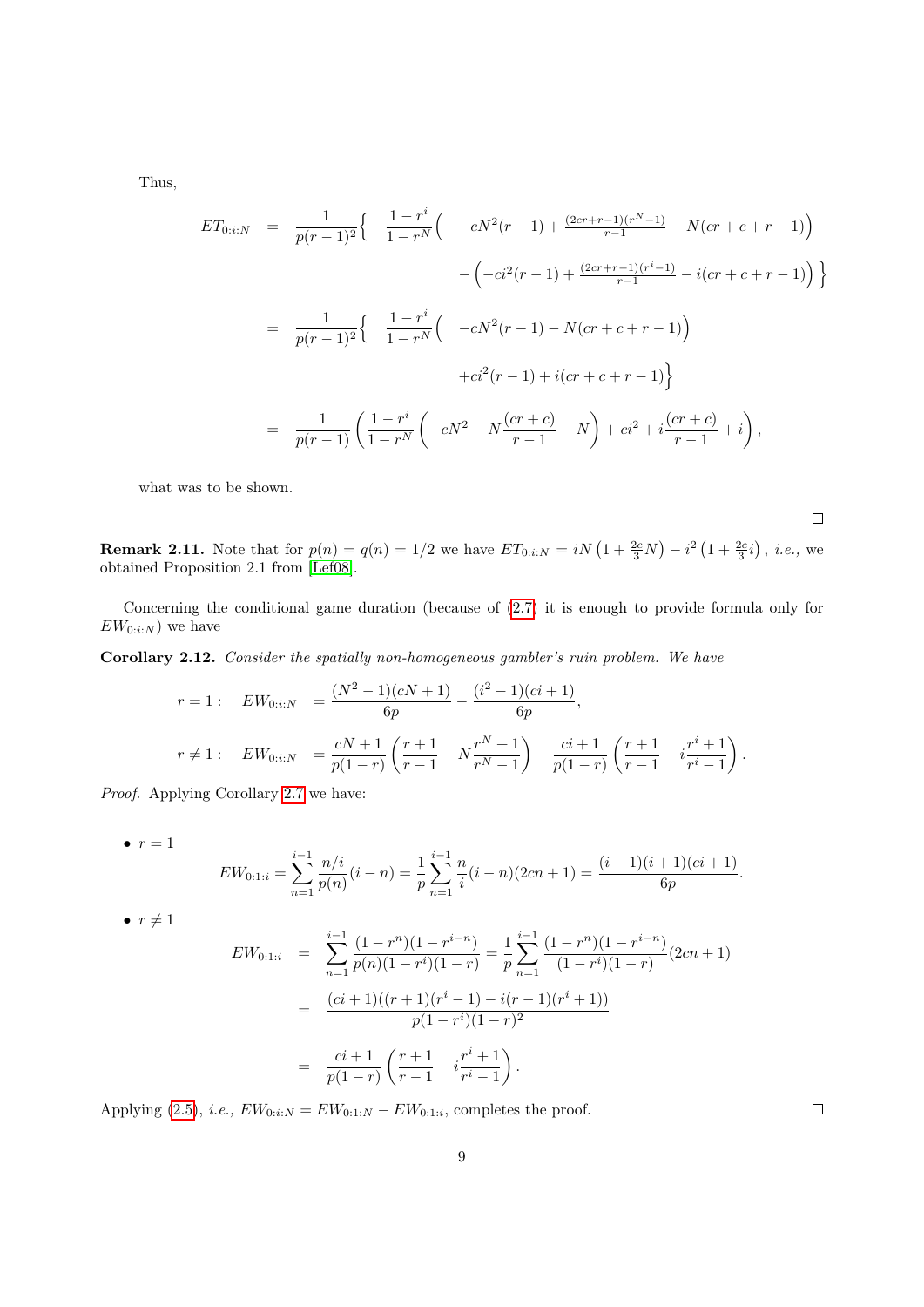#### <span id="page-9-0"></span>2.3. The classical case.

For constant winning/losing probabilities we recover known results (all given in Sarkar [\[Sar06\]](#page-30-0)). We state them here for completeness and will indicate how they can be derived from our more general results.

Corollary 2.13. Consider the gambler's ruin problem on  $\mathbb{E} = \{0, 1, \ldots, N\}$  with constant winning/losing probabilities  $p(i) = p, q(i) = q, i = 1, ..., N - 1, p + q = 1$ . We have

$$
\rho_{0:i:N} = \begin{cases}\n\frac{1-r^{i}}{1-r^{N}} & \text{if } r = 1, \\
\frac{i}{N} & \text{if } r \neq 1, \\
\frac{r+1}{r-1} (i - N \frac{r^{i}-1}{r^{N}-1}) & \text{if } r = 1,\n\end{cases}
$$
\n
$$
EW_{0:i:N} = \begin{cases}\n\frac{1}{3}(N-i)(N+i) & \text{if } r = 1, \\
\frac{r+1}{r-1} [N \frac{r^{N}+1}{r^{N}-1} - i \frac{r^{i}+1}{r^{i}-1}] & \text{if } r \neq 1, \\
\frac{1}{3}i(2N-i) & \text{if } r = 1,\n\end{cases}
$$
\n
$$
EB_{0:i:N} = \begin{cases}\n\frac{1}{3}i(2N-i) & \text{if } r = 1, \\
\frac{r+1}{r-1} [N \frac{r^{N}+1}{r^{N}-1} - (N-i) \frac{r^{N-i}+1}{r^{N-i}-1}] & \text{if } r \neq 1,\n\end{cases}
$$

Results for  $ET_{0:i:N}$  follows from Corollary [2.4](#page-4-3) (case  $r = 1$ );  $EW_{0:i:N}$  from Corollary [2.7](#page-5-1) eq. [\(2.11\)](#page-5-2) followed by [\(2.5\)](#page-3-3);  $EB_{0:i:N}$  follows from results on  $EW_{0:i:N}$  and Theorem [2.3](#page-3-1) (eq. [\(2.7\)](#page-3-4)).

## <span id="page-9-1"></span>2.4. Example

Fix an integer N and some  $p, q > 0$ . Consider a gambler's ruin problem with rates

$$
p(i) = \frac{p(1 + \alpha_1 i)}{2ci + 1}, \quad q(i) = \frac{q(1 + \alpha_2 i)}{2ci + 1},
$$

with fixed  $\alpha_1, \alpha_2, c \geq 0$  such that  $p(i), q(i) > 0, p(i) + q(i) \leq 1, i \in \{1, ..., N\}$ . We want to calculate  $EW_{0:1:N}$ .

2.4.1.  $N = 3$ We have

$$
\mathbf{p} = \left(0, \frac{p(1+\alpha_1)}{2c+1}, \frac{p(1+2\alpha_1)}{2c+1}, 0\right), \quad \mathbf{q} = \left(0, \frac{q(1+\alpha_2)}{2c+1}, \frac{q(1+2\alpha_2)}{2c+1}, 0\right).
$$

Note that in general (for  $\alpha_1 \neq \alpha_2$ )  $r(n) = \frac{q(n)}{p(n)} = \frac{q(1+\alpha_2 n)}{p(1+\alpha_1 n)}$  $\frac{(1+\alpha_2 n)}{(1+\alpha_1 n)}$  is non-constant, thus we will apply Theorem [2.3.](#page-3-1) Eq.  $(2.6)$  takes form

$$
EW_{0:1:3} = \sum_{n=1}^{2} \frac{\rho_{0:n:3}}{p(n)} \sum_{s=0}^{\lfloor (2-n)/2 \rfloor} \xi_s^{n+1,2} = \frac{\rho_{0:1:3}}{p(1)} \xi_0^{2,2} + \frac{\rho_{0:2:3}}{p(2)} \xi_0^{3,2}.
$$

We need winning probabilities  $\rho_{0:1:3}$  and  $\rho_{0:2:3}$ , which can be calculated from Theorem [2.1:](#page-2-0)

$$
\rho_{0:i:3} = \frac{\displaystyle\sum_{n=1}^{i}\prod_{s=1}^{n-1}r(s)}{\displaystyle\sum_{n=1}^{3}\prod_{s=1}^{n-1}r(s)} = \frac{1+(i-1)r(1)}{1+r(1)+r(1)r(2)} = \frac{1+(i-1)\frac{q}{p}\frac{1+\alpha_{2}}{1+\alpha_{1}}}{1+\frac{q}{p}\frac{1+\alpha_{2}}{1+\alpha_{1}}+\frac{q^{2}}{p^{2}}\frac{(1+\alpha_{2})(1+2\alpha_{2})}{(1+\alpha_{1})(1+2\alpha_{1})}} =: \frac{1+(i-1)\frac{q}{p}\frac{1+\alpha_{2}}{1+\alpha_{1}}}{\gamma(p,q,\alpha_{1},\alpha_{2})}.
$$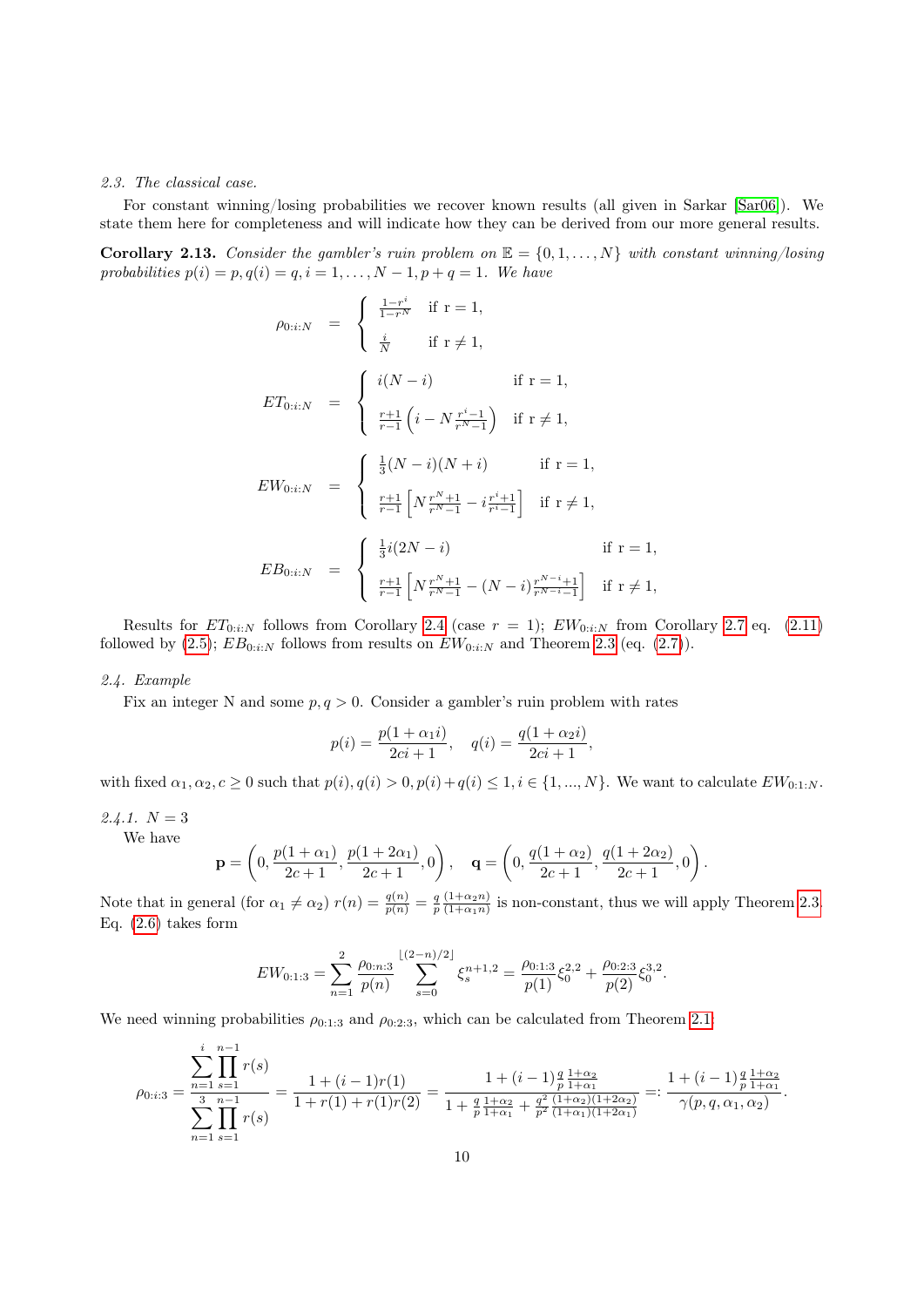We also need  $\xi_0^{2,2}$  and  $\xi_0^{3,2}$ . We have  $\mathbf{j}_0^{2,2} = \mathbf{j}_0^{3,2} = {\emptyset}$ , thus

$$
\xi_0^{2,2} = \delta_{\mathbf{j}}^{2,2} = 1 + r(2) = 1 + \frac{q}{p} \frac{1 + 2\alpha_2}{1 + 2\alpha_1}, \quad \xi_0^{3,2} = \delta_{\mathbf{j}}^{3,2} = 1
$$

(in the latter the second product was 1, since  $\{3,\ldots,2\} \equiv \emptyset$ ).

Finally,

<span id="page-10-0"></span>
$$
EW_{0:1:3} = \frac{1}{p\gamma(p,q,\alpha_1,\alpha_2)} \left[ \frac{2c+1}{1+\alpha_1} \left( 1 + \frac{q}{p} \frac{(1+2\alpha_2)}{(1+2\alpha_1)} \right) + \left( 1 + \frac{q}{p} \frac{(1+\alpha_2)}{(1+\alpha_1)} \right) \frac{4c+1}{1+2\alpha_1} \right].
$$
 (2.12)

Special cases:

•  $\alpha_1 = \alpha_2 = \alpha$ . Then [\(2.12\)](#page-10-0) reduces to

<span id="page-10-1"></span>
$$
EW_{0:1:3} = \frac{1 + \frac{q}{p}}{p\left(1 + \frac{q}{p} + \frac{q^2}{p^2}\right)} \left(\frac{2c + 1}{1 + \alpha} + \frac{4c + 1}{1 + 2\alpha}\right). \tag{2.13}
$$

Note that in this case  $r(n) = \frac{q}{p}$  is constant, thus [\(2.13\)](#page-10-1) could be derived in an easier way using Corollary [2.7:](#page-5-1)

$$
r = 1: EW_{0:1:3} = \sum_{n=1}^{2} \frac{n}{3} \frac{2cn+1}{p(1+\alpha_1 n)} (3-n) = \frac{2}{3p} \left( \frac{2c+1}{1+\alpha} + \frac{4c+1}{1+2\alpha} \right),
$$
  

$$
r \neq 1: EW_{0:1:3} = \sum_{n=1}^{2} \frac{\frac{1-r^n}{1-r^3} (1-r^{3-n})}{(1-r)} \frac{2cn+1}{p(1+\alpha_1 n)} = \frac{1-r^2}{p(1-r^3)} \left( \frac{2c+1}{1+\alpha} + \frac{4c+1}{1+2\alpha} \right),
$$

what is equivalent to [\(2.13\)](#page-10-1) in both cases. Note also that this is not a spatially non-homogeneous case as long as  $\alpha > 0$ .

•  $\alpha_1 = \alpha_2 = 0$ . Then [\(2.12\)](#page-10-0) (and thus [\(2.13\)](#page-10-1)) reduces to

<span id="page-10-2"></span>
$$
EW_{0:1:3} = \frac{2\left(1+\frac{q}{p}\right)}{p\left(1+\frac{q}{p}+\frac{q^2}{p^2}\right)} \left(\frac{3c+1}{1+\alpha}\right). \tag{2.14}
$$

Note that this is a spatially non-homogeneous case, thus [\(2.14\)](#page-10-2) could be derived from Corollary [2.12](#page-8-0) (we skip the calculations).

•  $\alpha_1 = \alpha_2 = 0$  and  $c = 0$ , then [\(2.14\)](#page-10-2) reduces to

$$
EW_{0:1:3} = \frac{2\left(1+\frac{q}{p}\right)}{p\left(1+\frac{q}{p}+\frac{q^2}{p^2}\right)}.
$$

This situation corresponds to a gambler's ruin problem with constant birth and death rates. In particular, for  $p = q = 1/2$  we have  $EW_{0:1:3} = \frac{8}{3}$  what agrees with Example 1 in [\[Len09\]](#page-30-4).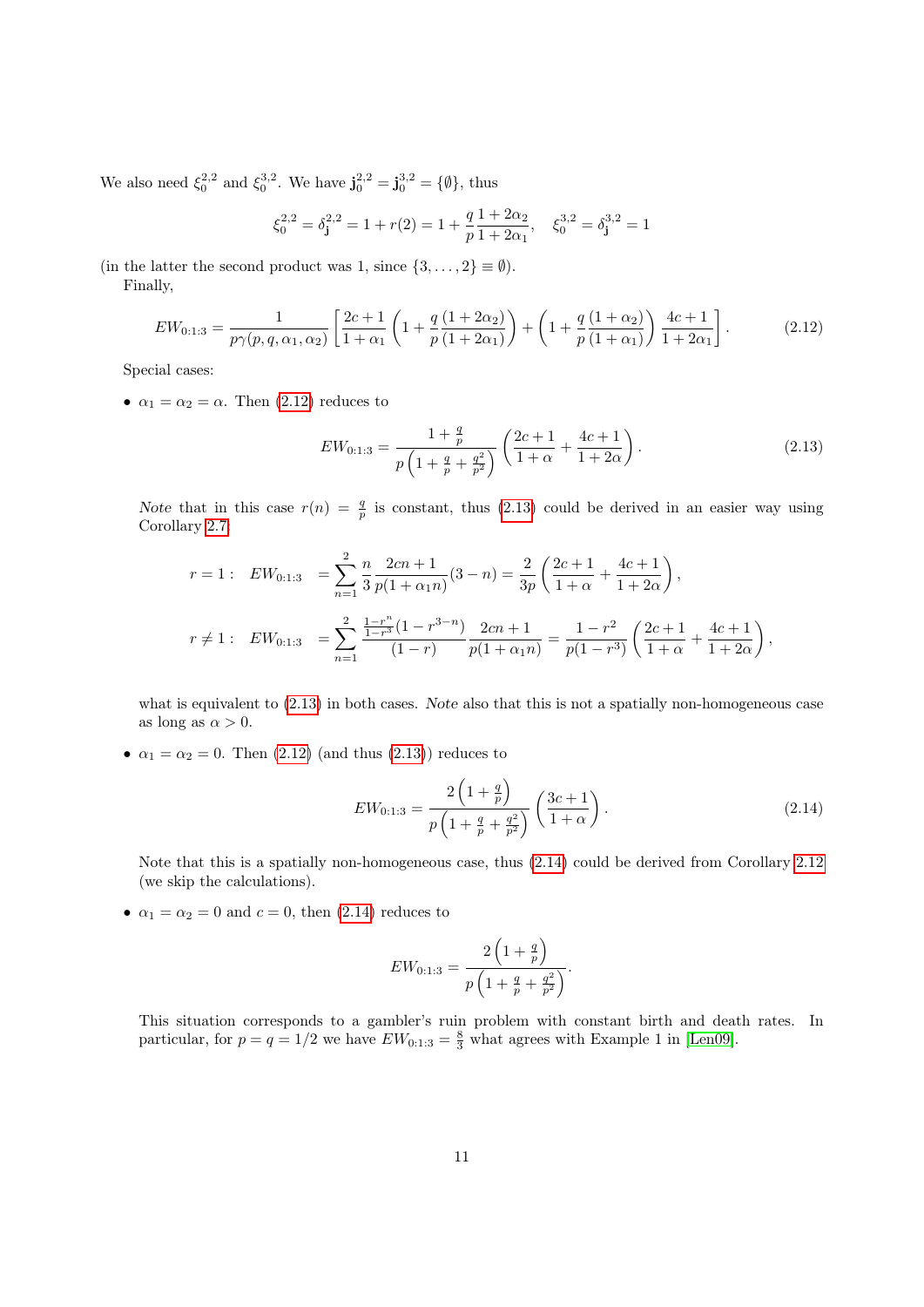2.4.2. General  $N \geq 3, p = q$  and  $\alpha_2 = \alpha_1 = 1$ 

We thus have  $p(i) = \frac{p(1+i)}{2ci+1}$ ,  $q(i) = \frac{q(1+i)}{2ci+1}$ . This is constant  $r(n) = \frac{q(n)}{p(n)} = \frac{q}{p} = 1$  case, which is however not spatially non-homogeneous. We skip the lengthy calculations, but we can obtain  $EW_{0:1:N}$  from Corollary [2.7](#page-5-1) ( $H_N$  is the N-th harmonic number):

$$
EW_{0:1:N} = \sum_{n=1}^{N-1} \frac{n(N-n)(2cn+1)}{pN(1+n)}
$$
  
=  $\frac{1}{p} \left( \frac{c}{3}(N-5)(N+2) + \frac{1}{2}(3+N) \right) + \frac{1}{Np}(2c-1)(1+N)H_N = \frac{c}{3p}N^2 + \Theta(N),$ 

which for  $p(i) = p(1 + i)$ ,  $q(i) = q(1 + i)$  (*i.e.*, for  $c = 0$ ) simplifies to

$$
EW_{0:1:N} = \frac{N+3}{2p} - \frac{1}{Np}(N+1)H_N = \frac{N}{2p} + \Theta(log(N)).
$$

2.4.3. General  $N \geq 3, p = q$  and  $\alpha_2 = \alpha_1 = \alpha$ 

$$
EW_{0:1:i} = \sum_{n=1}^{i-1} \frac{n(i-n)(2cn+1)}{pi(1+\alpha n)}
$$
  
= 
$$
\frac{1}{6\alpha^4 pi} (\alpha(i-1)(\alpha^2 i(2c(i+1)+3) + \alpha(6-6ci) - 12c) +
$$
  

$$
6(\alpha - 2c)(\alpha i + 1) [\psi(1 + \frac{1}{\alpha}) - \psi(i + \frac{1}{\alpha})])
$$
,

where  $\psi$  is a digamma function. It is known that  $\psi(m) = H_{m-1} - \gamma$ , where  $\gamma = 0.5772156...$  is a known 150 Euler–Mascheroni constant. Let us assume that  $\alpha = \frac{1}{m}$  and m is an integer. Then  $\psi\left(1+\frac{1}{\alpha}\right) - \psi\left(i+\frac{1}{\alpha}\right) =$  $H_m - H_{i+m-1}.$ 

#### <span id="page-11-0"></span>3. Random walk on a polygon

Fix an integer  $m \geq 2$ . Let

$$
\mathbf{p} = (p(0), p(1), \dots, p(m)), \quad \mathbf{q} = (q(0), q(1), \dots, q(m)),
$$

where  $p(i)$ ,  $q(i) > 0$ ,  $p(i) + q(i) \leq 1$  for  $i \in \{0, ..., m\}$ . Consider the following random walk  $\mathbf{X} \equiv \{X_t\}_{t \in \mathbb{N}}$  on  $E = Z_{m+1}$ . Being in state i we move to the state  $i + 1$  with probability  $p(i)$ , we move to the state  $i - 1$  with probability  $q(i)$ , and we do nothing with the remaining probability. Throughout the paper, in the context of a random walk on a polygon, all additions and substractions are performed modulo  $m + 1$ . We will refer to this walk as to a random walk on a polygon. The notation intentionally resembles that of gambler's ruin problem. Throughout the section we consider fixed **p**, q and  $m \geq 2$  (and omit subscripts **p**, q in random variables below). We are interested in:

$$
A_i = \{X : X_0 = i, X_n = i, \forall_{0 < t < n} X_t \neq i, \forall_{k \in \mathbb{E}} \exists_{0 \le t \le n} X_t = k\}
$$

$$
L_{i,j} = \{X : X_0 = i, X_n = j, \forall_{0 < t < n} X_t \neq j, \forall_{k \in \mathbb{E}} \exists_{0 \le t \le n} X_t = k\}
$$

$$
V_{i,j} = \inf\{n \ge 1 : X_0 = i, X_n = j, \forall_{k \in \mathbb{E}} \exists_{0 \le t \le n} X_t = k\}
$$

$$
V_i = \inf \{ n \ge 1 : X_0 = i, \forall_{k \in \mathbb{E}} \exists_{0 \le t \le n} X_t = k \}
$$

$$
R_i = \inf\{n_2 \ge 1 : X_0 = i, X_{n_1 + n_2} = i, n_1 = \inf\{n \ge 1 : \forall_{k \in \mathbb{E}}\exists_{0 \le t \le n} X_t = k\}\}
$$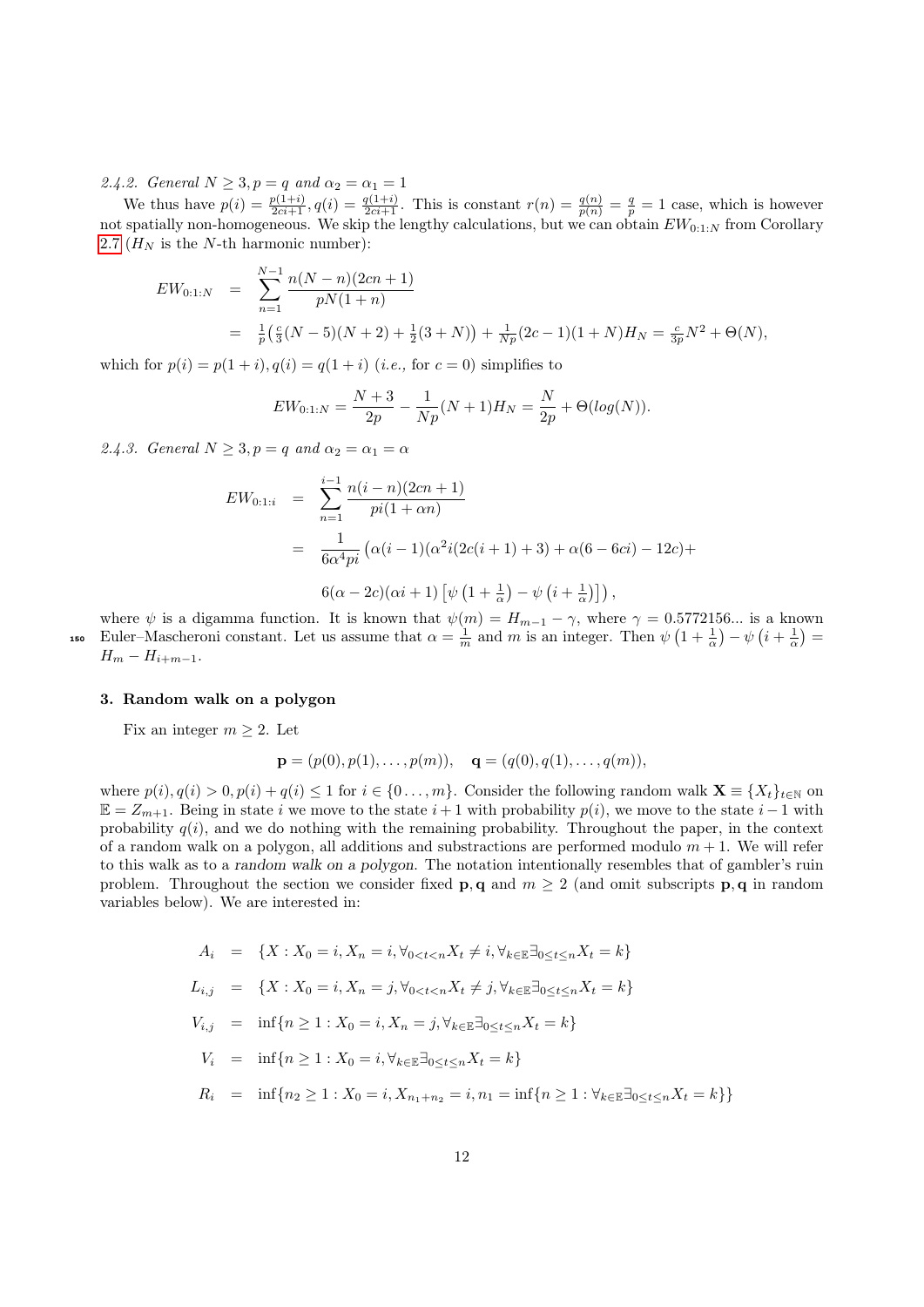In other words:  $A_i$  is the event that the process starting at i will return for the first time to i after all other vertices are visited;  $L_{i,j}$  is the event that the process starting at i will reach for the first time state j after visiting all other vertices;  $V_{i,j}$  is the number of steps of the process starting at i to reach for the first time state j after visiting all other vertices;  $V_i$  is the number of steps of the process starting at i needed to visit all vertices;  $R_i$  is the number of additional steps for the process starting at i needed to reach i after visiting all the vertices.

For  $j \leq i \leq k$ , where  $\leq$  is a cyclic order, *i.e.*,  $j \leq i \leq k$  or  $i \leq k \leq j$  or  $k \leq j \leq i$ , let  $G(\mathbf{p}, \mathbf{q}, j, i, k)$ denote a gambler's ruin game with  $i$  being a starting state,  $j$  being a losing state and  $k$  being a winning state. Note that independently of  $j, i, k$ , winning and losing probabilities  $\mathbf{p}, \mathbf{q}$  are fixed.

**Notation.** In contrast to a usual notation neither  $\sum_{k=s}^{t} a_k = 0$  nor  $\prod_{k=s}^{t} a_k = 1$  for  $t < s - 1$ . Since we are considering operations in  $Z_{m+1}$ , we define

For 
$$
t < s \le m, s - t > 1
$$
:  $\sum_{k=s}^{t} a_k := a_s + a_{s+1} + \ldots + a_m + a_0 + \ldots + a_t$ ,  
\n
$$
\prod_{k=s}^{t} a_k := a_s \cdot a_{s+1} \cdot \ldots \cdot a_m \cdot a_0 \cdot \ldots \cdot a_t,
$$
\nFor  $s = t + 1 \mod m + 1$ :  $\sum_{k=s}^{t} a_k = 0$   $\prod_{k=s}^{t} a_k := 1.$ 

In all other cases we use usual sums and products. Using this notation, we are ready to state our results.

<span id="page-12-0"></span>Theorem 3.1. Consider the random walk on a polygon described above. We have

<span id="page-12-1"></span>
$$
P(A_i) = \frac{1}{1+r(i)} \left( \frac{1}{\sum_{n=i+1}^{i-1} \prod_{s=i+1}^{n-1} r(s)} + \frac{1}{\sum_{n=i+2}^{i} \prod_{s=n}^{i} \left( \frac{1}{r(s)} \right)} \right)
$$
(3.1)

$$
P(L_{i,j}) = \frac{1}{\sum_{n=j+2}^{j-1} \prod_{s=j+2}^{n-1} r(s)} \left( \sum_{n=j+1}^{j-1} \prod_{s=j+1}^{n-1} r(s) + \frac{\sum_{n=j+2}^{i} \prod_{s=j+2}^{n-1} r(s)}{\sum_{n=j+2}^{j-1} \prod_{s=n}^{n-1} r(s)} \right)
$$
(3.2)

$$
EV_{i,j} = \rho_{j+1:i:j-1} (EW_{j+1:i:j-1} + EB_{j+1:j-1:j} + ET_{j:j+1:j}) + (1 - \rho_{j+1:i:j-1}) (EB_{j+1:i:j-1} + EW_{j:j+1:j-1} + ET_{j:j-1:j})
$$
(3.3)

$$
EV_i = \sum_{j=i+1}^{i-1} P(L_{i,j}) EV_{i,j} \tag{3.4}
$$

$$
ER_i = \sum_{k=i+1}^{i-1} P(L_{i,k}) ET_{i:k:i}
$$
\n(3.5)

The proof of Theorem [3.1](#page-12-0) is postponed to Section [5.2.1.](#page-28-0)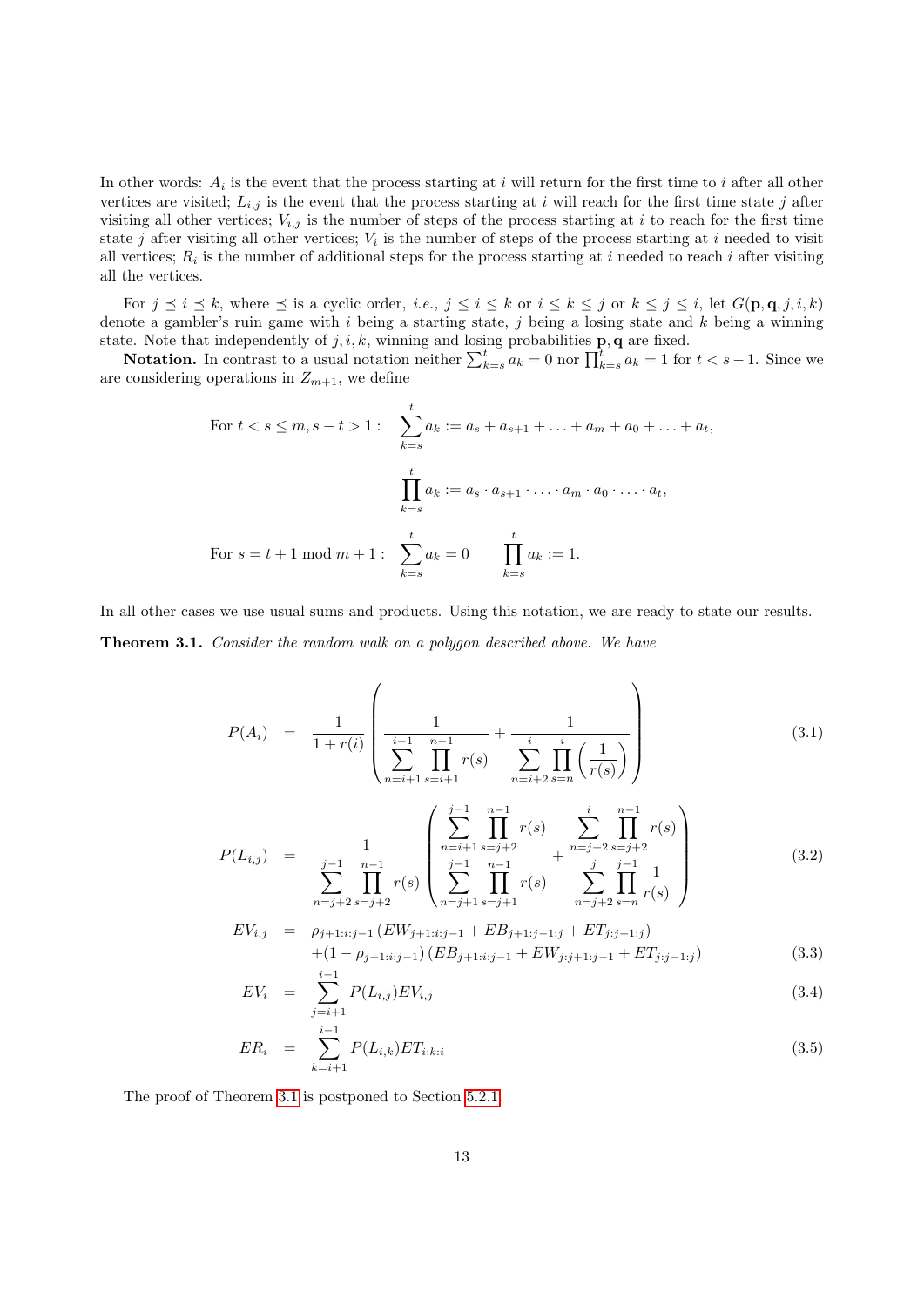Constant  $r(n) = r = \frac{q(n)}{n(n)}$  $\frac{q(n)}{p(n)}$ ..

In this case the starting point does not matter, we consider  $i = 0$ . Note that  $P(A_i)$  and  $P(L_{i,j})$  depend on  $p(n)$  and  $q(n)$  only through  $r(n)$ , thus they must reduce to known results for constant birth  $p(n) = p$  and death  $q(n) = q$  rates (see (3.1) and (3.3) in [\[Sar06\]](#page-30-0)). Indeed, substituting  $r(n) = r$  to [\(3.1\)](#page-12-1) and [\(3.2\)](#page-12-1) yields

**Corollary 3.2.** Consider the random walk on polygon with constant  $r(n) = \frac{q(n)}{p(n)}$ , then we have

$$
P(A_0) = \begin{cases} \frac{1}{m} & \text{if } r = 1, \\ \frac{r-1}{r+1} \frac{r^m+1}{r^m-1} & \text{if } r \neq 1, \end{cases}
$$
  

$$
P(L_{0,j}) = \begin{cases} \frac{1}{m} & \text{if } r = 1, \\ \frac{r^m-j(r-1)}{r^m-1} & \text{if } r \neq 1. \end{cases}
$$

We skip the formulas for  $EV_{0,i}$ ,  $EV_0$  and  $ER_0$  in this case, noting that they can be derived from Corollaries [2.4](#page-4-3) and [2.7.](#page-5-1)

Constant  $q(n) = q, p(n) = p$ .

First, let us recall formulas for  $EV_0$ ,  $ER_0$  for the case  $p + q = 1$ .

**Corollary 3.3.** [\[Sar06\]](#page-30-0) Consider the random walk on a polygon with constant  $q(n) = q, p(n) = p, p+q = 1$ . We have

$$
EV_0 = \begin{cases} \frac{m(m+1)}{2} & \text{if } r = 1, \\ \frac{r+1}{r-1} \left[ m - \frac{1}{r-1} - \frac{m^2}{r^m-1} + \frac{(m+1)^2}{r^{m+1}-1} \right] & \text{if } r \neq 1, \end{cases}
$$
  

$$
ER_0 = \begin{cases} \frac{1}{6}(m+1)(m+2) & \text{if } r = 1, \\ \frac{r+1}{r-1} \left[ \frac{r}{r-1} - \frac{m(m+2)}{r^m-1} + \frac{(m+1)^2}{r^{m+1}-1} \right] & \text{if } r \neq 1, \end{cases}
$$

In the case  $p+q \leq 1$  note that  $EB_{j:i:k} = \frac{1}{p(1+r)}EB_{j:i:k}^1$ ,  $EW_{j:i:k} = \frac{1}{p(1+r)}EW_{j:i:k}^1$ ,  $ET_{j:i:k} = \frac{1}{p(1+r)}ET_{j:i:k}^1$ where superscript 1 denotes the case  $p + q = 1$ . Thus Theorem [3.1](#page-12-0) implies  $EV_0 = EV_0^1, ER_0 = ER_0^1, i.e.,$ we have

**Corollary 3.4.** Consider the random walk on a polygon with constant  $q(n) = q, p(n) = p$ . We have

$$
EV_0 = \begin{cases} \frac{m(m+1)}{4p} & \text{if } r = 1, \\ \frac{1}{p(r-1)} \left[ m - \frac{1}{r-1} - \frac{m^2}{r^m-1} + \frac{(m+1)^2}{r^{m+1}-1} \right] & \text{if } r \neq 1, \end{cases}
$$
  

$$
ER_0 = \begin{cases} \frac{1}{12p}(m+1)(m+2) & \text{if } r = 1, \\ \frac{1}{p(r-1)} \left[ \frac{r}{r-1} - \frac{m(m+2)}{r^m-1} + \frac{(m+1)^2}{r^{m+1}-1} \right] & \text{if } r \neq 1, \end{cases}
$$

#### <span id="page-13-0"></span>4. Fastest Strong Stationary Time for a symmetric random walk on a circle

Consider an ergodic Markov chain  $\mathbf{X} = \{X_k\}_{k\geq 0} \sim (\nu, \mathbf{P}_X)$  on a finite state space  $\mathbb{E} = \{\mathbf{e}_1, \ldots, \mathbf{e}_M\}$ with a stationary distribution  $\pi$ , initial distribution  $\nu$  and a transition matrix  $\mathbf{P}_X$ . We are interested in measuring nonstationarity of  $\mathbf{X}_k$  via separation "distance"

$$
sep(\nu \mathbf{P}_X^k, \pi) = \max_{\mathbf{e} \in \mathbb{E}} \left( 1 - \frac{\nu \mathbf{P}_X^k(\mathbf{e})}{\pi(\mathbf{e})} \right).
$$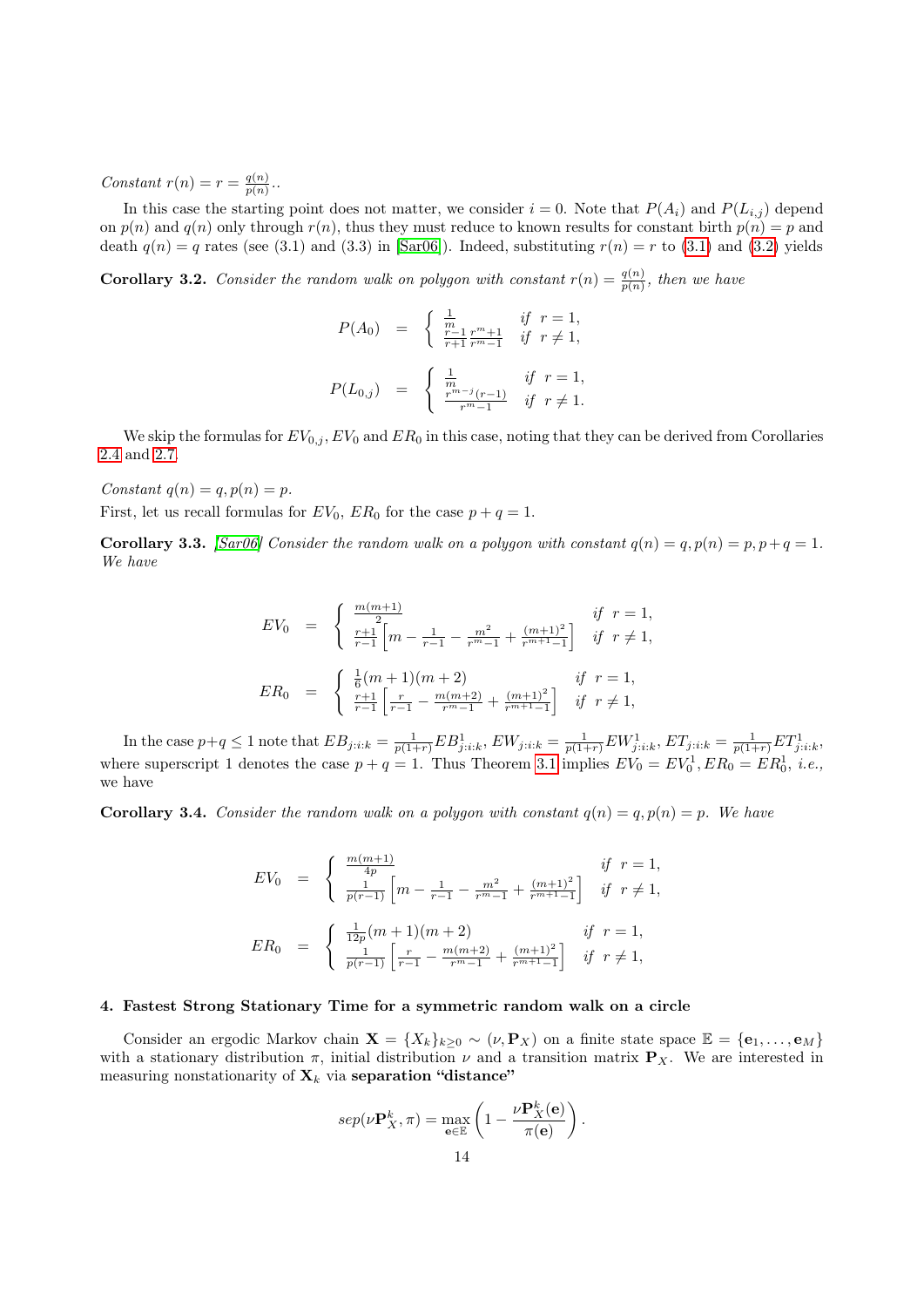Note that it is not symmetric, that is why it is not an actual distance, however it is an upper bound on a total variation distance  $d_{TV}(\nu \mathbf{P}^k_X, \pi) = 1/2 \sum_{\mathbf{e} \in \mathbb{E}} |P(X_k = \mathbf{e}) - \pi(\mathbf{e})|.$ 

A random variable T is a **strong stationary time** (SST) T for **X** if it is a randomized stopping time for X such that

$$
\forall (\mathbf{e} \in \mathbb{E}) \ P(X_k = \mathbf{e} | T = k) = \pi(\mathbf{e}).
$$

The notion of separation distance fits perfectly into a notion of SST, in [\[AD87\]](#page-30-11) it is shown that for an SST  ${\cal T}$  we have

$$
sep(\nu \mathbf{P}_X^k, \pi) \le P(T > k).
$$

We say that T is a **fastest strong stationary time** (FSST) if  $\text{sep}(\nu \mathbf{P}_X^k, \pi) = P(T > k)$ .

In this section we consider a symmetric random walk on a polygon with constant rates  $p(i) = q(i) = p$ on d points (i.e.,  $m = d-1$ ). Moreover, we will refer to the random walk as to a symmetric random walk on a circle (to be consistent with [\[DF90\]](#page-30-12), we will compare our result to a result from this article) on  $\mathbb{Z}_d$ , *i.e.*,  $\{0, \ldots, d-1\}$ . We will show a construction of a fastest strong stationary time for this symmetric random walk on a circle, moreover we have

<span id="page-14-0"></span>**Lemma 4.1.** For the fastest strong stationary time T for a symmetric random walk on a circle with  $d = 2N$ we have

$$
ET = \begin{cases} \frac{2N^2 + 1}{12p} & \text{for } p \in (0, 1/3] \text{ and } N > 1, \\ \frac{1}{4p} & \text{for } p \in (0, 1/4] \text{ and } N = 1, \\ \frac{1}{2(1 - 2p)} & \text{for } p \in (1/4, 1/2) \text{ and } N = 1. \end{cases}
$$

Remark 4.2. A construction of a strong stationary time for a symmetric random walk on a circle with  $p = 1/3$  is presented in [\[DF90\]](#page-30-12). For  $d = 2<sup>a</sup>$ ,  $a > 1$  their construction yields an SST  $T_0$  such that

$$
ET_0 = \frac{3}{2}2^{2a} \left( 2^{-4} + 2^{-6} + \dots + 2^{-2(a-1)} + 2 \times 2^{-2a} \right) = \frac{1}{8}d^2 + 1
$$

(see the bottom of the page  $1484$  in [\[DF90\]](#page-30-12)), whereas Lemma [4.1](#page-14-0) states that a fastest strong stationary time T fulfills  $(N = d/2)$ 

$$
ET = \frac{1}{8}d^2 + \frac{1}{4},
$$

what means that a construction from [\[DF90\]](#page-30-12) does not yield a fastest strong stationary time (authors mention this fact in their Example 3.1). Note that ET and ET<sub>0</sub> differ by  $\frac{3}{4}$  (independently of d).

Strong stationary duality. For a general description of a strong stationary duality see [\[DF90\]](#page-30-12) (total ordering and set-valued chains) and [\[LS12\]](#page-30-13), [\[Lor18\]](#page-30-14) (general partial ordering). Here we will describe this duality for chains on the same state space. Let both  $\mathbf{X} \sim (\nu, \mathbf{P}_X)$  and  $\mathbf{X}^* \sim (\nu^*, \mathbf{P}_X^*)$  be chains on  $\mathbb{E} = {\mathbf{e}_1, \dots, \mathbf{e}_M}$ , chain **X** is ergodic with a stationary distribution  $\pi$ , whereas  $X^*$  is an absorbing chain with a unique absorbing state  $\mathbf{e}_M$ . We say that a stochastic matrix of size  $d \times d$  is a link if  $\Lambda(\mathbf{e}_M, \mathbf{e}) = \pi(\mathbf{e})$  for all  $\mathbf{e} \in \mathbb{E}$ . We say that  $X^*$  is a strong stationary dual of X with the link  $\Lambda$  if

<span id="page-14-1"></span>
$$
\nu = \nu^* \Lambda \quad \text{and} \quad \Lambda \mathbf{P}_X = \mathbf{P}_X^* \Lambda. \tag{4.1}
$$

200 Diaconis and Fill [\[DF90\]](#page-30-12) proved that the absorption time  $T^*$  of  $X^*$  is an SST for X. If the corresponding  $T^*$  is an FSST for **X**, then the chain  $X^*$  is called a sharp SSD.

Fix some partial ordering  $\leq$  on  $\mathbb{E}$ , such that  $\mathbf{e}_1$  is the minimum and  $\mathbf{e}_M$  is the maximum. Let  $\mathbf{C}(\mathbf{e}_i, \mathbf{e}_j)$  $1(e_i \leq e_j)$  be the corresponding ordering matrix (always invertible, the inverse  $C^{-1}$  is called the Möbius matrix). Assume that  $\nu(\mathbf{e}_1) = 1$  (*i.e.*, chain **X** starts in  $\mathbf{e}_1$ ), then [\(4.1\)](#page-14-1) implies that also  $\nu^*(\mathbf{e}_1) = 1$ . Let  $\overrightarrow{\mathbf{P}}_X$  be a transition matrix of a time reversed chain, *i.e.*,  $\overrightarrow{\mathbf{P}}_X(\mathbf{e}_i, \mathbf{e}_j) = \frac{\pi(\mathbf{e}_j)}{\pi(\mathbf{e}_i)} \mathbf{P}_X(\mathbf{e}_j, \mathbf{e}_i)$ . We have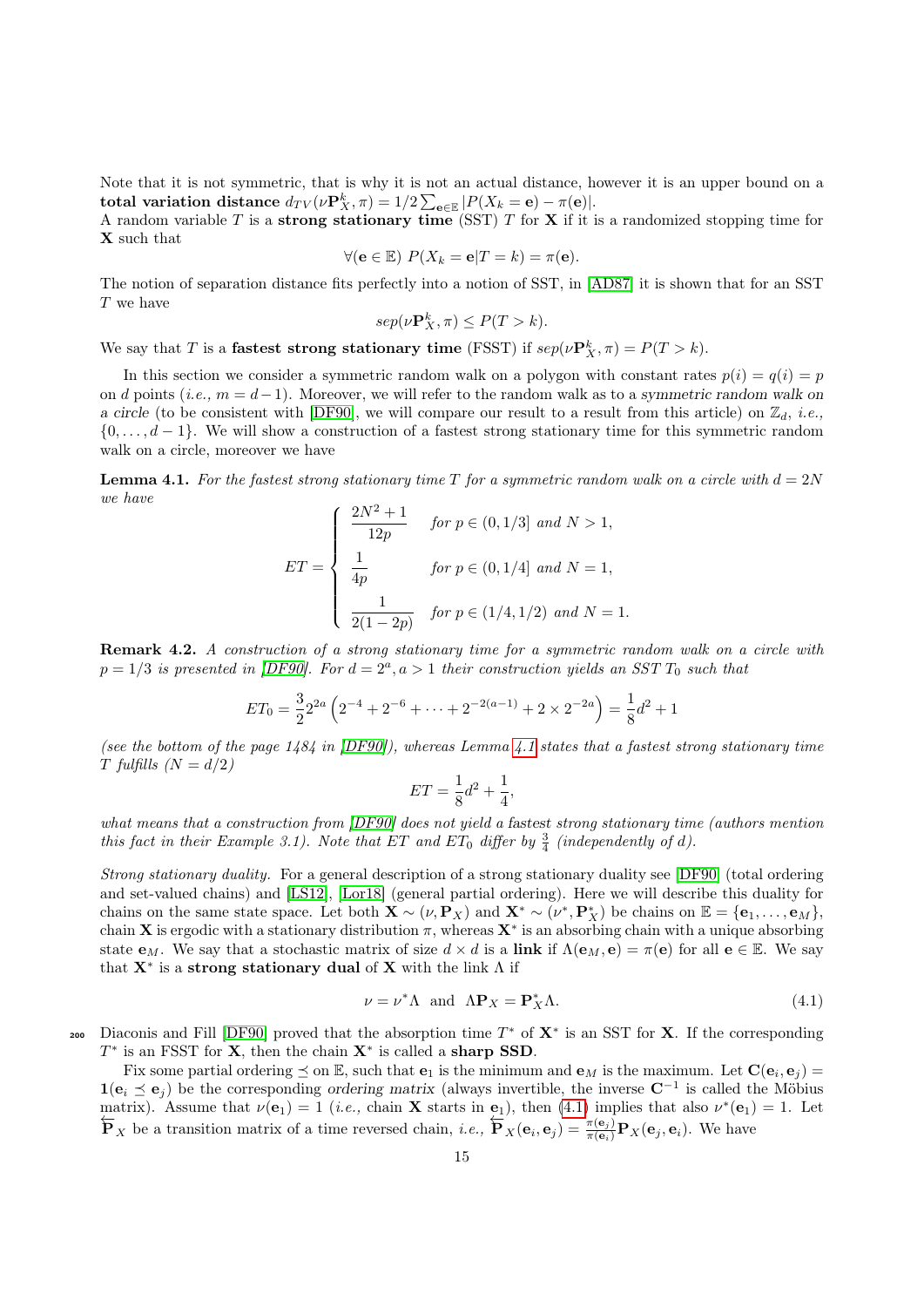<span id="page-15-0"></span>**Theorem 4.3** (Theorem 2 in [\[LS12\]](#page-30-13), Remark 2.2 in [\[LS16\]](#page-30-15), simplified version). Let  $X \sim (\nu, P_X)$  be an ergodic Markov chain on a finite state space  $\mathbb{E} = {\mathbf{e}_1, \ldots, \mathbf{e}_M}$  starting at  $\mathbf{e}_1$  (i.e.,  $\nu(\mathbf{e}_1) = 1$ ), with a stationary distribution  $\pi$ , partially ordered by  $\preceq$  (with ordering matrix **C**), with **e**<sub>1</sub> being the minimum and emetrical generation of paramity ordered  $\frac{\partial g}{\partial s}$  = (differential clustering matrix. Then there exists a sharp SSD)  $\mathbf{X}^* \sim (\nu^*, \mathbf{P}_X^*)$  on  $\mathbb E$  with  $\nu^*(\mathbf{e}_1) = 1$  and transitions

<span id="page-15-1"></span>
$$
\mathbf{P}_{X}^{*}(\mathbf{e}_{i}, \mathbf{e}_{j}) = \frac{H(\mathbf{e}_{j})}{H(\mathbf{e}_{i})} \left( \mathbf{C}^{-1} \overleftarrow{\mathbf{P}}_{X} \mathbf{C} \right) (\mathbf{e}_{j}, \mathbf{e}_{i}) \tag{4.2}
$$

with a unique absorbing state  $\mathbf{e}_M$ , where  $H(\mathbf{e}) = \sum_{\mathbf{e}' \preceq \mathbf{e}} \pi(\mathbf{e})$ .

**Remark 4.4.** The condition that  $C^{-1}\overleftarrow{P}_X C$  is a non-negative matrix was called <sup> $\downarrow$ </sup>-Möbius monotonicity in [\[LS12\]](#page-30-13).

Proof of Lemma [4.1.](#page-14-0) First, we will construct a sharp SSD for this symmetric random walk on a circle using Theorem [4.3.](#page-15-0) It will be more convienient to work with states numerated as  $1^*, 2^*, \ldots, d^* = (2N)^*$  (instead of  $0, 1, \ldots, 2N - 1$ . Our walk X moves either right or left, or it does not move, i.e., it has the transition matrix:  $\sim$   $\sim$   $\sim$ ∗

$$
\mathbf{P}_X(i^*, j^*) = \begin{cases} 1 - 2p & \text{if } j^* = i^*, \\ p & \text{if } (j^* = (i+1)^*, i^* \neq (2N)^*) \lor (j^* = (i-1)^*, i^* \neq 1^*) \\ & \lor (j^* = 1, i^* = (2N)^*) \lor (j^* = (2N)^*, i^* = 1). \end{cases}
$$

It will be even more convienient to work with another enumeration of states. Consider a set of states  $\{1, \ldots, 2N\}$  and let us define a bijection between this set and the set  $\{1^*, \ldots, (2N)^*\}$  in the following way:

$$
\sigma(i^*) = \begin{cases}\n2i - 1 & \text{if } i \leq N, \\
2(2N - i + 1) & \text{if } i > N.\n\end{cases}, \quad \sigma^{-1}(i) = \begin{cases}\n\left(\frac{i+1}{2}\right)^* & \text{if } i \text{ is odd,} \\
(2N - \frac{i}{2} + 1)^* & \text{if } i \text{ is even.}\n\end{cases}
$$

The bijection for  $d = 2N = 8$  is following

$$
\sigma((1^*, 2^*, 3^*, 4^*, 5^*, 6^*, 7^*, 8^*)) = (1, 3, 5, 7, 8, 6, 4, 2),
$$
  

$$
\sigma^{-1}((1, 2, 3, 4, 5, 6, 7, 8)) = (1^*, 8^*, 2^*, 7^*, 3^*, 6^*, 4^*, 5^*),
$$

it is depicted in Fig. [1](#page-18-0) (left). The transition matrix of the chain  $X$  can be rewritten as:

$$
\mathbf{P}_X(i,j) = \begin{cases} 1 - 2p & \text{if } i = j, \\ p & \text{if } |i - j| = 2 \lor (i = 1, j = 2) \lor (i = 2, j = 1) \lor \\ & (i = 2N - 1, j = 2N) \lor (i = 2N, j = 2N - 1). \end{cases}
$$

Continuing our example  $d = 2N = 8$  we have (using enumeration of states  $1, 2, \ldots, 2N$ ))

$$
\mathbf{P}_X = \left[ \begin{array}{cccccccc} 1-2p & p & p & 0 & 0 & 0 & 0 & 0 & 0 \\ p & 1-2p & 0 & p & 0 & 0 & 0 & 0 & 0 \\ p & 0 & 1-2p & 0 & p & 0 & 0 & 0 & 0 \\ 0 & p & 0 & 1-2p & 0 & p & 0 & 0 & 0 \\ 0 & 0 & p & 0 & 1-2p & 0 & p & 0 & 0 \\ 0 & 0 & 0 & p & 0 & 1-2p & 0 & p & 0 \\ 0 & 0 & 0 & 0 & p & 0 & 1-2p & p & 0 \\ 0 & 0 & 0 & 0 & 0 & p & p & 1-2p & p \end{array} \right]
$$

1  $\overline{\phantom{a}}$  $\overline{1}$  $\overline{1}$  $\overline{1}$  $\overline{1}$  $\overline{1}$  $\overline{1}$  $\overline{1}$  $\overline{1}$  $\overline{1}$  $\overline{1}$  $\overline{1}$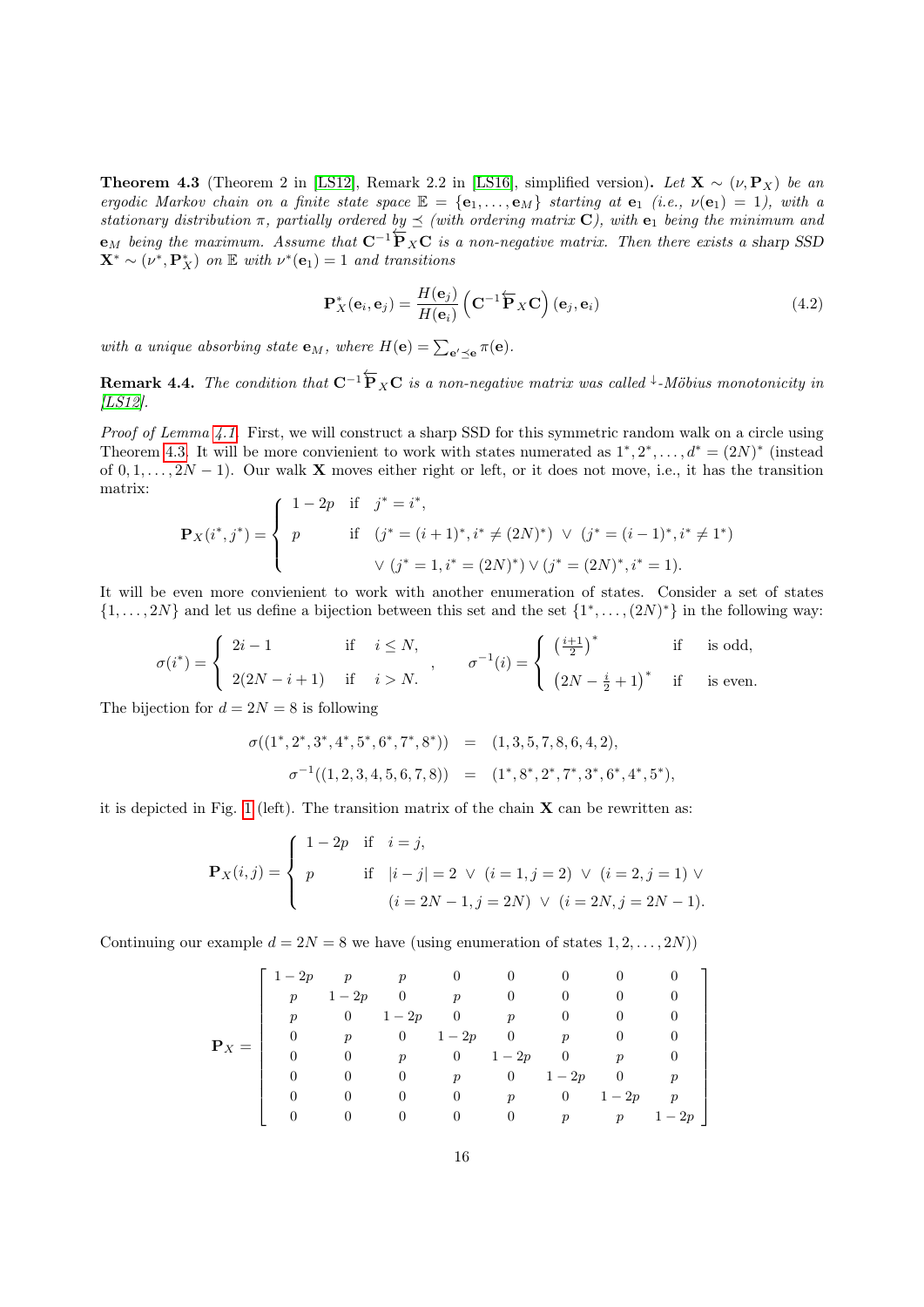We will now compute an SSD chain using total ordering  $1 < 2 < \ldots < 2N$ . Mapping the total ordering  $1 < 2 < \dots 2N$  into the ordering on original states  $1^*, 2^*, \dots, (2N)^*$ , we have

$$
i^* \prec j^* \Leftrightarrow \sigma(i^*) < \sigma(j^*),
$$

Note that  $\prec$  is also a total ordering, we have

$$
1^* \prec (2N)^* \prec 2^* \prec (2N-1)^* \prec \cdots \prec (N+1)^*.
$$

We will thus work with total ordering  $1 < 2 \ldots < 2N$  – which is equivalent (with easier notation) to working with  $1^* \prec (2N)^* \prec \ldots \prec (N+1)^*$ .

The ordering matrix for total ordering is  $\mathbf{C}(i, j) = \mathbf{1}(i \leq j)$ , the Möbius matrix (*i.e.*, the inverse of C) is then following:

$$
\mathbf{C}^{-1}(i,j) = \begin{cases} 1 & \text{if } i = j, \\ -1 & \text{if } i = j - 1, i < 2N. \end{cases}
$$

<span id="page-16-1"></span>We have

$$
H(i) = \sum_{j \le i} \pi(j) = \sum_{j \le i} \frac{1}{2N} = \frac{i}{2N}.
$$
\n(4.3)

Using above derivations and the fact that the chain is reversible  $(\overleftarrow{P}_X - P_X)$ , for  $i < 2N$  we have:

$$
\left(\mathbf{C}^{-1}\overleftarrow{\mathbf{P}}_{X}\mathbf{C}\right)(i,j) = \left(\mathbf{C}^{-1}\mathbf{P}_{X}\mathbf{C}\right)(i,j) = \sum_{l} \mathbf{C}^{-1}(i,l) \sum_{k \leq j} \mathbf{P}_{X}(l,k)
$$
  
\n
$$
= \sum_{k \leq j} \mathbf{P}_{X}(i,k) - \mathbf{P}_{X}(i+1,k)
$$
  
\n
$$
= \mathbf{P}_{X}(i,j) + \left(\sum_{k < j} \mathbf{P}_{X}(i,k) - \mathbf{P}_{X}(i+1,k+1)\right) - \mathbf{P}_{X}(i+1,1),
$$

whereas for  $i = 2N$  we have

$$
\left(\mathbf{C}^{-1}\overleftarrow{\mathbf{P}}_{X}\mathbf{C}\right)(i,j) = \sum_{k \leq j} \mathbf{P}_{X}(2N,k) = \begin{cases} 0 & \text{if } j < 2N - 2, \\ p & \text{if } j = 2N - 2, \\ 2p & \text{if } j = 2N - 1, \\ 1 & \text{if } j = 2N, \end{cases}
$$

We also have:

$$
\mathbf{P}_X(i,k) - \mathbf{P}_X(i+1,k+1) = \begin{cases} p & \text{if } (i=1,j=2) \lor (i=2,j=1), \\ -p & \text{if } (i=2N-1,j=2N-2) \lor (i=2N-2,j=2N-1). \end{cases}
$$

<span id="page-16-0"></span>Using above derivations we can easily calculate all the cases:

$$
\left(\mathbf{C}^{-1}\overleftarrow{\mathbf{P}}_{X}\mathbf{C}\right)(i,j) = \begin{cases} 1-2p & \text{if } 1 < i = j < 2N-1, \\ 1-3p & \text{if } i = j = 1 \ \lor i = j = 2N-1, \\ 1 & \text{if } i = j = 2N, \\ p & \text{if } |i - j| = 2, j \neq 2N, \\ 2p & \text{if } i = 2N, j = 2N-1. \end{cases}
$$
(4.4)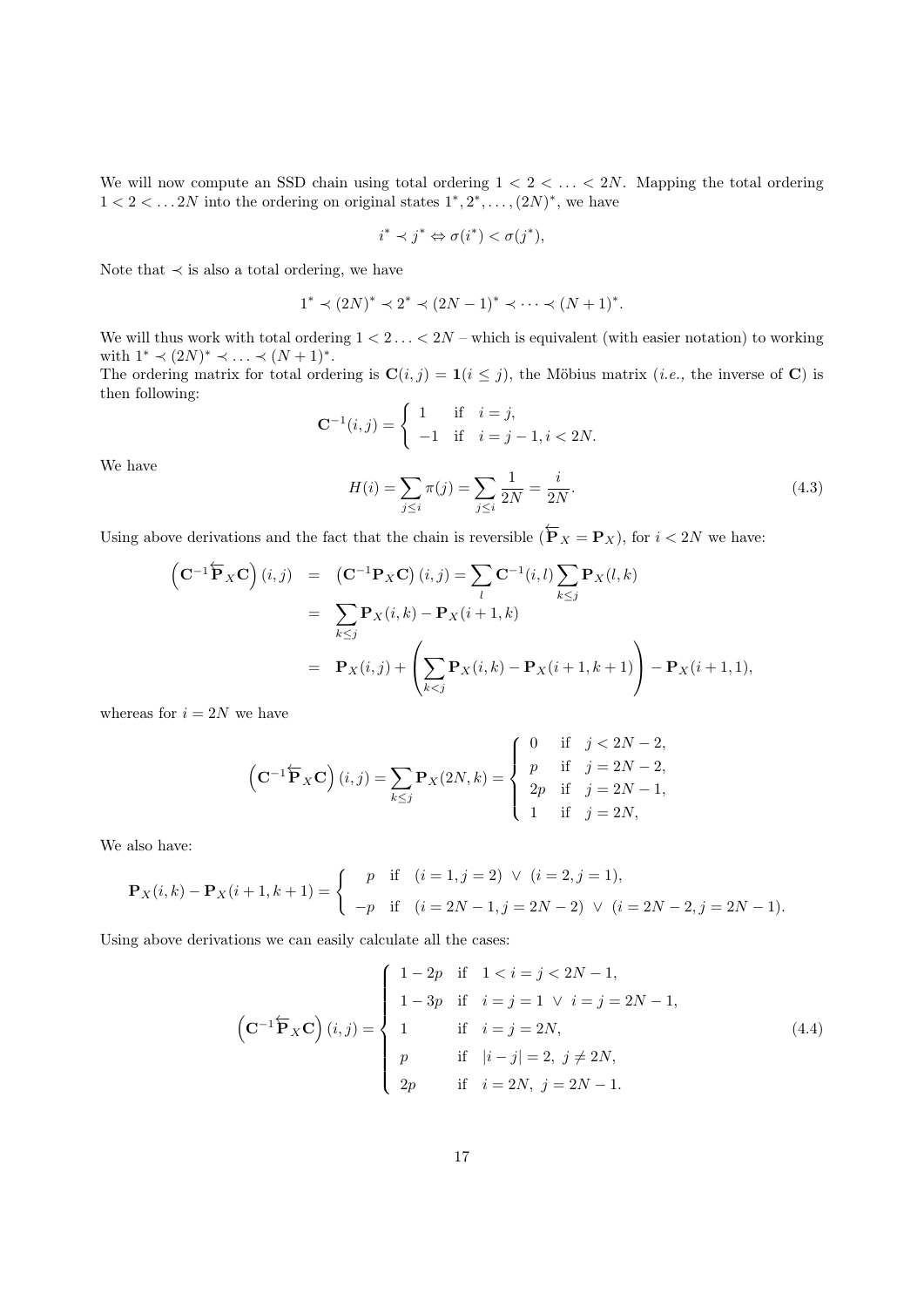Continuing our example  $d = 2N = 8$  we have (again, using enumeration  $1, 2, \ldots, 8$ )

$$
\mathbf{C}^{-1}\overleftarrow{\mathbf{P}}_{X}\mathbf{C} = \left[\begin{array}{ccccc} 1-3p & 0 & p & 0 & 0 & 0 & 0 & 0 & 0\\ 0 & 1-2p & 0 & p & 0 & 0 & 0 & 0\\ p & 0 & 1-2p & 0 & p & 0 & 0 & 0\\ 0 & p & 0 & 1-2p & 0 & p & 0 & 0\\ 0 & 0 & p & 0 & 1-2p & 0 & p & 0\\ 0 & 0 & 0 & p & 0 & 1-2p & 0 & 0\\ 0 & 0 & 0 & 0 & p & 0 & 1-3p & 0\\ 0 & 0 & 0 & 0 & 0 & p & 2p & 1 \end{array}\right]
$$

.

Combining [\(4.4\)](#page-16-0) with [\(4.3\)](#page-16-1) and noting that  $\frac{H(i)}{H(j)} = \frac{i}{j}$ , Theorem [4.3](#page-15-0) and yields the following transitions of a sharp SSD chain  $X^*$  (written using the original enumeration of states)

$$
\mathbf{P}_X^*(i^*,j^*) = \frac{H(j^*)}{H(i^*)} \left( \mathbf{C}^{-1} \overleftarrow{\mathbf{P}}_X \mathbf{C} \right) (j^*,i^*) = \frac{H(\sigma(j^*))}{H(\sigma(i^*))} \left( \mathbf{C}^{-1} \overleftarrow{\mathbf{P}}_X \mathbf{C} \right) (\sigma(j^*),\sigma(i^*)),
$$

thus

$$
\mathbf{P}_{X}^{*}(i^{*}, j^{*}) = \begin{cases} 1 - 2p & \text{if } 1 < \sigma(j^{*}) = \sigma(i^{*}) < 2N - 1, \\ 1 - 3p & \text{if } \sigma(j^{*}) = \sigma(i^{*}) = 1 \lor \sigma(j^{*}) = \sigma(i^{*}) = 2N - 1, \\ 1 & \text{if } \sigma(j^{*}) = \sigma(i^{*}) = 2N, \\ p\frac{\sigma(j^{*})}{\sigma(i^{*})} & \text{if } |\sigma(j^{*}) - \sigma(i^{*})| = 2, \sigma(i^{*}) \neq 2N, \\ 2p\frac{\sigma(j^{*})}{\sigma(i^{*})} & \text{if } \sigma(j^{*}) = 2N, \sigma(i^{*}) = 2N - 1. \end{cases}
$$

We leave it to the reader to check that the condition  $|\sigma(j^*) - \sigma(i^*)| = 2$  for  $j, i \leq N$  or  $j, i > N$  is equivalent to  $|j - i| = 1$ , whereas for  $j \le N$ ,  $i > N$  or for  $i \le N$ ,  $j > N$  the condition is never met. Thus, the transition matrix of  $X^*$  can rewritten in the following way, using ordering  $\prec$ :

$$
\mathbf{P}_{X}^{*}(i^{*}, j^{*}) = \begin{cases} 1 - 2p & \text{if } j^{*} = i^{*}, 2^{*} \preceq i^{*} \prec N \text{ or } (N+1)^{*} \prec i^{*} \preceq (2N)^{*}, \\ 1 - 3p & \text{if } j^{*} = i^{*}, i^{*} \in \{1^{*}, N^{*}\}, \\ 1 & \text{if } j^{*} = i^{*} = (N+1)^{*}, \\ \frac{(2i+1)p}{2i-1} & \text{if } j = i+1, 1^{*} \preceq i^{*} \prec N^{*}, \\ \frac{(2i-3)p}{2i-1} & \text{if } j = i-1, 1^{*} \prec i^{*} \preceq N^{*}, \\ \frac{(2N-i)p}{2N-i+1} & \text{if } j = i+1, (N+2)^{*} \preceq i^{*} \prec (2N)^{*}, \\ \frac{(2N-i+2)p}{2N-i+1} & \text{if } j = i-1, (N+2)^{*} \preceq i^{*} \preceq (2N)^{*}, \\ \frac{4Np}{2N-1} & \text{if } i^{*} = N^{*}, j^{*} = (N+1)^{*}. \end{cases}
$$

• First, let us consider case  $p \in (0, 1/3]$  and  $N > 1$ .

Note that the assumption  $p \in (0, 1/3]$  implies that  $\mathbf{P}_X^*$  is a transition matrix. Continuing the example  $d = 2N = 8$ , we have (using the enumeration  $1^*, 2^*, \ldots, (2N)^*$ )

$$
\mathbf{P}_X^* = \left[\begin{array}{rrrrrrrr} 1-3p & 3p & 0 & 0 & 0 & 0 & 0 & 0 & 0\\ p/3 & 1-2p & 5/3p & 0 & 0 & 0 & 0 & 0 & 0\\ 0 & 3/5p & 1-2p & 7/5p & 0 & 0 & 0 & 0 & 0\\ 0 & 0 & 5/7p & 1-3p & \frac{16p}{7} & 0 & 0 & 0 & 0\\ 0 & 0 & 0 & 0 & 1 & 0 & 0 & 0 & 0\\ 0 & 0 & 0 & 0 & 4/3p & 1-2p & 2/3p & 0\\ 0 & 0 & 0 & 0 & 0 & 3/2p & 1-2p & p/2\\ 0 & 0 & 0 & 0 & 0 & 0 & 2p & 1-2p \end{array}\right].
$$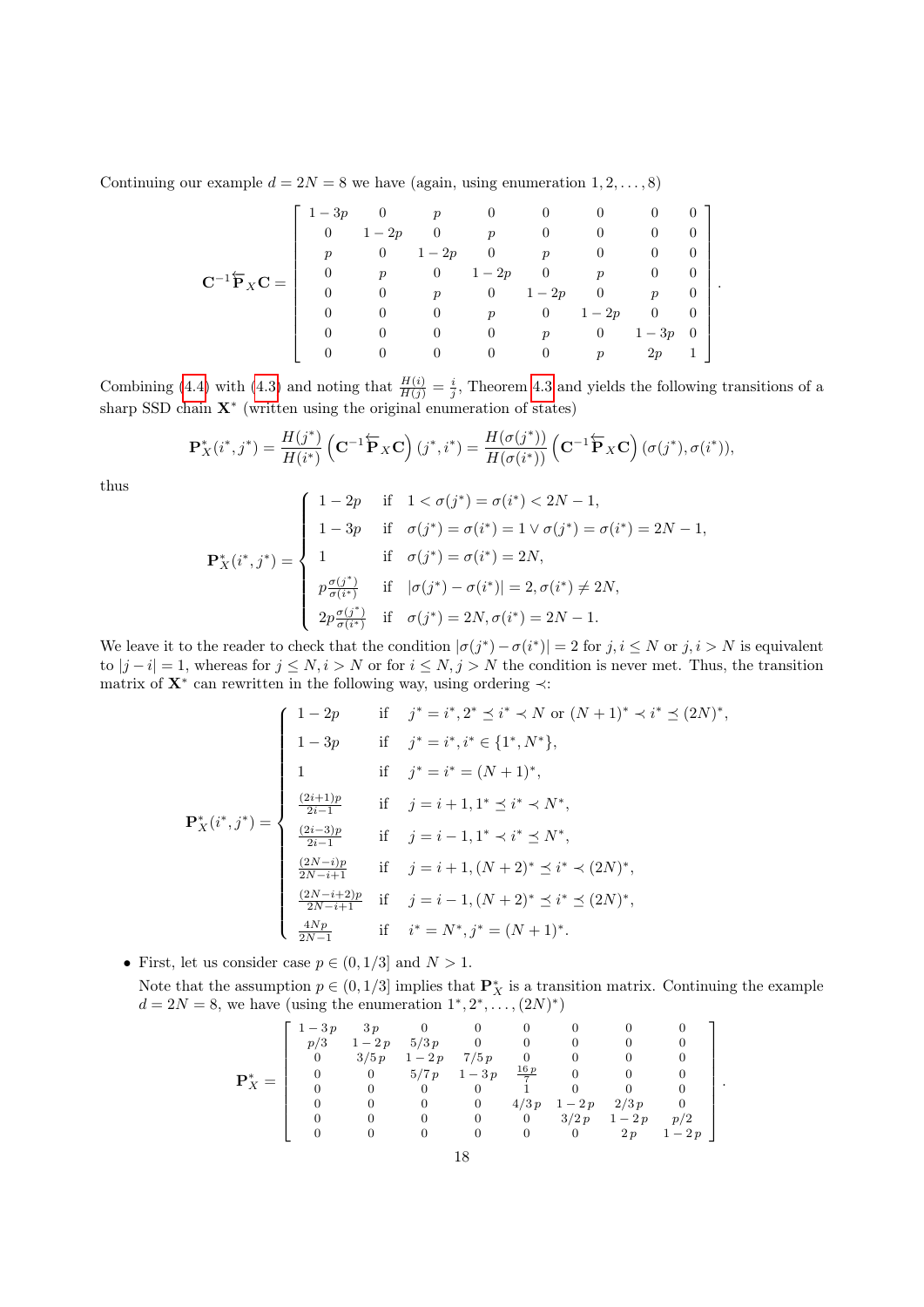Note that the resulting chain (recall, it starts at 1<sup>\*</sup>) will never reach states  $(N + 2)^*, \ldots, (2N)^*$ . Denote the resulting chain on  $\{1^*, \ldots, (N+1)^*\}$  by  $\mathbf{Y}^*$ . This is a birth and death chain with a unique absorbing state  $(N + 1)^*$ , let us write down the relevant transitions only

$$
\mathbf{P}_{Y}^{*}(i^{*}, j^{*}) = \begin{cases} 1 - 3p & \text{if } j = i, i \in \{1, N\}, \\ 1 - 2p & \text{if } j = i, 2 \leq i < N, \\ 1 & \text{if } j = i = N + 1, \\ \frac{(2i+1)p}{2i-1} & \text{if } j = i + 1, 1 \leq i < N, \\ \frac{4Np}{2N-1} & \text{if } i = N, j = N + 1, \\ \frac{(2i-3)p}{2i-1} & \text{if } j = i - 1, 1 < i \leq N. \end{cases}
$$

For  $d = 2N = 8$  the transitions are depicted in Fig. [1](#page-18-0) (right).

<span id="page-18-0"></span>

 $\boldsymbol{\mathrm{X}}$  and the "Zig-zag" ordering  $\boldsymbol{\mathrm{A}}$  sharp SSD  $\boldsymbol{\mathrm{X}}^*$ 

<span id="page-18-1"></span>

Figure 1: Case  $d = 2N = 8$ : "zig-zag" ordering and state space of **X** (left), the corresponding sharp SSD **Y**<sup>\*</sup> (right)

Since there is no confusion (in the chain  $\mathbf{Y}^*$ ), we will identify a state i<sup>\*</sup> simply with i. Let  $T \equiv T_{1:1:N+1}$ denote the absorption time (in  $N + 1$ ) of  $\mathbf{Y}^*$  (starting at 1). Using Theorem [2.2](#page-2-2) we have:

$$
ET_{1:1:N+1} = \sum_{n=1}^{N} \left[ d_n \sum_{s=1}^{n} \frac{1}{p(s) d_s} \right].
$$
 (4.5)

Let us write a formula for  $p(s)$  explicitly:

<span id="page-18-2"></span>
$$
p(s) = \begin{cases} \frac{(2s+1)p}{2s-1} & \text{if } i < N, \\ \frac{4Np}{2N-1} & \text{if } i = N. \end{cases}
$$
 (4.6)

We need to compute  $d(s)$ . For  $1 \leq s < N$  we have

$$
d_s = \prod_{i=2}^s \frac{q(i)}{p(i)} = \prod_{i=2}^s \frac{\frac{2i-3}{2i-1}}{\frac{2i+1}{2i-1}} = \prod_{i=2}^s \frac{2i-3}{2i+1} = \frac{3}{(2s-1)(2s+1)}
$$
  
19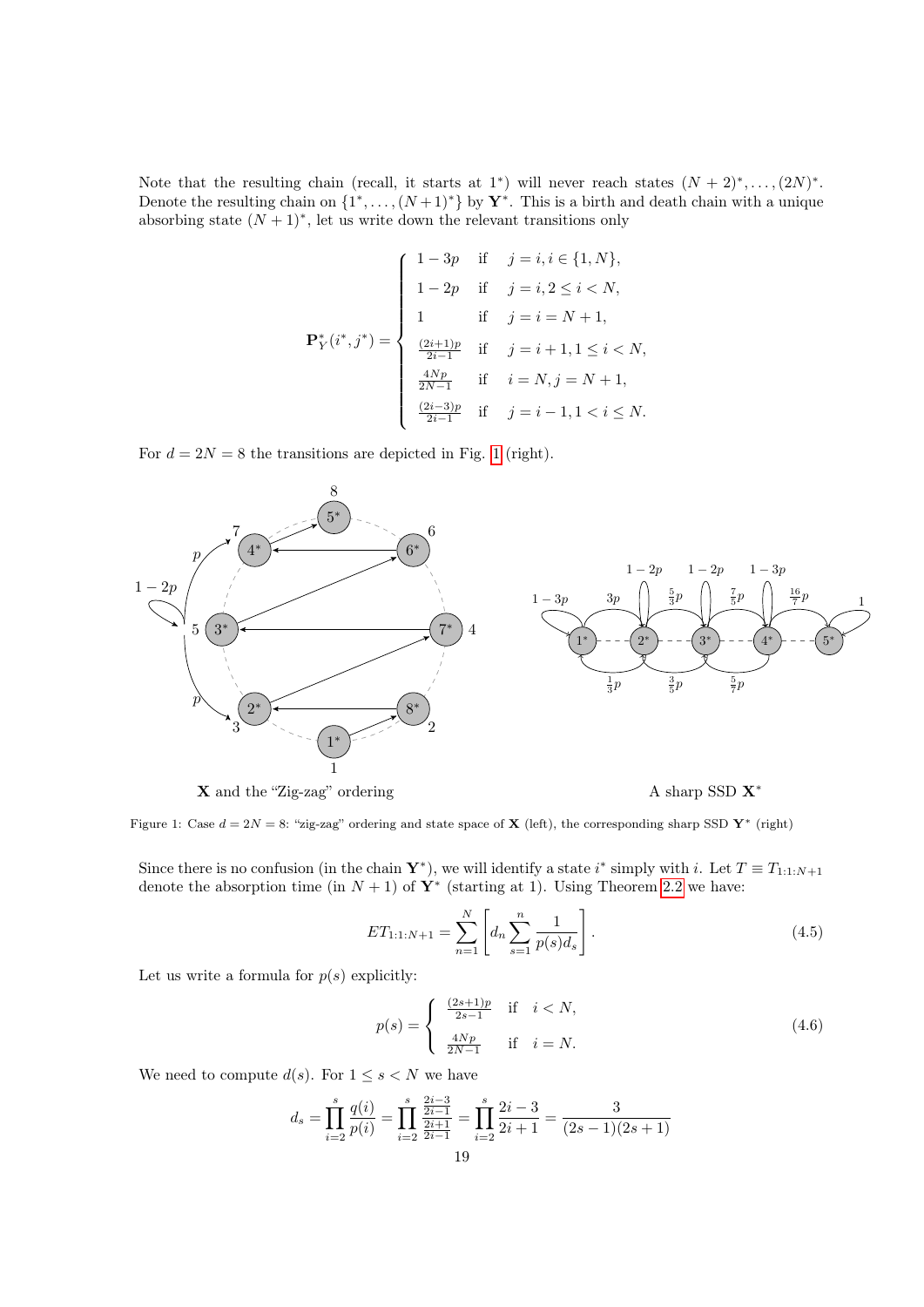and for  $s = N$  we have

$$
d_N = \prod_{i=2}^N \frac{q(i)}{p(i)} = d_{N-1} \frac{q(N)}{p(N)} = \frac{3}{(2N-3)(2N-1)} \frac{\frac{2N-3}{2N-1}}{\frac{4N}{2N-1}} = \frac{3}{4N(2N-1)}.
$$

Plugging above formulas for  $p(s)$ ,  $d_s$  in [\(4.5\)](#page-18-1) (and using a formula  $\sum_{s=1}^{n} (2s-1)^2 = \frac{n(2n-1)(2n+1)}{3}$  $\frac{1(2n+1)}{3}$  we obtain for  $N > 1$ :  $ET_{1:1:N+1} =$ 

$$
\sum_{n=1}^{N} \left[ d_n \sum_{s=1}^{n} \frac{1}{p(s) d_s} \right]
$$
\n
$$
= \sum_{n=1}^{N-1} \left[ d_n \sum_{s=1}^{n} \frac{1}{p(s) d_s} \right] + d_N \sum_{s=1}^{N} \frac{1}{p(s) d_s}
$$
\n
$$
= \sum_{n=1}^{N-1} \left[ d_n \sum_{s=1}^{n} \frac{1}{p(s) d_s} \right] + d_N \sum_{s=1}^{N} \frac{1}{p(s) d_s} + \frac{d_N}{p(N) d_N}
$$
\n
$$
= \sum_{n=1}^{N-1} \left[ \frac{3}{(2n-1)(2n+1)} \sum_{s=1}^{n} \frac{1}{p \frac{2s+1}{2s-1} \frac{3}{(2s-1)(2s+1)}} \right] + \frac{3}{4N(2N-1)} \sum_{s=1}^{N-1} \frac{1}{p \frac{2s+1}{2s-1} \frac{3}{(2s-1)(2s+1)}} + \frac{1}{p \frac{4N}{2N-1}}
$$
\n
$$
= \sum_{n=1}^{N-1} \left[ \frac{1}{p(2n-1)(2n+1)} \sum_{s=1}^{n} (2s-1)^2 \right] + \frac{1}{p4N(2N-1)} \sum_{s=1}^{N-1} (2s-1)^2 + \frac{2N-1}{p4N}
$$
\n
$$
= \sum_{n=1}^{N-1} \left[ \frac{1}{p(2n-1)(2n+1)} \frac{n(2n-1)(2n+1)}{3} \right] + \frac{1}{p4N(2N-1)} \frac{(N-1)(2N-3)(2N-1)}{3} + \frac{2N-1}{p4N}
$$
\n
$$
= \frac{1}{3p} \sum_{n=1}^{N-1} n + \frac{(N-1)(2N-3)}{p12N} + \frac{2N-1}{p4N}
$$
\n
$$
= \frac{4N}{12pN} \frac{N(N-1)}{2} + \frac{(N-1)(2N-3) + 3(2N-1)}{p12N}
$$
\n
$$
= \frac{2N^2(N-1) + (N-1)(2N-3) + 3(2N-1)}{12pN}
$$

• Now consider case  $N = 1$ .

We can directly compute a separation distance  $sep(\nu \mathbf{P}_X^k, \pi)$  for **X** starting at 1 (i.e.,  $\nu = (1, 0)$ ). We have

$$
sep(\nu \mathbf{P}_X^k, \pi) = \max_{i \in \{1, 2\}} \left( 1 - \frac{\mathbf{P}_X^k(1, i)}{\frac{1}{2}} \right) = 1 - 2 \min_{i \in \{1, 2\}} \mathbf{P}_X^k(1, i). \tag{4.7}
$$

Spectral decomposition yields

$$
\mathbf{P}_X^k = \frac{1}{2} \begin{pmatrix} 1 & -1 \\ 1 & 1 \end{pmatrix} \begin{pmatrix} 1 & 0 \\ 0 & (1-4p)^k \end{pmatrix} \begin{pmatrix} 1 & 1 \\ -1 & 1 \end{pmatrix} = \frac{1}{2} \begin{pmatrix} 1 + (1-4p)^k & 1 - (1-4p)^k \\ 1 - (1-4p)^k & 1 + (1-4p)^k \end{pmatrix}
$$
(4.8)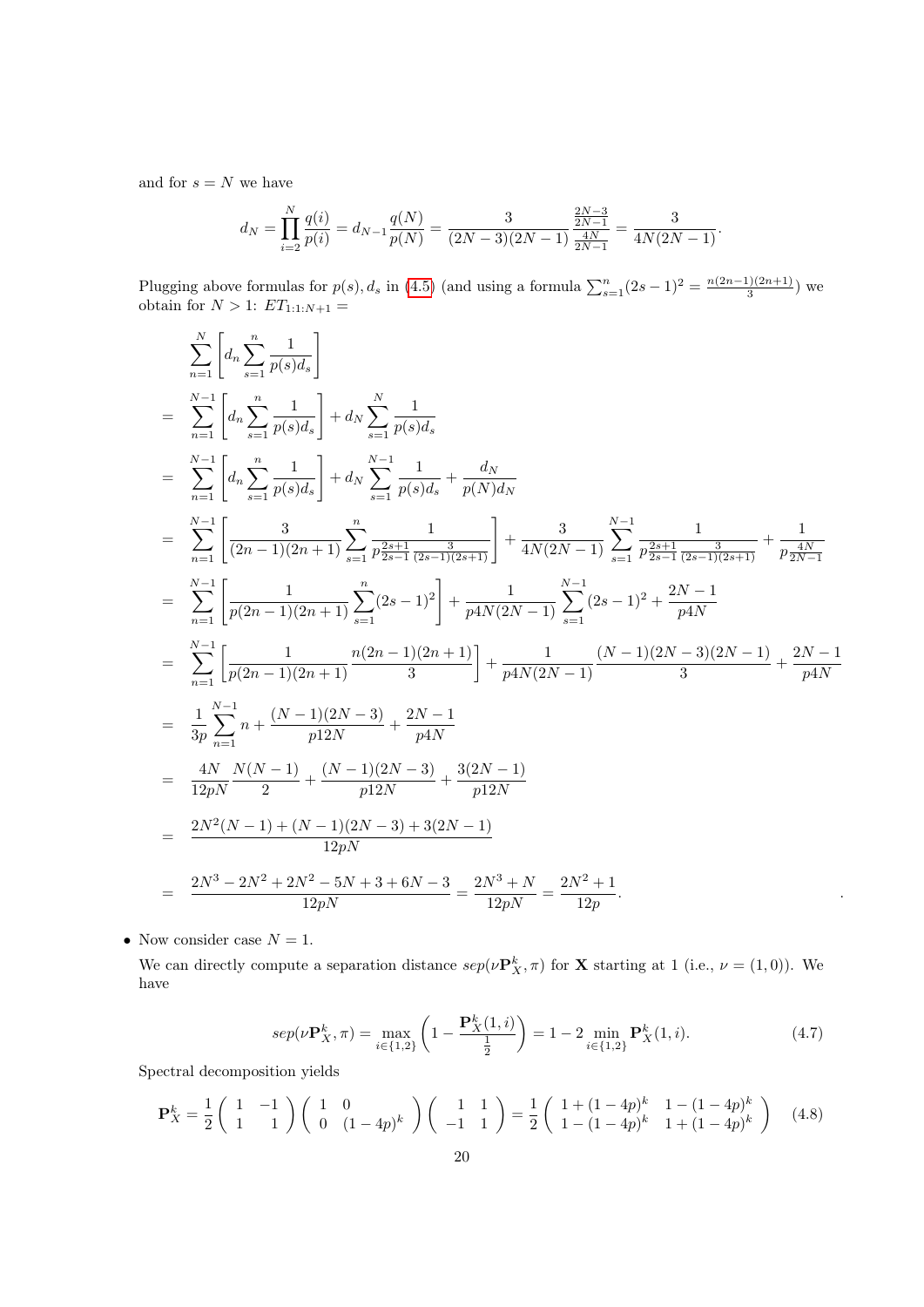and thus

$$
sep(\nu \mathbf{P}_X^k, \pi) = 1 - \min\{1 + (1 - 4p)^k, 1 - (1 - 4p)^k\} = \begin{cases} (1 - 4p)^k & \text{if } p \in (0, 1/4), \\ (4p - 1)^k & \text{if } p \in (1/4, 1/2). \end{cases}
$$

On the other hand we know that there always exists a fastest strong stationary time  $T$  (see Proposition 1.10 (b) in [\[DF90\]](#page-30-12)), i.e.,  $\text{sep}(\nu \mathbf{P}_X^k, \pi) = P(T > k)$ . For  $p \in (0, 1/4)$  we have that T has distribution  $Geo(4p)$ , whereas for  $p \in (1/4, 1/2)$  we have  $P(T > k) = (4p - 1)^k = (1 - 2(1 - 2p))^k$ , thus T has distribution  $Geo(2(1-2p))$ . It implies that

$$
ET = \begin{cases} \frac{1}{4p} & \text{if } p \in (0, 1/4), \\ \frac{1}{2(1-2p)} & \text{if } p \in (1/4, 1/2). \end{cases}
$$

 $\Box$ 

**Remark 4.5.** For a case  $N = 1$  and  $p \le 1/4$  we can have a duality-based proof, similar to the one we had for  $N > 1$ . From equation [\(4.6\)](#page-18-2) we have  $p(1) = p(N) = 4p$ , using Theorem [2.2](#page-2-2) we directly have

$$
ET_{1:1:2} = d_1 \frac{1}{p(1)d_1} = \frac{1}{p(1)} = \frac{1}{4p}.
$$

Let us have a closer look at this case. Note that both, a random walk on a circle and a resulting strong stationary dual, are the chains on two points. The ordering matrix is given by  $C = \begin{pmatrix} 1 & 1 \\ 0 & 1 \end{pmatrix}$  and we directly have

$$
\mathbf{P}_X = \begin{pmatrix} 1 - 2p & 2p \\ 2p & 1 - 2p \end{pmatrix}, \quad \mathbf{C}^{-1} \overleftarrow{\mathbf{P}}_X \mathbf{C} = \begin{pmatrix} 1 - 4p & 2p \\ 0 & 1 \end{pmatrix}.
$$

From [\(4.2\)](#page-15-1) we obtain (with  $\pi(1) = \pi(2) = 1/2$ )

$$
\mathbf{P}_X^* = \left( \begin{array}{cc} 1 - 4p & 4p \\ 0 & 1 \end{array} \right).
$$

<span id="page-20-0"></span>The transitions of  $X$  and  $X^*$  are depicted in Figure [2.](#page-20-0)



Figure 2: Case  $d = 2N = 2$ : Original random walk on a circle **X** (left), the corresponding sharp SSD **X**<sup>\*</sup> (right)

Of course, time to absorption in  $\mathbf{X}^*$  has  $Geo(4p)$  distribution, thus  $ET = \frac{1}{4p}$ .

**Remark 4.6.** Note that the assumptions on p in Lemma [4.1](#page-14-0) (i.e.,  $p \leq 1/3$  for  $N > 1$  and casee  $p \leq$  $1/4, p \in (1/4, 1/2)$  for  $N = 1$ ) are equivalent to non-negativity of the resulting matrix  $\mathbf{P}_X^*$ . In other words the assumption implies that **X** is  $\uparrow$ -Möbius monotne (it is if and only if condition).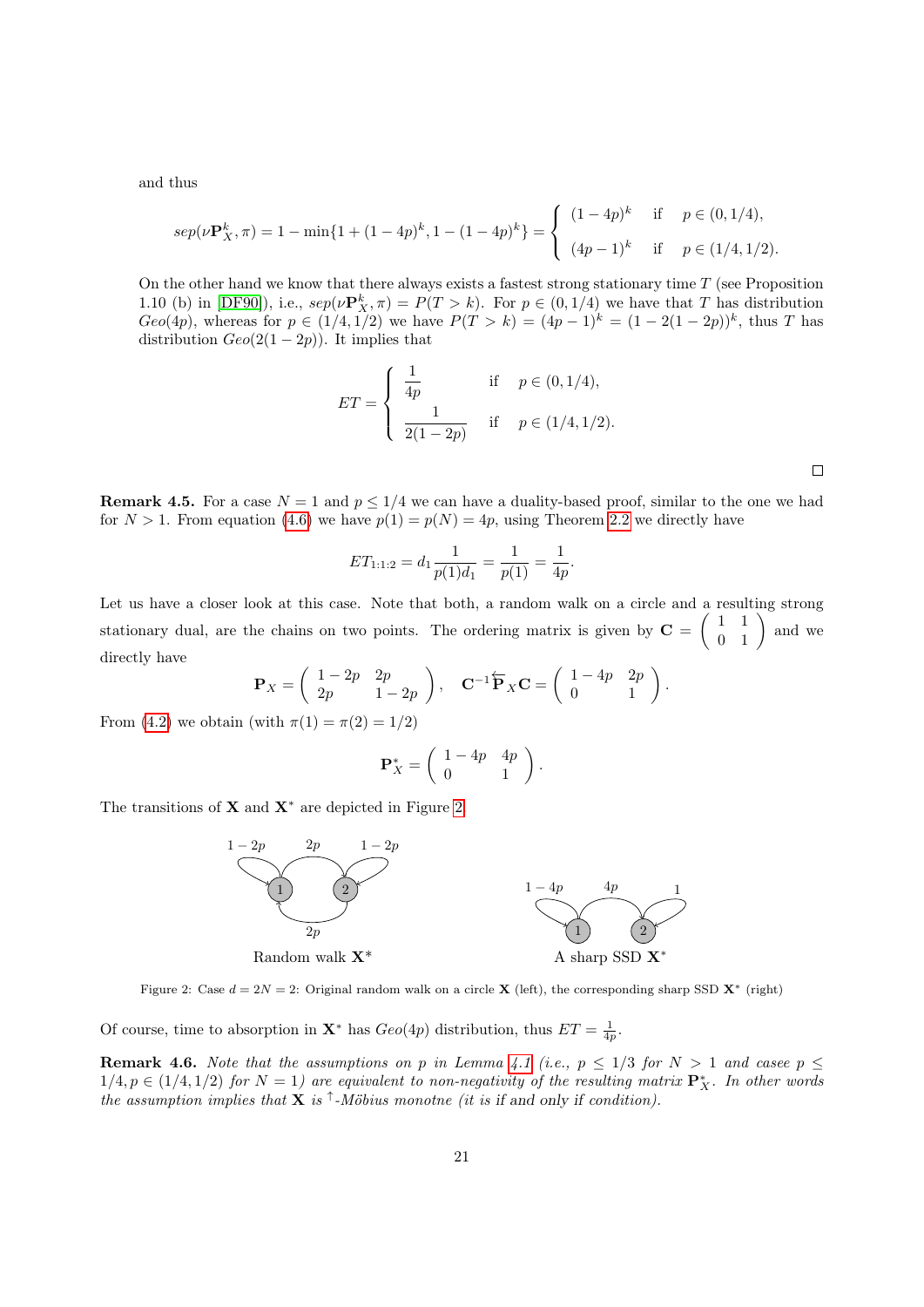# <span id="page-21-0"></span>5. Proofs

5.1. Gambler's ruin problem, absorbing birth and death chain

<span id="page-21-1"></span>5.1.1. Proof of Theorems [2.1](#page-2-0) and [2.2](#page-2-2)

*Proof of Theorem [2.1.](#page-2-0)* Consider the birth and death chain with j and k  $(j < k)$  as recurrent absorbing states  $(p(j) = q(j) = p(k) = q(k) = 0)$ . First step analysis yields (for  $j < i < k$ )

$$
ET_{j:i:k} = p(i)(1 + ET_{j:i+1:k}) + q(i)(1 + ET_{j:i-1:k}) + (1 - q(i) - p(i))(1 + ET_{j:i:k}),
$$
\n(5.1)

<span id="page-21-3"></span>thus

<span id="page-21-4"></span>
$$
ET_{j:i+1:k} = ET_{j:i:k} + \frac{q(i)}{p(i)} \left( ET_{j:i:k} - ET_{j:i-1:k} - \frac{1}{q(i)} \right). \tag{5.2}
$$

Since  $ET_{j:j:k} = 0$ , we have:

$$
ET_{j:j+2:k} = ET_{j:j+1:k} \left( 1 + \frac{q(j+1)}{p(j+1)} \right) - \frac{q(j+1)}{p(j+1)} \frac{1}{q(j+1)}.
$$

Recall that  $d_s = \prod_{i=j+1}^s \frac{q(i)}{p(i)}$  $\frac{q(i)}{p(i)}$  (where  $d_j = 1$ ), iterating the above equations yields:

<span id="page-21-2"></span>
$$
ET_{j:i:k} = ET_{j:j+1:k} \sum_{s=j}^{i-1} d_s - \sum_{s=j+1}^{i-1} \left[ d_s \sum_{m=j+1}^{s} \frac{1}{p(m) d_m} \right],
$$
\n(5.3)

what can be checked by induction. Plugging  $(5.3)$  into  $(5.2)$  we have:  $ET_{j:i+1:k} =$ 

$$
ET_{j:j+1:k} \sum_{n=j}^{i-1} d_n - \sum_{n=j+1}^{i-1} \left[ d_n \sum_{s=j+1}^n \frac{1}{p(s)d_s} \right]
$$
  
+  $\frac{q(i)}{p(i)} \left( ET_{j:j+1:k} \sum_{n=j}^{i-1} d_n - \sum_{n=j+1}^{i-1} \left[ d_n \sum_{s=j+1}^n \frac{1}{p(s)d_s} \right] - ET_{j:j+1:k} \sum_{n=j}^{i-2} d_n - \sum_{n=j+1}^{i-2} \left[ d_n \sum_{s=j+1}^n \frac{1}{p(s)d_s} \right] - ET_{j:j+1:k} \sum_{n=j}^{i-1} d_n - \sum_{n=j+1}^{i-1} \left[ d_n \sum_{s=j+1}^n \frac{1}{p(s)d_s} \right] - \frac{1}{q(i)} \right)$   
=  $ET_{j:j+1:k} \sum_{n=j}^{i-1} d_n - \sum_{n=j+1}^{i-1} \left[ d_n \sum_{s=j+1}^n \frac{1}{p(s)d_s} - d_i \frac{1}{d_i q(i)} \right)$   
=  $ET_{j:j+1:k} \sum_{n=j}^{i-1} d_n - \sum_{n=j+1}^{i-1} \left[ d_n \sum_{s=j+1}^n \frac{1}{p(s)d_s} \right] + ET_{j:j+1:k} d_i - d_i \sum_{s=j+1}^{i-1} \frac{1}{p(s)d_s} - d_i \frac{1}{d_i p(i)}$   
=  $ET_{j:j+1:k} \sum_{n=j}^{i} d_n - \sum_{n=j+1}^{i-1} \left[ d_n \sum_{s=j+1}^n \frac{1}{p(s)d_s} \right] - d_i \sum_{s=j+1}^{i} \frac{1}{p(s)d_s}$   
=  $ET_{j:j+1:k} \sum_{n=j}^{i} d_n - \sum_{n=j+1}^{i} \left[ d_n \sum_{s=j+1}^n \frac{1}{p(s)d_s} \right]$   
22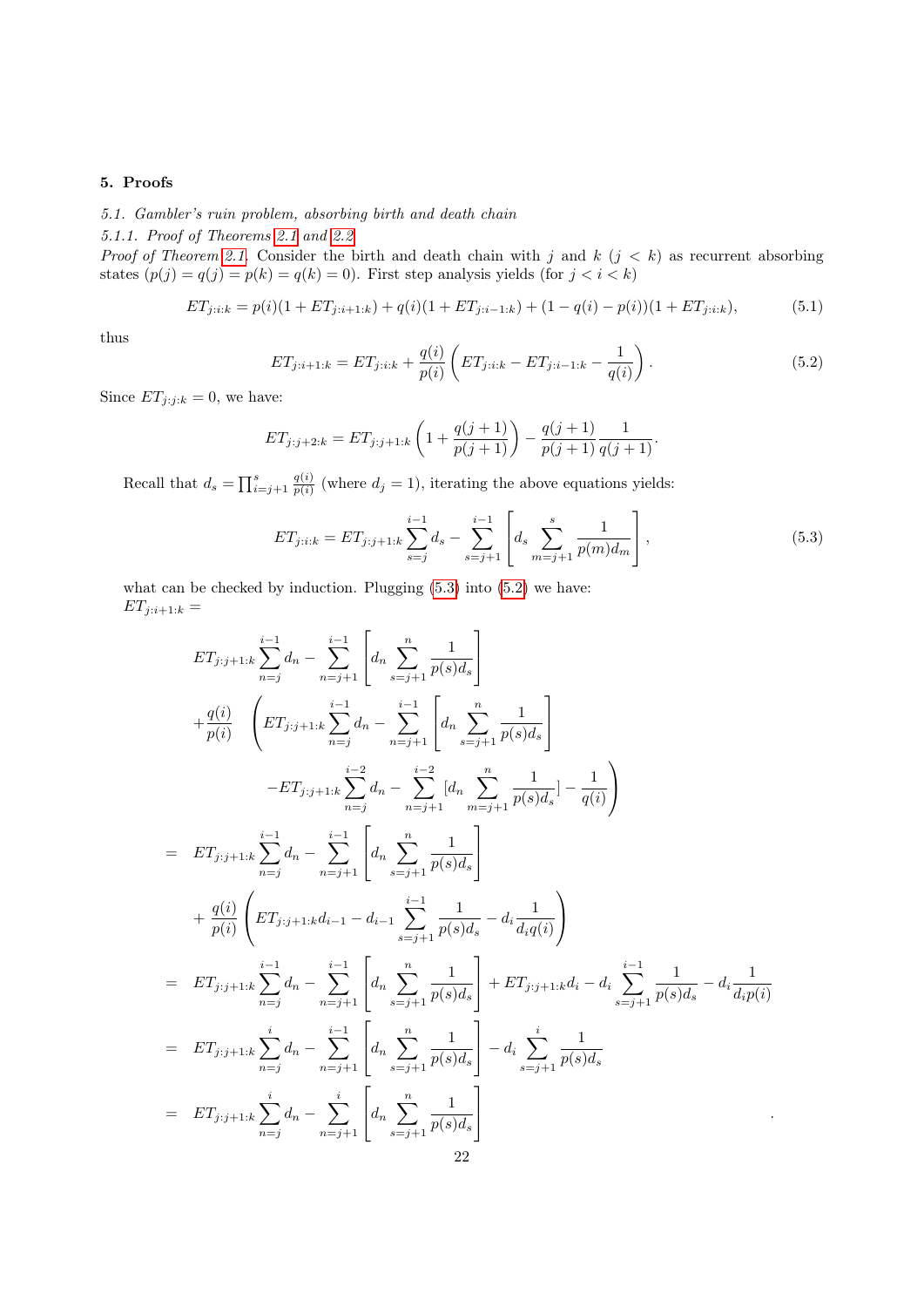Since  $ET_{j:k:k} = 0$ , we have:

$$
0 = ET_{j:j+1:k} \sum_{n=j}^{k-1} d_n - \sum_{n=j+1}^{k-1} \left[ d_n \sum_{s=j+1}^n \frac{1}{p(s) d_s} \right] \Rightarrow ET_{j:j+1:k} = \frac{\sum_{n=j+1}^{k-1} \left[ d_n \sum_{s=j+1}^n \frac{1}{p(s) d_s} \right]}{\sum_{n=j}^{k-1} d_n},
$$

thus

$$
ET_{j:i:k} = \frac{\sum_{n=j+1}^{k-1} \left[ d_n \sum_{s=j+1}^n \frac{1}{p(s) d_s} \right]}{\sum_{n=j}^{k-1} d_n} \sum_{n=j}^{i-1} d_n - \sum_{n=j+1}^{i-1} \left[ d_n \sum_{s=j+1}^n \frac{1}{p(s) d_s} \right],
$$

what was to be shown.

Proof of Theorem [2.2.](#page-2-2) Similarly as to proof of the Theorem [2.1](#page-2-0) we consider birth and death chain on  $\{j,\ldots,k\}$   $(j < k)$ , however now only k is absorbing  $(i.e., p(k) = q(k) = q(j)0$ , but  $p(j) > 0$ ). For  $i : j < i < k$  we can rewrite Eq. [\(5.1\)](#page-21-4):

<span id="page-22-1"></span>
$$
ET_{j:i:k} = p(i)(1 + ET_{j:i+1:k}) + q(i)(1 + ET_{j:i-1:k}) + (1 - q(i) - p(i))(1 + ET_{j:i:k}),
$$

we have

$$
ET_{j:i:k} = ET_{j:i+1:k} - \frac{q(i)}{p(i)} \left( ET_{j:i:k} - ET_{j:i-1:k} - \frac{1}{q(i)} \right). \tag{5.4}
$$

 $\Box$ 

However, for  $i = j$  we have

$$
ET_{j:j:k} = (1 - p(j))(1 + ET_{j:j:k}) + p(j)(1 + ET_{j:j+1:k}),
$$

i.e.,

<span id="page-22-0"></span>
$$
ET_{j:j:k} = \frac{1}{p(j)} + ET_{j:j+1:k}.
$$

Recall that  $d_s = \prod_{i=j+1}^s \frac{q(i)}{p(i)}$  $\frac{q(i)}{p(i)}$  (where  $d_j = j$ ), iterating the above equations yields:

$$
ET_{j:i:k} = ET_{j:i+1:k} + \sum_{s=j}^{i} \frac{d_i}{p(s)d_s},\tag{5.5}
$$

what can be checked by induction. Plugging [\(5.5\)](#page-22-0) (for  $i := i - 1$ ) into [\(5.4\)](#page-22-1) we have:

$$
ET_{j:i:k} = ET_{j:i+1:k} - \frac{q(i)}{p(i)} \left( ET_{j:i:k} - \left( ET_{j:i:k} + \sum_{s=j}^{i-1} \frac{d_{i-1}}{p(s)d_s} \right) - \frac{1}{q(i)} \right)
$$
  

$$
= ET_{j:i+1:k} + \frac{d_i}{d_{i-1}} \left( \left( \sum_{s=j}^{i-1} \frac{d_{i-1}}{p(s)d_s} \right) + \frac{d_{i-1}}{p(i)d_i} \right)
$$
  

$$
= ET_{j:i+1:k} + \sum_{s=j}^{i} \frac{d_i}{p(s)d_s}.
$$

Since  $ET_{j:k:k} = 0$ , we have:

$$
ET_{j:k-1:k} = \sum_{s=1}^{k-1} \frac{d_{k-1}}{p(s)d_s}.
$$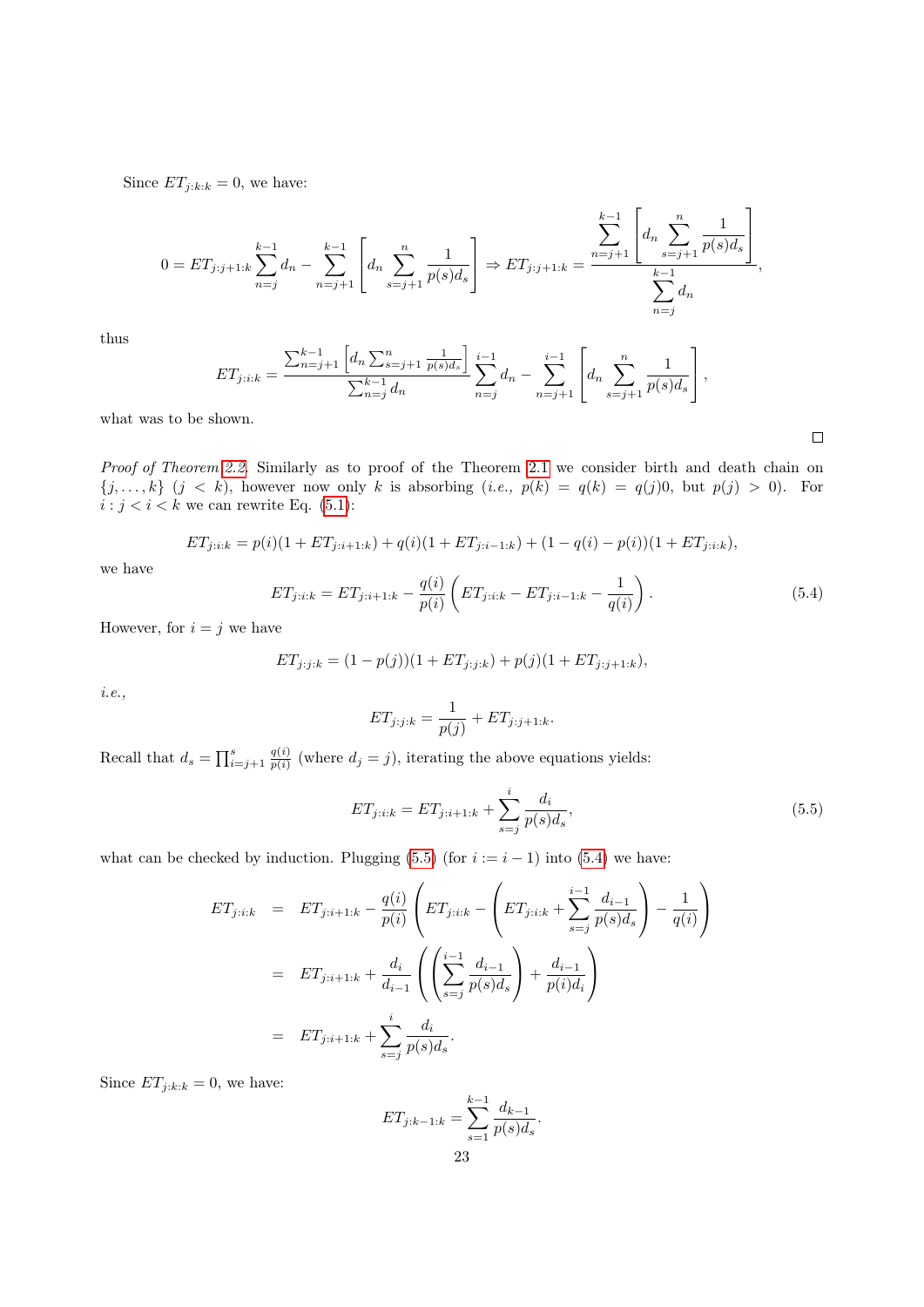Iterating the above equations yields:

$$
ET_{j:i:k} = \sum_{n=i}^{k-1} \left[ d_n \sum_{s=1}^n \frac{1}{p(s)d_s} \right],
$$

what was to be shown.

 $\Box$ 

<span id="page-23-0"></span>5.1.2. Proof of Lemma [2.5](#page-4-1) and Theorem [2.3](#page-3-1)

*Proof of Lemma [2.5.](#page-4-1)* Denote by  $f(n)$  lhs of [\(2.9\)](#page-4-4) and by  $h(n)$  its rhs. We will show that generating functions of f and h are equal. Let us start with  $\mathfrak{g}_f(x)$ , the generating function of f at x: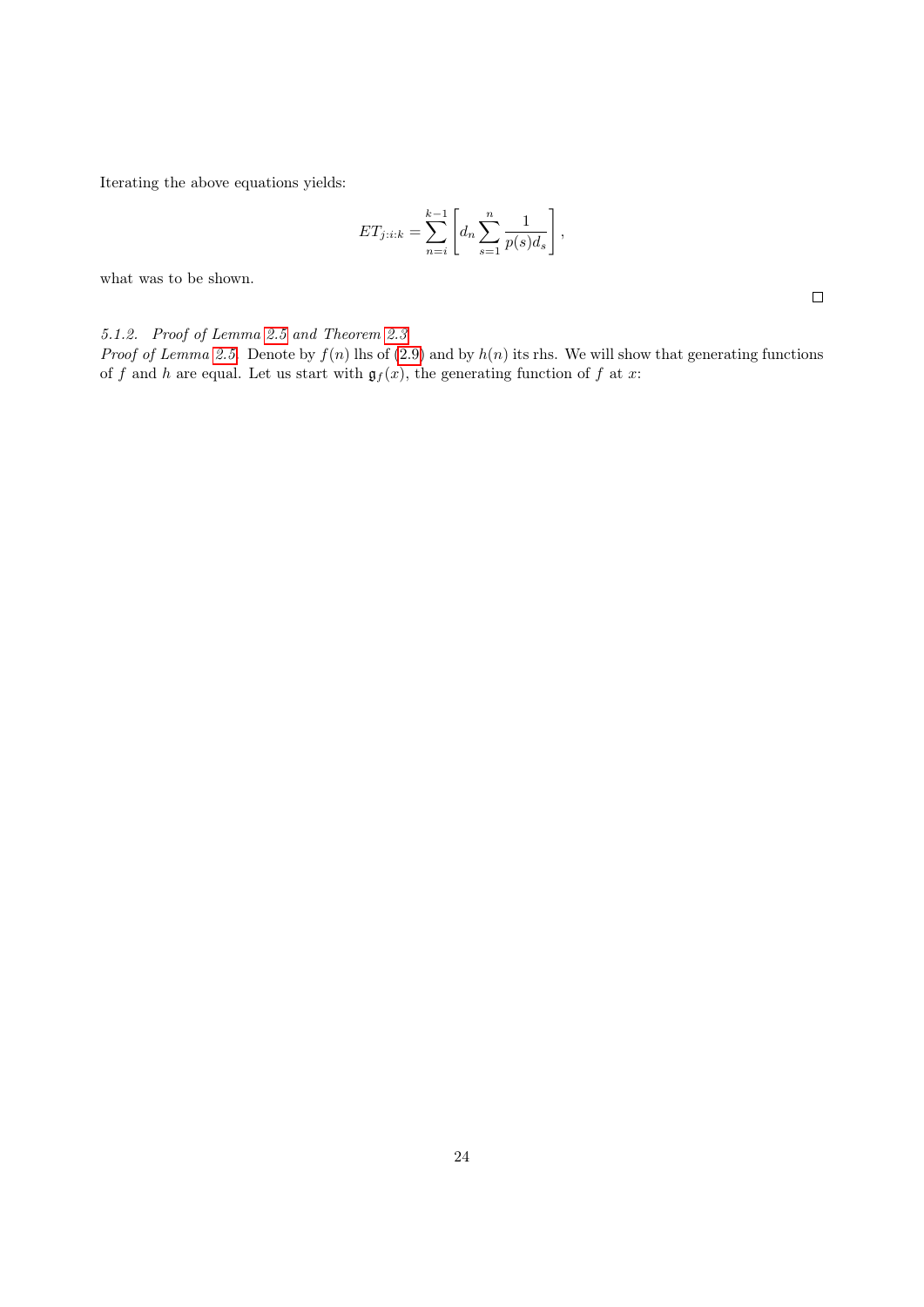$$
\mathfrak{g}_f(x) =
$$
\n
$$
\sum_{n=0}^{\infty} f(n)x^n = \sum_{n=0}^{\infty} \sum_{k=0}^n {n-k \choose k} \left(-\frac{r}{(1+r)^2}\right)^k x^n = \sum_{n=0}^{\infty} \sum_{k=0}^{\infty} {n-k \choose k} \left(-\frac{r}{(1+r)^2}\right)^k x^n
$$
\n
$$
= \sum_{k=0}^{\infty} \sum_{n=k}^{\infty} {n-k \choose k} \left(-\frac{r}{(1+r)^2}\right)^k x^n
$$
\n
$$
= \sum_{k=0}^{\infty} \sum_{n=0}^{\infty} {n \choose k} \left(-\frac{r}{(1+r)^2}\right)^k x^{n+k} = \sum_{k=0}^{\infty} \left(-\frac{r}{(1+r)^2}\right)^k x^k \sum_{n=0}^{\infty} {n \choose k} x^n
$$
\n
$$
= \sum_{k=0}^{\infty} {n \choose k} x^k
$$

Applying  $\sum_{n=1}^{\infty}$  $n=0$  $\sqrt{n}$ k  $x^n = \frac{x^k}{a^n}$  $\frac{x}{(1-x)^{k+1}}$  we have

$$
\mathfrak{g}_f(x) = \sum_{k=0}^{\infty} \left( -\frac{r}{(1+r)^2} \right)^k x^k \frac{x^k}{(1-x)^{k+1}} = \frac{1}{1-x} \sum_{k=0}^{\infty} \left( \frac{-rx^2}{(1+r)^2(1-x)} \right)^k
$$

$$
= \frac{1}{(1-x)} \frac{(1+r)^2(1-x)}{(1+r)^2(1-x) + rx^2} = \frac{(1+r)^2}{(1+r)^2(1-x) + rx^2}.
$$

On the other hand, the generating function of  $h$  is following:

$$
\mathfrak{g}_h(x) = \sum_{n=0}^{\infty} h(n)x^n = \sum_{n=0}^{\infty} \frac{1 - r^{n+1}}{(1+r)^n (1-r)} x^n = \frac{1}{(1-r)} \left( \sum_{n=0}^{\infty} \frac{1}{(1+r)^n} x^n - \sum_{n=0}^{\infty} \frac{r^n}{(1+r)^n} x^n \right)
$$

$$
= \frac{1}{(1-r)} \left( \sum_{n=0}^{\infty} \frac{1}{(1+r)^n} x^n - \sum_{n=0}^{\infty} \frac{r^n}{(1+r)^n} x^n \right) = \frac{1}{(1-r)} \left( \frac{1+r}{1+r-x} - \frac{1+r}{1+r-xr} \right)
$$

$$
= \frac{1+r}{(1-r)} \frac{1+r - xr - r - r^2 - xr}{(1+r)(1+r-xr)} = \frac{1+r}{(1-r)} \frac{(1+r)(1-r)}{(1+r)^2 - (1+r)(x+xr) + x^2r}
$$

$$
= \frac{(1+r)^2}{(1+r)^2 (1-x) + rx^2},
$$

thus  $\mathfrak{g}_h(x) = \mathfrak{g}_f(x)$ , what finishes the proof.

 $\Box$ 

<span id="page-24-0"></span>The following lemma will be needed in the proof of Theorem [2.3.](#page-3-1)

 $250$  Lemma 5.1. Consider the gambler's ruin problem with general rates p, q. Define

$$
a_i = -\frac{\rho_{0:i:i+1}}{p(i)},
$$
  
\n
$$
b_i = \frac{(p(i) + q(i))\rho_{0:i:i+1}}{p(i)},
$$
  
\n
$$
c_i = -\frac{q(i)}{p(i)}\rho_{0:i-1:i+1}.
$$

Then, for all  $N \geq 1$  we have

$$
\prod_{j=2}^{N} \begin{pmatrix} b_j & c_j & a_j \ 1 & 0 & 0 \ 0 & 0 & 1 \end{pmatrix} \cdot \begin{pmatrix} 1 & 0 & a_1 \ 1 & 0 & 0 \ 0 & 0 & 1 \end{pmatrix} = \begin{pmatrix} 1 & 0 & A_N \ 1 & 0 & A_{N-1} \ 0 & 0 & 1 \end{pmatrix},
$$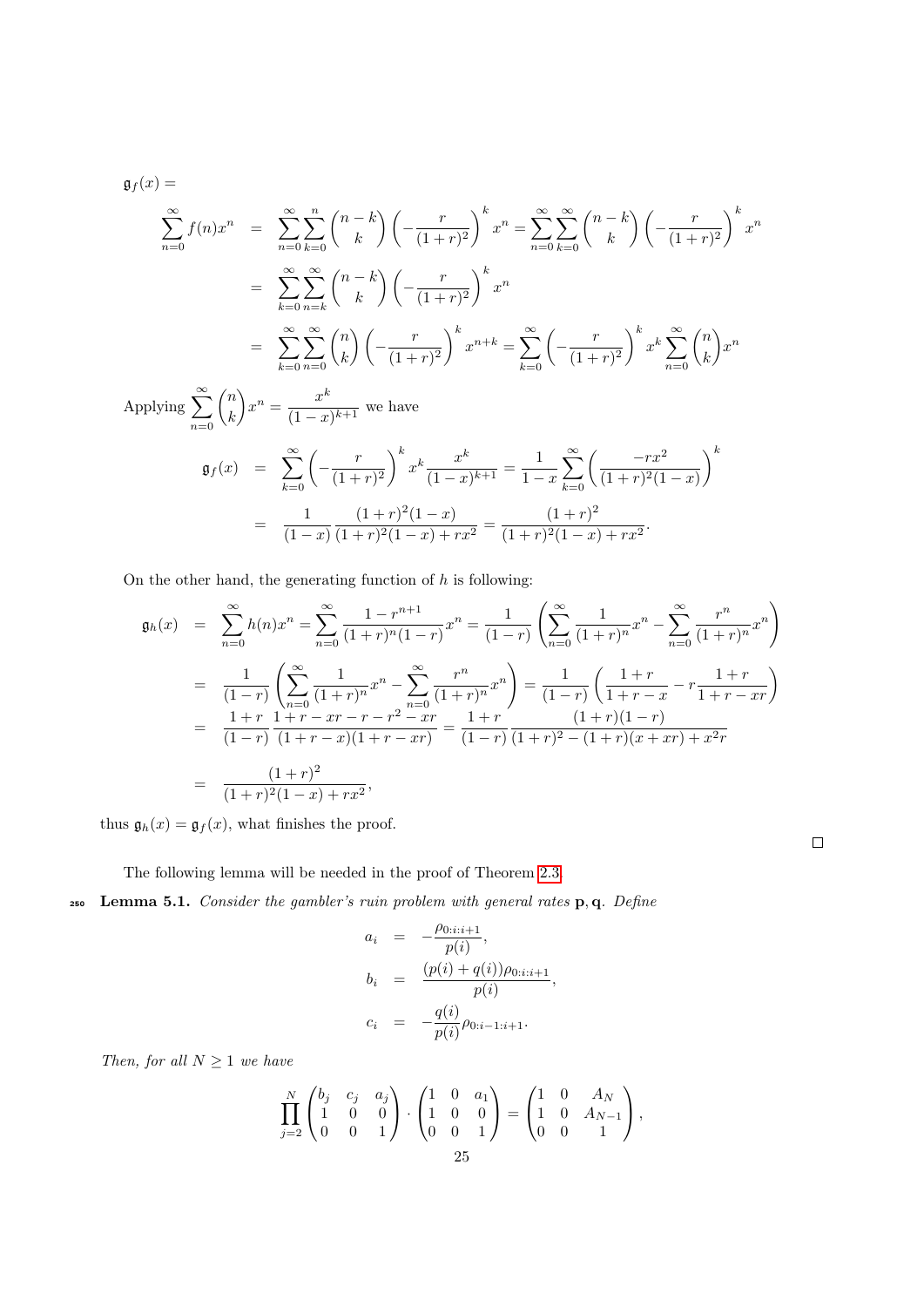where

$$
A_M = -\sum_{n=1}^M \frac{1}{p(n)} \rho_{0:n:M+1} \sum_{k=0}^{\lfloor (M-n)/2 \rfloor} \xi_k^{n+1,M},
$$

 $\xi_k^{n+1,M}$  was defined in [\(2.4\)](#page-3-5).

*Proof.* Recall that  $\mathbf{j}_{k}^{n,m}$  was defined in [\(2.2\)](#page-3-6) as

$$
\mathbf{j}_{k}^{n,m} = \left\{ \{j_1, j_2, \ldots, j_k\} : j_1 \ge n+1, j_k \le m, j_i \le j_{i+1} - 2 \text{ for } i \in \{1, k-1\} \right\}.
$$

For given **p**, **q**,  $b_n$ ,  $c_n$  and **j**  $\in \mathbf{j}_k^{n,m}$  define

 $D_j^{n,m} = b_n b_{n+1} \dots b_{j_1-2} c_{j_1} b_{j_1+1} b_{j_1+2} \dots b_{j_2-2} c_{j_2} \dots b_{j_{k-1}+1} b_{j_{k-1}+2} \dots b_{j_k-2} c_{j_k} b_{j_k+1} b_{j_k+2} \dots b_{j_k}$ and let

$$
S_k^{n,m} = \sum_{\mathbf{j} \in \mathbf{j}_k^{n,m}} D_\mathbf{j}^{n,m}.
$$

Let

$$
\alpha_i = -\frac{1}{p(i)},
$$
  
\n
$$
\beta_i = \frac{(p(i) + q(i))}{p(i)} = 1 + r(i),
$$
  
\n
$$
\gamma_i = -\frac{q(i)}{p(i)} = -r(i).
$$

 $D_{\mathbf{j}}^{n,m}$  can be rewritten as

$$
D_{\mathbf{j}}^{n,m} = \rho_{0:n:m+1} \beta_n \beta_{n+1} \cdots \beta_{j_1-2} \gamma_{j_1} \beta_{j_1+1} \beta_{j_1+2} \cdots \beta_{j_2-2} \gamma_{j_2} \cdots
$$

$$
\beta_{j_{k-1}+1} \beta_{j_{k-1}+2} \cdots \beta_{j_k-2} \gamma_{j_k} \beta_{j_k+1} \beta_{j_k+2} \cdots \beta_m
$$

$$
= (-1)^k \prod_{s \in \mathbf{j}} r(s) \prod_{s \in \{n, \ldots, m\} \setminus \mathbf{j} \cup \mathbf{j}-1} 1 + r(s) = \rho_{0:n:m+1} \delta_{\mathbf{j}}^{n,m}.
$$

Thus  $S_k^{n,m} = \sum$  $\mathbf{j} \in \mathbf{j}_{k}^{n,m}$  $D_{\mathbf{j}}^{n,m} = \rho_{0:n:m+1}$  $\mathbf{j} \in \mathbf{j}_{k}^{n,m}$  $\delta_{\mathbf{j}}^{n,m} =: \rho_{0:n:m+1} \xi_k^{n,m}$  and  $A_M$  can be rewritten as M

$$
A_M = \sum_{n=1}^{M} a_n \sum_{k=0}^{\lfloor (M-n)/2 \rfloor} S_k^{n+1,M}.
$$

We will show this by induction.

• For  $M=1$  we have

$$
A_1 = \sum_{n=1}^1 a_n \sum_{k=0}^{\lfloor (1-n)/2 \rfloor} S_k^{n+1,1} = a_1 \sum_{k=0}^{\lfloor 0/2 \rfloor} S_k^{2,1} = a_1 S_0^{2,1} = a_1.
$$

• For  $N \ge M \ge 2$  assuming  $A_M = \sum_{n=1}^M a_n \sum_{k=0}^{\lfloor (M-n)/2 \rfloor} S_k^{n+1,M}$  we shall prove that  $A_{N+1} = b_{N+1}A_N + b_N$  $c_{N+1}A_{N-1} + a_{N+1}$ . We have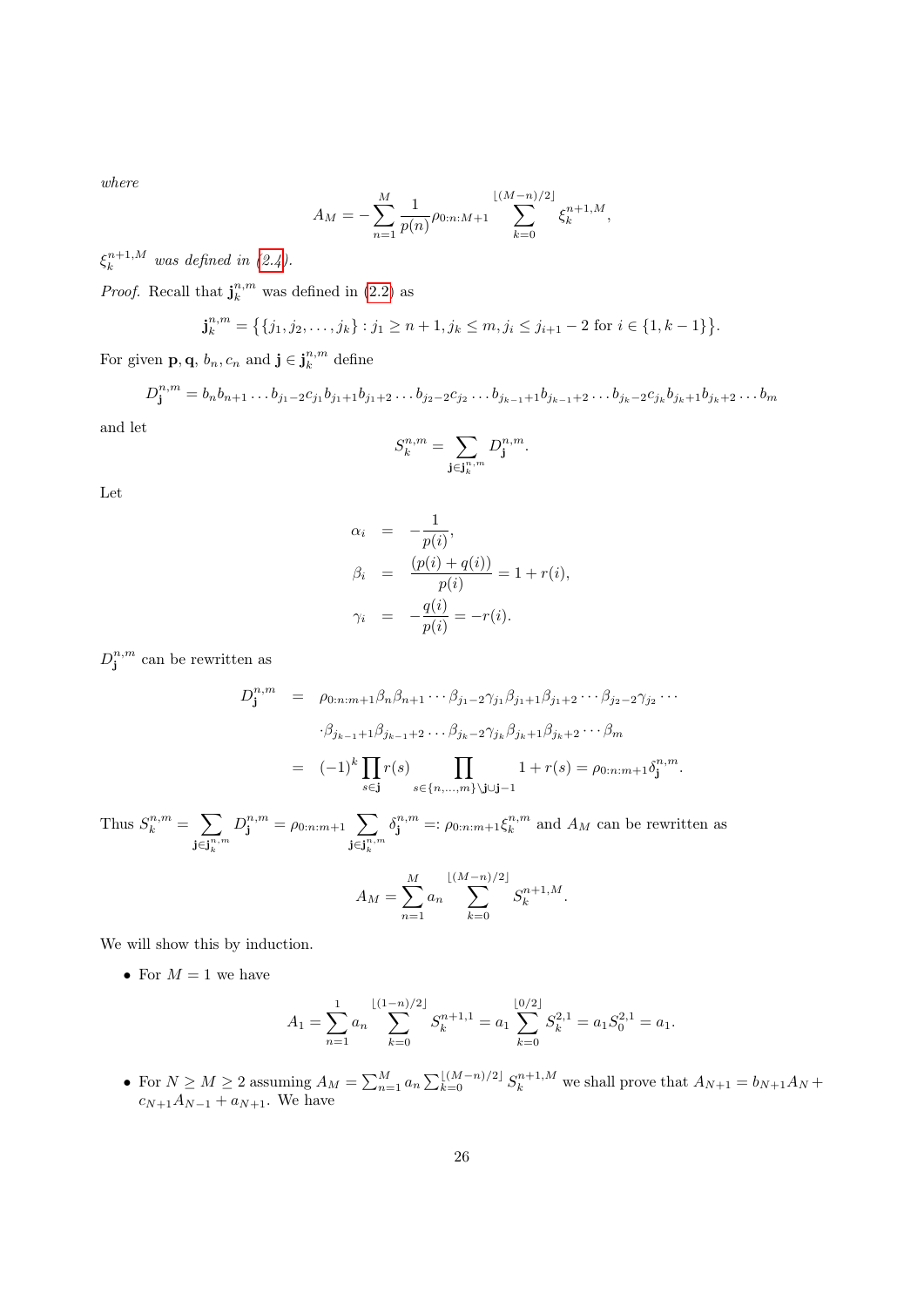$b_{N+1}A_N + c_{N+1}A_{N-1} + a_{N+1} =$ 

$$
= b_{N+1} \sum_{n=1}^{N} a_n \sum_{k=0}^{\lfloor (N-n)/2 \rfloor} S_k^{n+1,N} + c_{N+1} \sum_{n=1}^{N-1} a_n \sum_{k=0}^{\lfloor (N-n-1)/2 \rfloor} S_k^{n+1,N-1} + a_{N+1}
$$
  
\n
$$
= \sum_{n=1}^{N} a_n \sum_{k=0}^{\lfloor (N-n)/2 \rfloor} b_{N+1} \sum_{j_k^{n+1}, N} D_{j_k^{n+1}, N}^{n+1,N} + \sum_{n=1}^{N-1} a_n \sum_{k=0}^{\lfloor (N-n-1)/2 \rfloor} c_{N+1} \sum_{j_k^{n+1}, N-1} D_{j_k^{n+1}, N-1}^{n+1,N-1} + a_{N+1}
$$
  
\n
$$
= \sum_{n=1}^{N} a_n \sum_{k=0}^{\lfloor (N+1-n)/2 \rfloor} \sum_{j_k^{n+1}, N+1 \le j_k \ne N+1} D_{j_k^{n+1}, N+1}^{n+1,N+1} + a_{N+1}
$$
  
\n
$$
+ \sum_{n=1}^{N} a_n \sum_{k=0}^{\lfloor (N+1-n)/2 \rfloor} \sum_{j_k^{n+1}, N+1 \le j_k = N+1} D_{j_k^{n+1}, N+1}^{n+1,N+1} + a_{N+1}
$$
  
\n
$$
= \sum_{n=1}^{N+1} a_n \sum_{k=0}^{\lfloor (N+1-n)/2 \rfloor} \sum_{j_k^{n+1}, N+1} D_{j_k^{n+1}, N+1}^{n+1,N+1} = \sum_{n=1}^{N+1} a_n \sum_{k=0}^{\lfloor (N+1-n)/2 \rfloor} S_k^{n+1,N+1} = A_{N+1}
$$

what finishes the proof.

*Proof of Theorem [2.3.](#page-3-1)* First step analysis yields (for  $N > i > 1$ ):

$$
EW_{0:i:N} = (1 + EW_{0:i-1:N})P(X_1 = i - 1|X_0 = i, X_T = N)
$$

$$
+ (1 + EW_{0:i:N})P(X_1 = i|X_0 = i, X_T = N)
$$

$$
+ (1 + EW_{0:i+1:N})P(X_1 = i + 1|X_0 = i, X_T = N).
$$

We have  $EW_{0:N:N} = 0$  and for simplicity we also set  $EW_{0:0:N} = 0$ . We have

$$
P(X_1 = i - 1 | X_0 = i, X_T = N) = \frac{P(X_1 = i - 1 | X_0 = i) P(X_T = N | X_1 = i - 1)}{P(X_T = N | X_0 = i)} = \frac{q(i) \rho_{0:i-1:N}}{\rho_{0:i:N}} = q(i) \rho_{0:i-1:i},
$$
  
\n
$$
P(X_1 = i | X_0 = i, X_T = N) = \frac{(1 - p(i) - q(i)) \rho_{0:i:N}}{\rho_{0:i:N}} = 1 - p(i) - q(i),
$$
  
\n
$$
P(X_1 = i + 1 | X_0 = i, X_T = N) = \frac{p(i) \rho_{0:i+1:N}}{\rho_{0:i:N}} = p(i) \rho_{0:i+1:i}.
$$

For  $i = 1$  we have

$$
EW_{0:1:N} = [1 + EW_{0:1:N}](1 - p(1) - q(1)) + [1 + EW_{0:2:N}]p(1)\rho_{0:2:1},
$$

thus

<span id="page-26-0"></span>
$$
EW_{0:2:N} = \frac{(p(1) + q(1) - 1)\rho_{0:1:2}}{p(1)} - 1 + \frac{(p(1) + q(1))\rho_{0:1:2}}{p(1)} EW_{0:1:N}.
$$

For  $1\leq i\leq N$  we have

 $EW_{0:i:N} = (1 + EW_{0:i-1:N})q(i)\rho_{0:i-1:i} + (1 + EW_{0:i:N})(1 - p(i) - q(i)) + (1 + EW_{0:i+1:N})p(i)\rho_{0:i+1:i}$  (5.6) and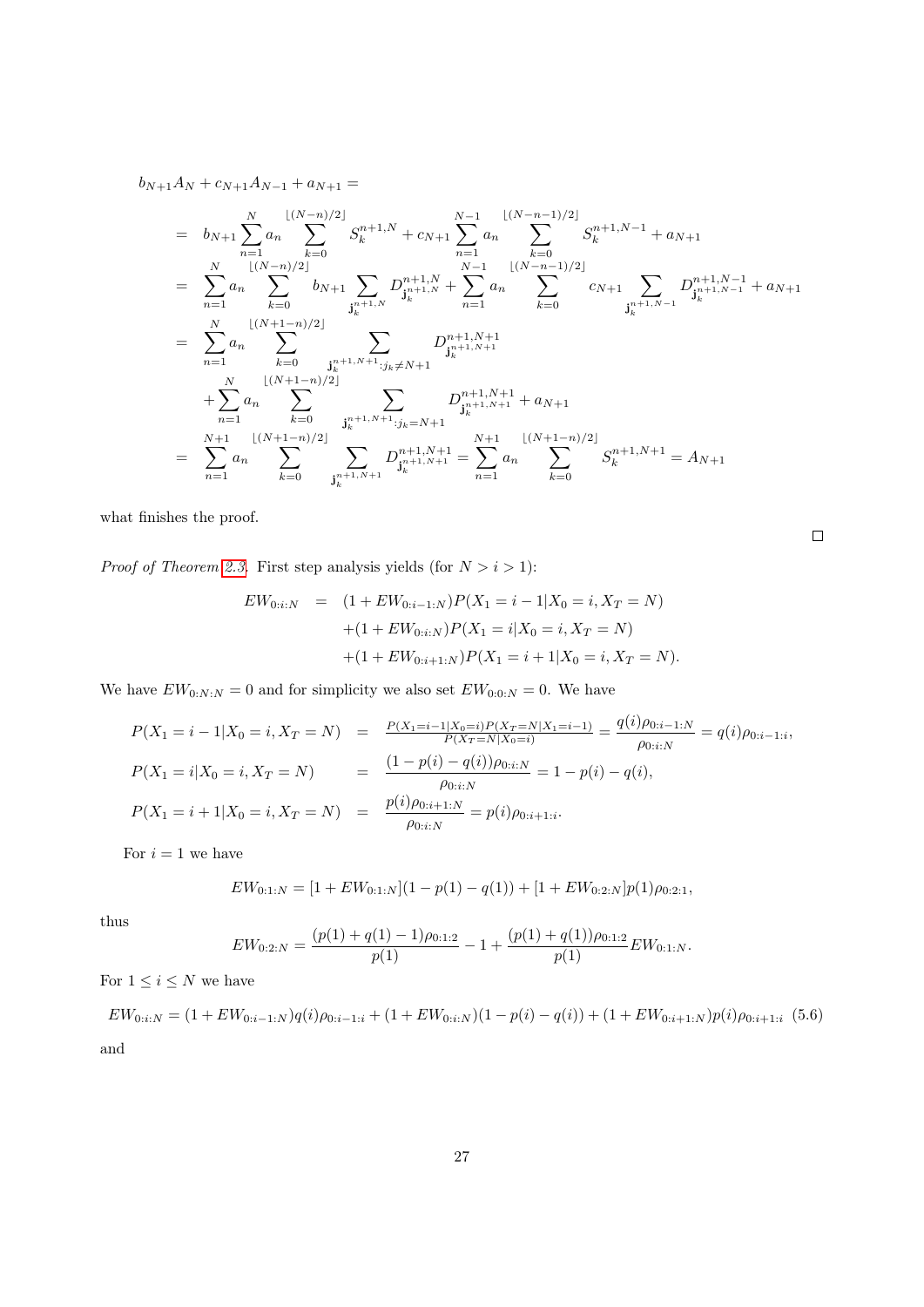<span id="page-27-0"></span>
$$
EW_{0:i+1:N} = \frac{(p(i) + q(i))\rho_{0:i:i+1}}{p(i)} - \frac{q(i)}{p(i)}\rho_{0:i-1:i+1} - 1 - \frac{\rho_{0:i:i+1}}{p(i)}
$$

$$
+ \frac{(p(i) + q(i))\rho_{0:i:i+1}}{p(i)} EW_{0:i:N} - \frac{q(i)}{p(i)}\rho_{0:i-1:i+1} EW_{0:i-1:N},
$$

$$
= b_i + c_i - 1 + a_i + b_i EW_{0:i:N} + c_i EW_{0:i-1:N}
$$

$$
\stackrel{\text{(*)}}{=} a_i + b_i EW_{0:i:N} + c_i EW_{0:i-1:N}, \tag{5.7}
$$

where  $a_i, b_i, c_i$  were defined in Lemma [5.1](#page-24-0) and in (\*) we used the fact that

$$
b_{i} + c_{i} = \frac{(p(i) + q(i))\rho_{0:i:i+1}}{p(i)} - \frac{q(i)}{p(i)\rho_{0:i:i+1}}
$$
\n
$$
= \frac{p(i) + q(i)}{p(i)} \frac{\sum_{n=1}^{i} \prod_{k=1}^{n-1} \left(\frac{q(k)}{p(k)}\right)}{\sum_{n=1}^{i+1} \prod_{k=1}^{n-1} \left(\frac{q(k)}{p(k)}\right)} - \frac{q(i)}{p(i)} \frac{\sum_{n=1}^{i-1} \prod_{k=1}^{n-1} \left(\frac{q(k)}{p(k)}\right)}{\sum_{n=1}^{i+1} \prod_{k=1}^{n-1} \left(\frac{q(k)}{p(k)}\right)}
$$
\n
$$
= \frac{\sum_{n=1}^{i} \prod_{k=1}^{n-1} \left(\frac{q(k)}{p(k)}\right) + \frac{q(i)}{p(i)} \sum_{n=1}^{i} \prod_{k=1}^{n-1} \left(\frac{q(k)}{p(k)}\right) - \frac{q(i)}{p(i)} \sum_{n=1}^{i-1} \prod_{k=1}^{n-1} \left(\frac{q(k)}{p(k)}\right)}{\sum_{n=1}^{i+1} \prod_{k=1}^{n-1} \left(\frac{q(k)}{p(k)}\right)}
$$
\n
$$
= \frac{\sum_{n=1}^{i} \prod_{k=1}^{n-1} \left(\frac{q(k)}{p(k)}\right) + \frac{q(i)}{p(i)} \sum_{n=i}^{i} \prod_{k=1}^{n-1} \left(\frac{q(k)}{p(k)}\right)}{\sum_{n=1}^{i+1} \prod_{k=1}^{n-1} \left(\frac{q(k)}{p(k)}\right)}
$$
\n
$$
= \frac{\sum_{n=1}^{i} \prod_{k=1}^{n-1} \left(\frac{q(k)}{p(k)}\right) + \prod_{k=1}^{i} \left(\frac{q(k)}{p(k)}\right)}{\sum_{n=1}^{i+1} \prod_{k=1}^{n-1} \left(\frac{q(k)}{p(k)}\right)}
$$
\n
$$
= \frac{\sum_{n=1}^{i+1} \prod_{k=1}^{n-1} \left(\frac{q(k)}{p(k)}\right)}{\sum_{n=1}^{i+1} \prod_{k=1}^{n-1} \left(\frac
$$

Equations  $(5.6)$  and  $(5.7)$  can be written in a matrix form:

<span id="page-27-1"></span>
$$
\begin{pmatrix} EW_{0:i+1:N} \\ EW_{0:i:N} \\ 1 \end{pmatrix} = \begin{pmatrix} b_i & c_i & a_i \\ 1 & 0 & 0 \\ 0 & 0 & 1 \end{pmatrix} \begin{pmatrix} EW_{0:i:N} \\ EW_{0:i-1:N} \\ 1 \end{pmatrix}.
$$
 (5.8)

Note that  $c_1 = -\frac{q_1}{p_1}W_0^2 = -\frac{q_1}{p_1}0 = 0$  and

$$
b_1 = \frac{(p(1) + q(1))\rho_{0:1:2}}{p(1)} = \frac{p(1) + q(1)}{p(1)} \frac{\sum_{n=1}^1 \prod_{k=1}^{n-1} \left(\frac{q(k)}{p(k)}\right)}{\sum_{n=1}^2 \prod_{k=1}^{n-1} \left(\frac{q(k)}{p(k)}\right)} = \frac{1 + \frac{q(1)}{p(1)}}{1 + \frac{q(1)}{p(1)}} = 1,
$$

thus using [\(5.8\)](#page-27-1) recursively we obtain

$$
\begin{pmatrix}\n0 \\
EW_{0:N-1:N} \\
1\n\end{pmatrix} = \begin{pmatrix}\nEW_{0:N:N} \\
EW_{0:N-1:N} \\
1\n\end{pmatrix} = \prod_{j=2}^{N-1} \begin{pmatrix}\nb_j & c_j & a_j \\
1 & 0 & 0 \\
0 & 0 & 1\n\end{pmatrix} \cdot \begin{pmatrix}\n1 & 0 & a_1 \\
1 & 0 & 0 \\
0 & 0 & 1\n\end{pmatrix} \begin{pmatrix}\nEW_{0:1:N} \\
EW_{0:0:N}\n\end{pmatrix}
$$
\n
$$
= \begin{pmatrix}\n1 & 0 & A_{N-1} \\
1 & 0 & A_{N-2} \\
0 & 0 & 1\n\end{pmatrix} \begin{pmatrix}\nEW_{0:1:N} \\
0 \\
1\n\end{pmatrix},
$$
\n28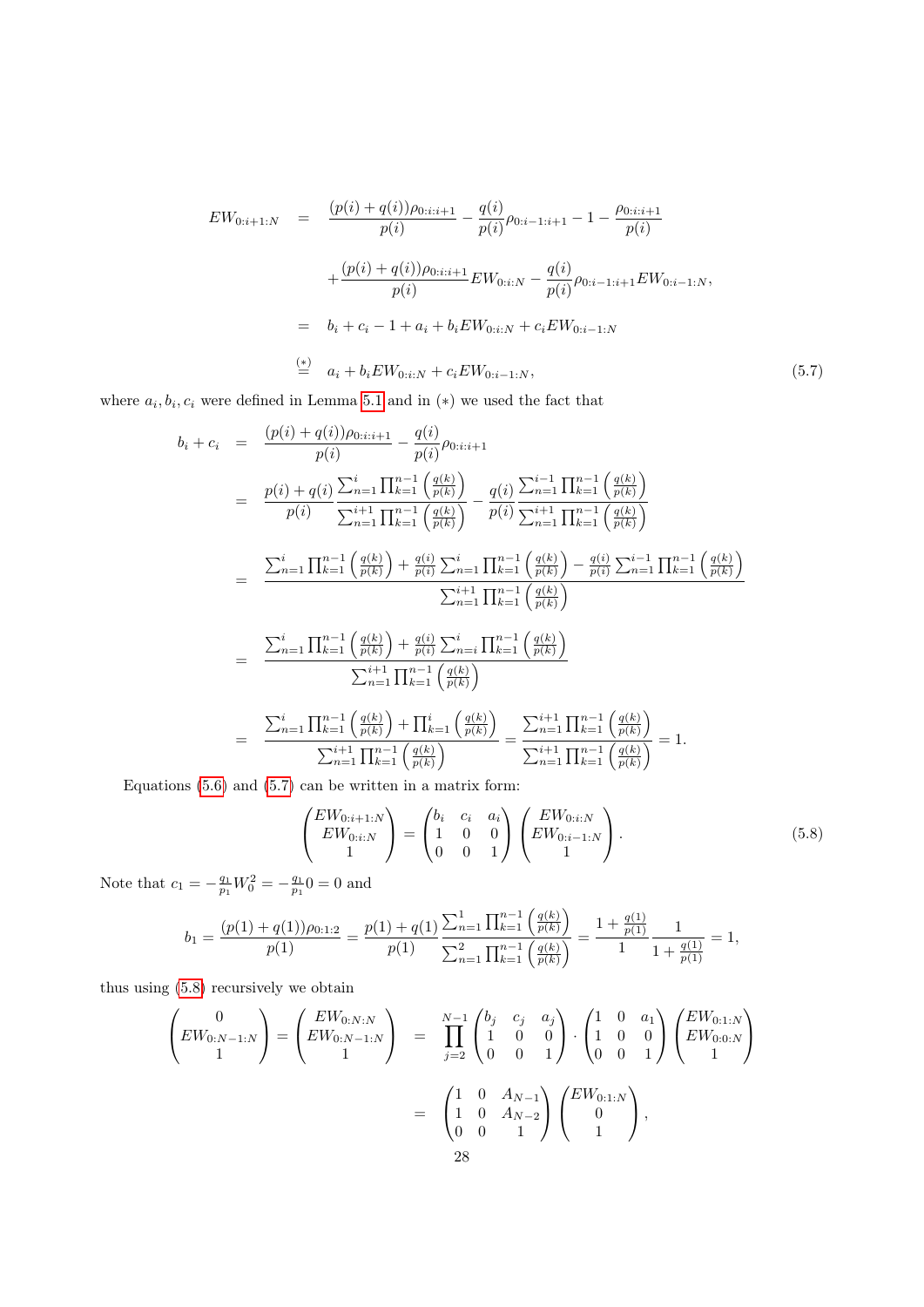where  $A_N$  is given in Lemma [5.1,](#page-24-0) what implies

$$
EW_{0:1:N} = -A_{N-1}
$$

and thus proves [\(2.6\)](#page-3-3). Equation [\(2.5\)](#page-3-3) follows from the fact that  $W_{0:1:N} \stackrel{(distr)}{=} W_{0:1:i} + W_{0:i:N}$  (Markov property,  $W_{0:1:i}$  and  $W_{0:i:N}$  are independent).

 $\Box$ 

# 5.2. Random walk on a polygon

<span id="page-28-0"></span>5.2.1. Proof of Theorem [3.1](#page-12-0)

Proof of eq.  $(3.1)$ . Let  $F_i$  denote the event that at the first time we leave state i (recall, ties are allowed) we move clockwise. Similarly, let  $F_i^c$  denotes the event that at the first time we leave state i we move counterclockwise. We have

$$
P(F_i) = \frac{p(i)}{p(i) + q(i)} = \frac{1}{1 + r(i)},
$$
  

$$
P(F_i^c) = \frac{q(i)}{p(i) + q(i)} = \frac{r(i)}{1 + r(i)}
$$

and

$$
P(A_i) = P(F_i)P(A_i|F_i) + P(F_i^c)P(A_i|F_i^c) = \frac{1}{1+r(i)}P(A_i|F_i) + \frac{r(i)}{1+r(i)}P(A_i|F_i^c).
$$

• For  $P(A_i|F_i)$  we have: we start at  $i+1$  and we have to reach  $i-1$  before reaching i. This is the probability of winning in the game  $G(\mathbf{p}, \mathbf{q}, i, i+1, i-1)$ . We thus have

$$
P(A_i|F_i) = \rho_{i:i+1:i-1} = \frac{1}{\sum_{n=i+1}^{i-1} \prod_{s=i+1}^{n-1} r(s)}.
$$

• Similarly for  $P(A_i|F_i^c)$  we have: we start at  $i-1$ , and we have to reach  $i+1$  before reaching i which corresponds to losing in the game  $G(\mathbf{p}, \mathbf{q}, i+1, i-1, i)$ . We thus have

$$
P(A_i|F_i^c) = 1 - \rho_{i+1:i-1:i} = 1 - \frac{\sum_{n=i+2}^{i-1} \prod_{s=i+2}^{n-1} r(s)}{\sum_{n=i+2}^{i} \prod_{s=i+2}^{n-1} r(s)} = \frac{\prod_{s=i+2}^{i-1} r(s)}{\sum_{n=i+2}^{i} \prod_{s=i+2}^{n-1} r(s)} = \frac{1}{\sum_{n=i+2}^{i} \prod_{s=n}^{i-1} \left(\frac{1}{r(s)}\right)}.
$$

Finally

$$
P(A_i) = \frac{1}{(1+r(i)) \sum_{n=i+1}^{i-1} \prod_{s=i+1}^{n-1} r(s)} + \frac{r(i)}{(1+r(i)) \sum_{n=i+2}^{i} \prod_{s=n}^{i-1} \left(\frac{1}{r(s)}\right)}
$$
  
= 
$$
\frac{1}{(1+r(i)) \sum_{n=i+1}^{i-1} \prod_{s=i+1}^{n-1} r(s)} + \frac{1}{(1+r(i)) \sum_{n=i+2}^{i} \prod_{s=n}^{i} \left(\frac{1}{r(s)}\right)}.
$$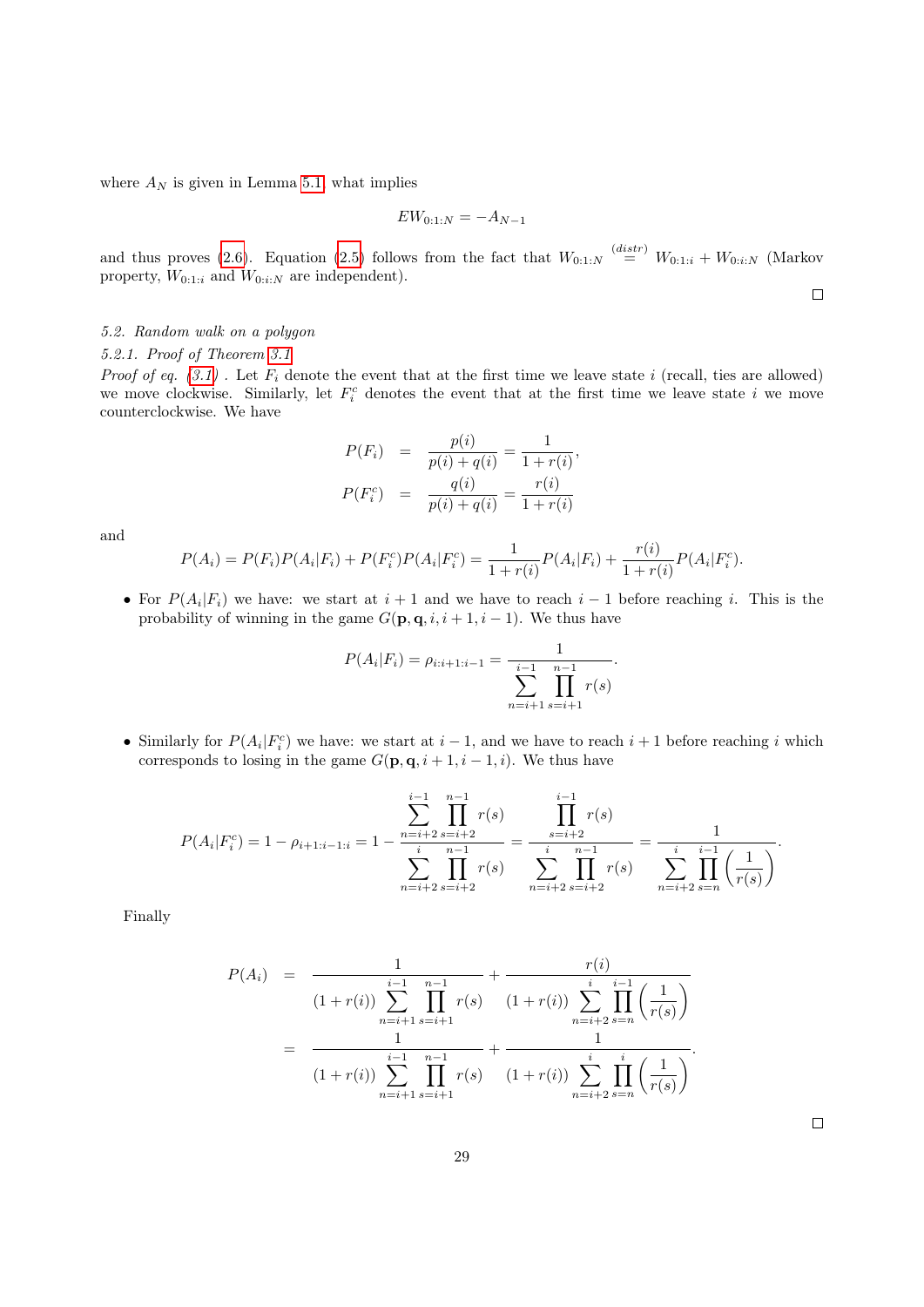*Proof of eq.* [\(3.2\)](#page-12-1). Let us define  $T_1 = \inf\{t : X_t = j - 1 \vee X_t = j + 1 | X_0 = i\}$  and consider separately two cases when at  $T_1$  we are at  $j-1$  or  $j+1$ . The first one corresponds to winning, whereas the second one corresponds to losing in the game  $G(\mathbf{p}, \mathbf{q}, j + 1, i, j - 1)$ . The winning probability is

$$
\rho_{j+1:i:j-1}.
$$

In the first case (when we get to the  $j - 1$  before  $j + 1$ ) vertex j will be the last one if we reach  $j + 1$  earlier - this can be interpreted as losing in the game  $G(\mathbf{p}, \mathbf{q}, j + 1, j - 1, j)$ , what happens with probability:

$$
1 - \rho_{j+1:j-1:j} = 1 - \frac{\sum_{n=j+2}^{j-1} \prod_{s=j+2}^{n-1} r(s)}{\sum_{n=j+2}^{j} \prod_{s=j+2}^{n-1} r(s)} = \frac{\prod_{s=j+2}^{j-1} r(s)}{\sum_{n=j+2}^{j} \prod_{s=j+2}^{n-1} r(s)}.
$$

In the second case (when we get to the  $j+1$  before  $j-1$ ) vertex j will be the last one if we reach  $j-1$  earlier - this can be interpreted as winning in the game  $G(\mathbf{p}, \mathbf{q}, j, j + 1, j - 1)$ , what happens with probability:

$$
\rho_{j:j+1:j-1} = \frac{1}{\sum_{n=j+1}^{j-1} \prod_{s=j+1}^{n-1} r(s)}.
$$

Finally:

 $P(L_{i,j}) = (1 - \rho_{j+1:i:j-1})\rho_{j:j+1:j-1} + \rho_{j+1:i:j-1}(1 - \rho_{j+1:j-1:j})$ 

$$
= \left(1 - \frac{\sum_{j=1}^{i} \sum_{s=j+2}^{n-1} r(s)}{\sum_{n=j+2}^{j-1} \sum_{s=j+2}^{n-1} r(s)}\right) \frac{1}{\sum_{n=1}^{j-1} \sum_{s=j+2}^{n-1} r(s)} + \frac{\sum_{j=1}^{i} \sum_{s=j+2}^{n-1} r(s)}{\sum_{n=j+2}^{j-1} \sum_{s=j+2}^{n-1} r(s)} \frac{\sum_{s=j+2}^{j-1} r(s)}{\sum_{n=j+2}^{j-1} \sum_{s=j+2}^{n-1} r(s)} - \frac{\sum_{s=j+2}^{i} \sum_{s=j+2}^{n-1} r(s)}{\sum_{n=j+2}^{j-1} \sum_{s=j+2}^{n-1} r(s)} - \frac{\sum_{s=j+2}^{i} \sum_{s=j+2}^{n-1} r(s)}{\sum_{n=j+2}^{j-1} \sum_{s=j+2}^{n-1} r(s)} - \frac{\sum_{s=j+2}^{i} \sum_{s=j+2}^{n-1} r(s)}{\sum_{n=j+2}^{j-1} \sum_{s=j+2}^{n-1} r(s)} - \frac{\sum_{s=j+2}^{i} \sum_{s=j+2}^{n-1} r(s)}{\sum_{s=j+2}^{j-1} \sum_{s=j+2}^{n-1} r(s)} - \frac{\sum_{s=j+2}^{i} \sum_{s=j+2}^{n-1} r(s)}{\sum_{s=j+2}^{j-1} \sum_{s=j+2}^{n-1} r(s)} - \frac{\sum_{s=j+2}^{i} \sum_{s=j+2}^{n-1} r(s)}{\sum_{s=j+2}^{j-1} \sum_{s=j+2}^{n-1} r(s)} - \frac{\sum_{s=j+2}^{i} \sum_{s=j+2}^{n-1} r(s)}{\sum_{s=j+2}^{j-1} \sum_{s=j+2}^{n-1} r(s)} - \frac{\sum_{s=j+2}^{i} \sum_{s=j+2}^{n-1} r(s)}{\sum_{s=j+2}^{j-1} \sum_{s=j+2}^{n-1} r(s)} - \frac{\sum_{s=j+2}^{i} \sum_{s=j+2}^{n-1} r(s)}{\sum_{s=j+2}^{j-1} \sum_{s=j+2}^{n-1} r(s)} - \frac{\sum_{s=j+2}^{i} \sum_{s=j+2}^{n
$$